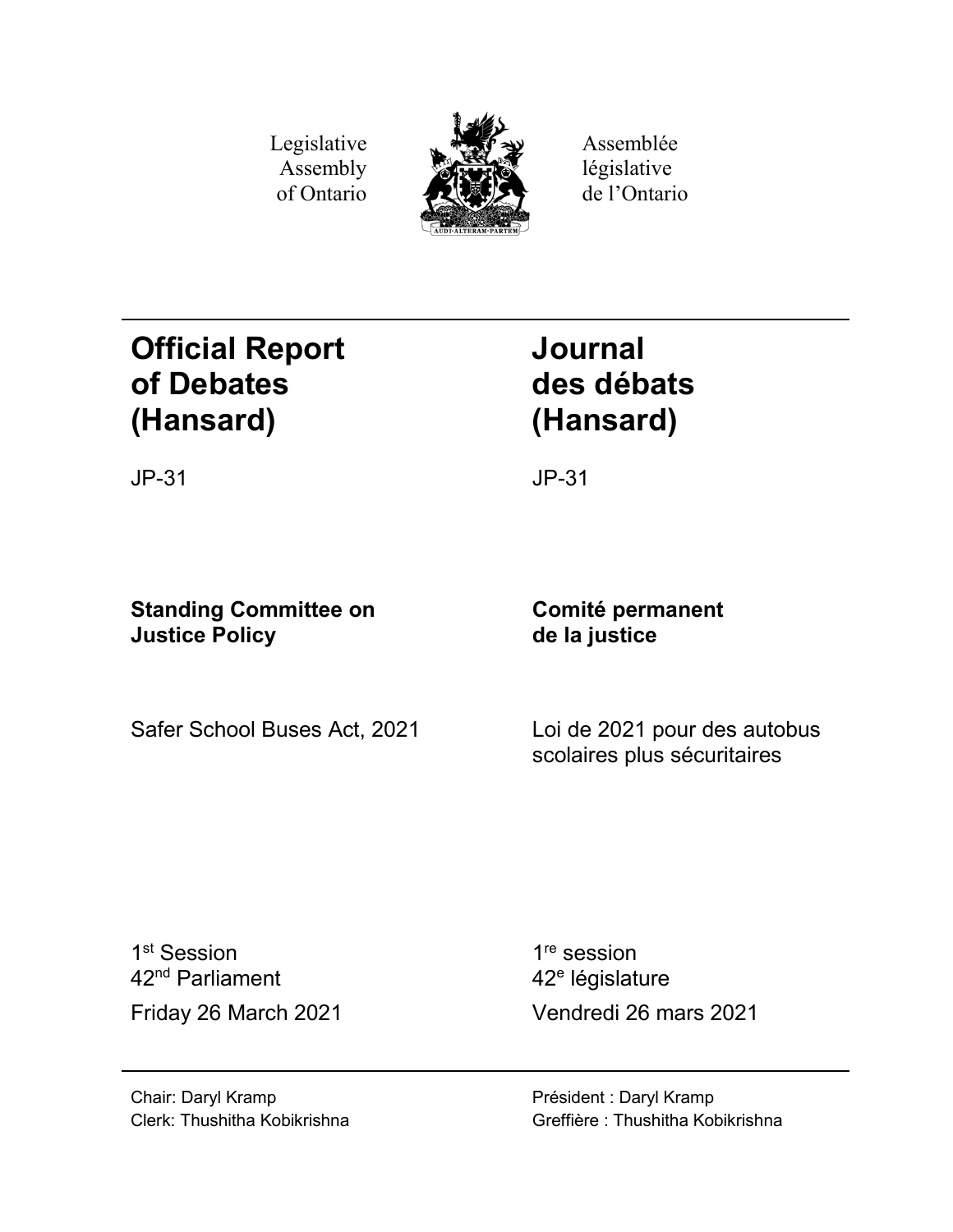Hansard and other documents of the Legislative Assembly can be on your personal computer within hours after each sitting. The address is:

# **Hansard on the Internet Le Journal des débats sur Internet**

L'adresse pour faire paraître sur votre ordinateur personnel le Journal et d'autres documents de l'Assemblée législative en quelques heures seulement après la séance est :

https://www.ola.org/

Reference to a cumulative index of previous issues may be obtained by calling the Hansard Reporting Service indexing staff at 416-325-7400.

# **Index inquiries Renseignements sur l'index**

Adressez vos questions portant sur des numéros précédents du Journal des débats au personnel de l'index, qui vous fourniront des références aux pages dans l'index cumulatif, en composant le 416-325-7400.

House Publications and Language Services Room 500, West Wing, Legislative Building 111 Wellesley Street West, Queen's Park Toronto ON M7A 1A2 Telephone 416-325-7400; fax 416-325-7430 Published by the Legislative Assembly of Ontario

 $\boldsymbol{\alpha} \hspace{-1.65mm}\boldsymbol{\beta} \hspace{-1.65mm}\boldsymbol{\beta}$ 

Service linguistique et des publications parlementaires Salle 500, aile ouest, Édifice du Parlement 111, rue Wellesley ouest, Queen's Park Toronto ON M7A 1A2 Téléphone, 416-325-7400; télécopieur, 416-325-7430 Publié par l'Assemblée législative de l'Ontario

ISSN 1710-9442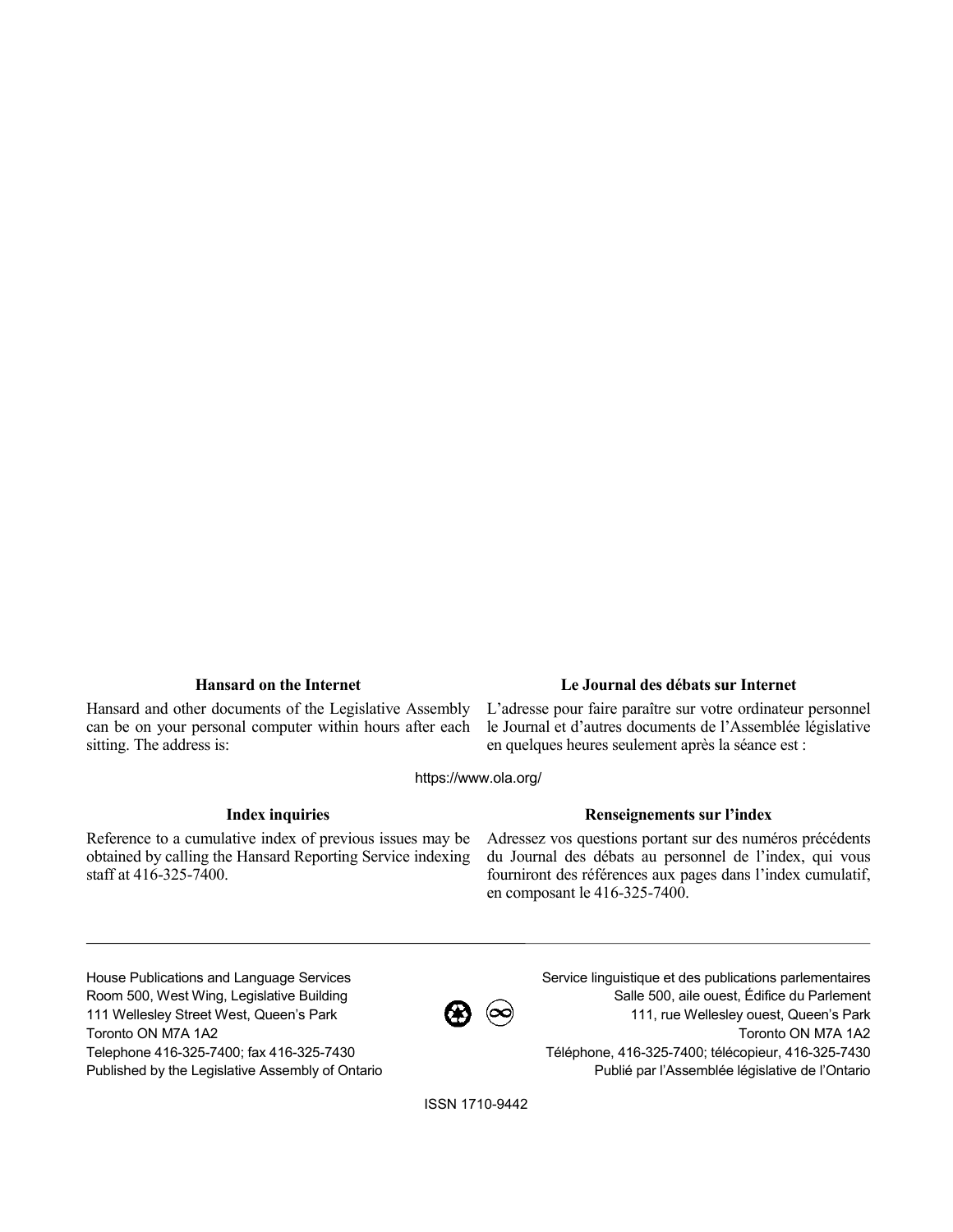# **CONTENTS**

# Friday 26 March 2021

| Safer School Buses Act, 2021, Bill 246, Mr. Harris / Loi de 2021 pour des autobus                                                                      |          |
|--------------------------------------------------------------------------------------------------------------------------------------------------------|----------|
|                                                                                                                                                        | $JP-699$ |
| Let's Remember Adam: Stop for the School Bus Campaign; Police Association of                                                                           |          |
| Mr. Pierre Ranger<br>Mr. Bruce Chapman<br>Mr. Benoit Bourgault                                                                                         |          |
| School Bus Ontario; Ontario Association of School Business Officials, transportation<br>Ms. Nancy Daigneault<br>Mr. Robert Monster<br>Mr. Roy Wierenga | $JP-714$ |
|                                                                                                                                                        |          |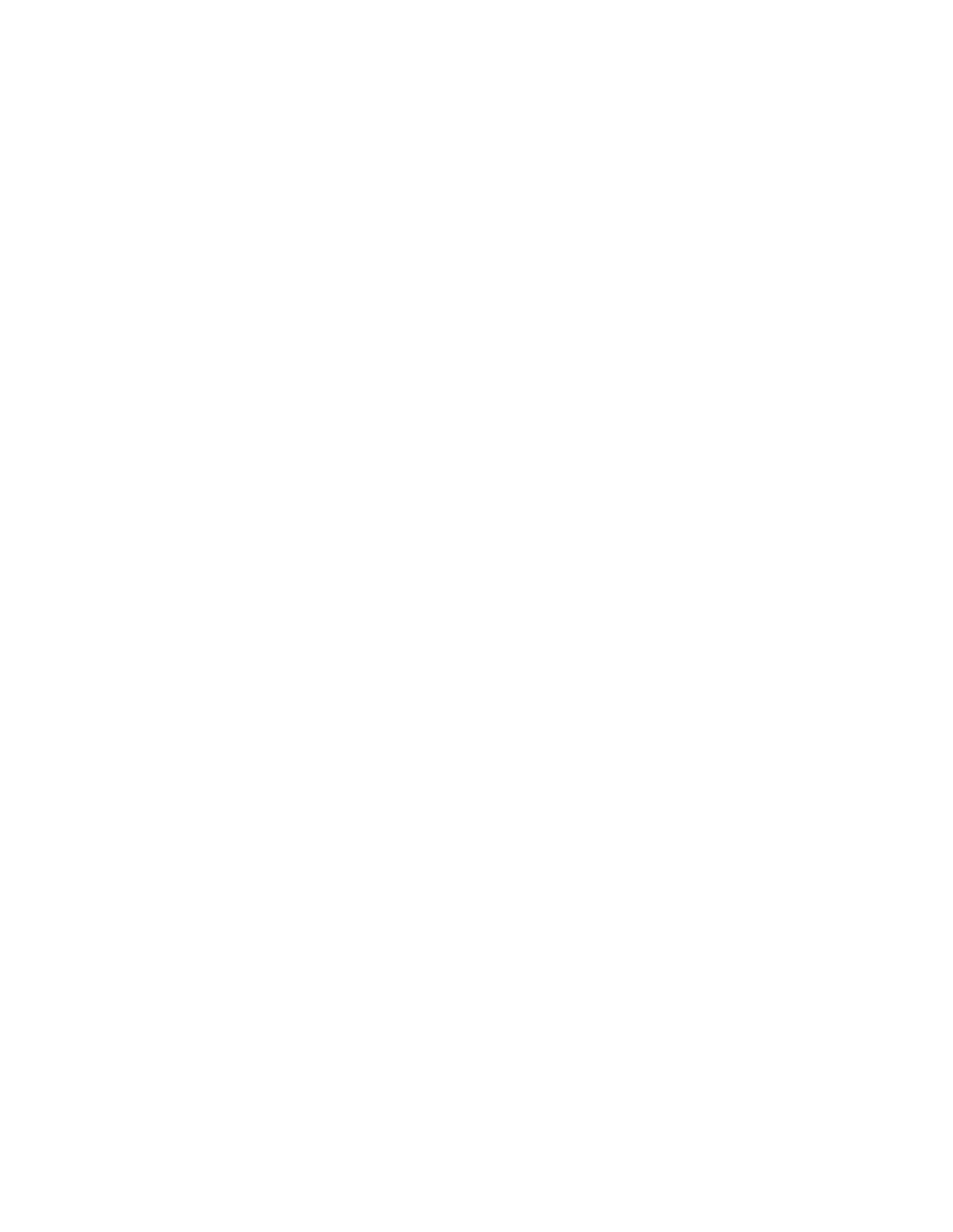LEGISLATIVE ASSEMBLY OF ONTARIO ASSEMBLÉE LÉGISLATIVE DE L'ONTARIO

# **STANDING COMMITTEE ON JUSTICE POLICY**

Friday 26 March 2021 Vendredi 26 mars 2021

*The committee met at 0905 in committee room 2 and by video conference.*

# SAFER SCHOOL BUSES ACT, 2021 LOI DE 2021 POUR DES AUTOBUS SCOLAIRES PLUS SÉCURITAIRES

Consideration of the following bill:

Bill 246, An Act to amend the Highway Traffic Act / Projet de loi 246, Loi modifiant le Code de la route.

**The Vice-Chair (Mme Lucille Collard):** Good morning, everyone. The Standing Committee on Justice Policy will now come to order. We are here for public hearings on Bill 246, An Act to amend the Highway Traffic Act.

As a reminder, the deadline for written submissions is 7 p.m. on Friday, March 26, 2021. That's today. The deadline for filing amendments to the bill is 12 noon on Monday, March 29, 2021.

We have the following member in the room: MPP Harris. The following members are participating remotely: MPP Bouma, MPP Kusendova, MPP Morrison, MPP Park, MPP Hogarth, MPP Babikian, MPP Yarde.

We are also joined by staff from legislative research, Hansard, interpretation, and broadcast and recording.

To make sure that everyone can understand what is going on, it's important that all participants speak slowly and clearly. Please wait until I recognize you and until you are unmuted before starting to speak. I want to indicate, as well, that participants can speak in the language of their choice, since we do have interpretation services.

Are there any questions before we begin?

# MR. MIKE HARRIS

**The Vice-Chair (Mme Lucille Collard):** Seeing none, I will now call on the sponsor of the bill, the member for Kitchener–Conestoga, MPP Mike Harris.

Mr. Harris, you will have 15 minutes for your presentation, followed by 45 minutes of questions from the members of the committee. The questions will be divided into three rounds of six minutes for the government members and three rounds of six minutes for the official opposition. I will give reminders of the time remaining during the presentation and the questions.

MPP Harris, the floor is yours.

**Mr. Mike Harris:** Before I begin, I want to thank all the members of the Standing Committee on Justice Policy for their invitation to appear here this morning.

# **COMITÉ PERMANENT DE LA JUSTICE**

Bill 246, the Safer School Buses Act, is about improving child safety and making the 830,000 students who ride a bus every day even safer when they go to and from school. Like many of you, I am a parent, and keeping my children safe is my number one priority. It is the most important responsibility that my wife and I have. Building a better province for my five children is why I made the decision to run in 2018. I made a commitment to the people of Kitchener–Conestoga that I would put the protection of their children at the centre of all I do. That is why I introduced Bill 246.

When my children leave for school in the morning, I trust that the government has put in place all of the necessary protections so that they return home safe and sound. This includes my son Maverick, who takes the school bus every day.

During a meeting with Student Transportation Services of Waterloo Region, I was floored when I found out that Ontario is the only place in North America—I'm going to say that again: the only place in North America—that does not use the amber-red warning system on school buses, especially since we have known for over 20 years that it is more effective at warning vehicles that a bus is approaching a stop and proven to be safer.

I began to speak with my local bus operators in Waterloo region, and it turns out, not only are they supportive of this change; they have been asking for it and expecting it for many years. After those informative discussions, I made it a priority to bring forward the necessary legislative changes to get amber lights on school buses.

As you will hear throughout the delegations today, transitioning Ontario's school buses to the amber-red warning system has the support of industry, law enforcement and safety advocates. It is a common-sense, low-cost change that would drastically improve the safety of our buses.

This bill proposes to replace the red inner warning lamps on the front and back of school buses with amber lights. For most buses, this would only require the change of a simple lens cap. When a school bus driver is approaching a stop, they would use the amber lights to let motorists know that they will soon be letting a child on or off the bus. Similar to a stoplight, motorists would know to slow down and proceed with caution. Once they are at a stop, the bus driver would activate the flashing red lights and the stop arm, giving a clear indication that a child may be on the road.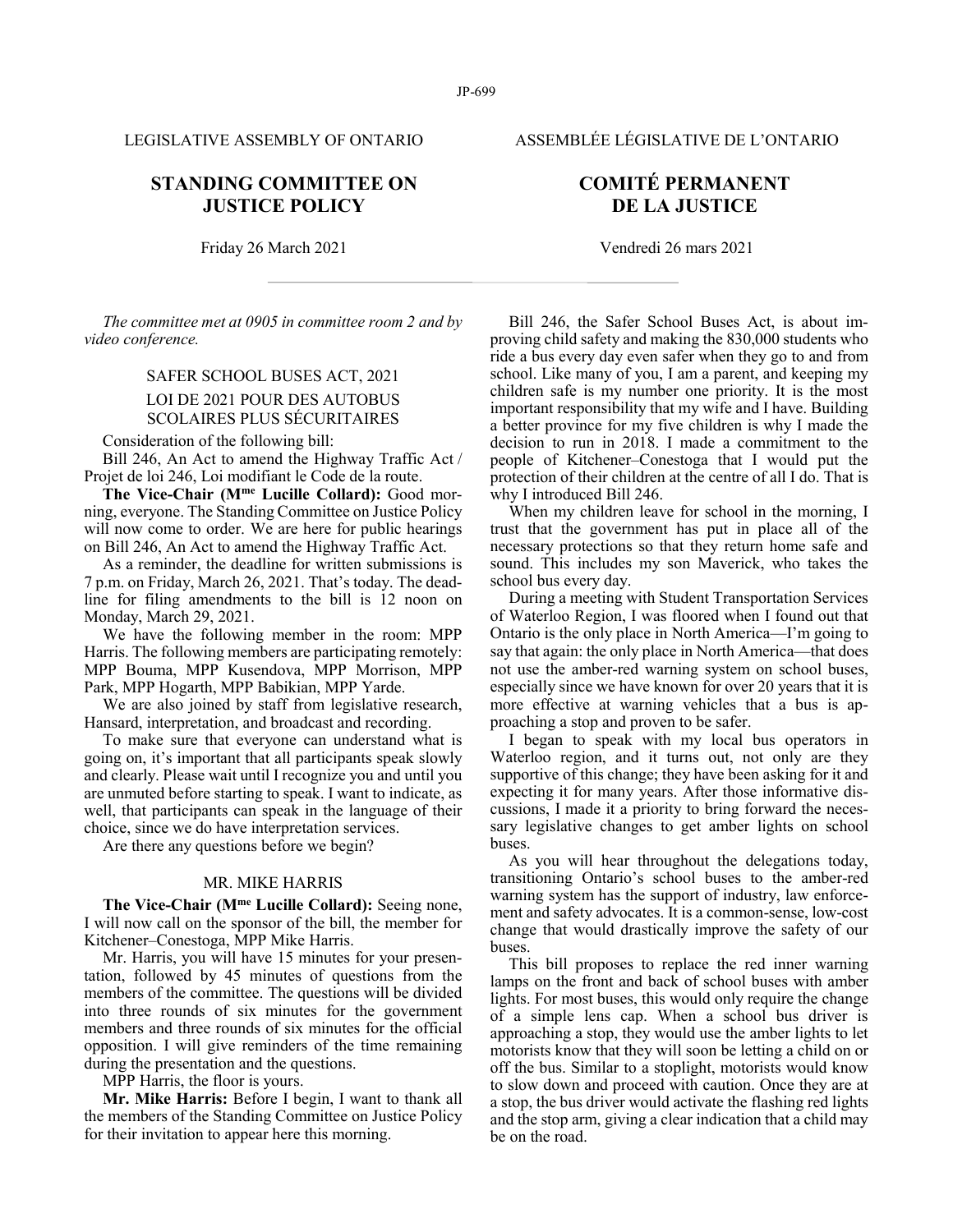You might be asking yourself why having two colours would make such a big difference in the safety of our school buses. That's a fair question because, on the face of it, having an all-red system where drivers know red means stop could appear safer. But let's imagine that a commuter is on their regular route home from work and every day they pass a school bus. On a day when they leave the office at 3, they meet this bus when it is approaching a stop. With Ontario's current all-red system, the bus driver they meet activates their flashing lights when they are slowing down, as they are required to by law. But because the bus is not at a full and complete stop, the bus with the flashing red lights passes that commuter nearly every day. We're all creatures of habit, so when the commuter meets the bus with the red lights on a regular day, they don't typically come to a full stop, as they're expecting that bus to pass them. Only today, that commuter leaves a little later, and they meet that bus at a different stop. It still has its red lights flashing, but today, that bus is completely stopped. I don't think I need to describe to the committee what could possibly happen if the commuter doesn't notice the stop arm and proceeds to pass the bus.

## **0910**

This could sound far-fetched, but it happens thousands of times every day across the province. Student Transportation Services of Thunder Bay estimates there are 30,000 illegal passes of school buses every day in Ontario—30,000. In my region, Student Transportation Services of Waterloo Region estimates that number to be in the hundreds, if not thousands, just in Waterloo region alone. That is hundreds of times in my community that a driver passes a bus and a child could have been on the road.

I want to share a quote with you from Debbie Ranger, the mother of Adam Ranger, who was tragically killed when a driver blew past flashing red lights in the town of Mattawa 21 years ago: "If you run a school bus light, you can be 100% certain there's a pedestrian there. And not only a pedestrian there, but a child."

Those words are frightening, especially given all that is happening across the province every single day. But the thing that concerns me the most is the majority of those blow-bys, as they are referred to, go unreported, and drivers do not get charged. And when they do get charged, some will use a defence that while the red lights were flashing the bus was not at a complete stop—because that is the way it's written under the Highway Traffic Act. It's infuriating to me that an individual who puts a child's life at risk can use this excuse to try to get out of the charges. Transitioning to an amber-red system would not only make it clear to drivers what they are obligated to do when approaching a school bus, but it would also make prosecuting those who have been issued provincial notices of offence much easier. A clear warning period also makes the roads safer for drivers following a school bus.

Shortly after this bill was tabled, a constituent who is a commercial vehicle operator reached out to me. He has spent years as a long-haul trucker, and he shared that there have been several instances where he has been forced to slam on his brakes on the highway, going 80 kilometres an hour, because a bus activated its red signals and he wasn't sure where or when it was stopping. These are massive trucks, weighing around 20,000 kilograms in some cases and 60,000 kilograms when they're fully loaded. They can't stop on a dime like a small car. Braking hard even in good weather conditions can cause these trucks to lose control; now imagine the middle of winter, after a snowstorm in northern Ontario or even eastern Ontario. My constituent went on to say that the amber lights would be a welcome sight, as they would give him the time he needs to get off the accelerator and brake to make a safely controlled stop, making it safer for any cars he may be following and any vehicles behind him.

I want to take a moment to thank all my constituents in Kitchener–Conestoga who have reached out to my office over the last several months to share their support for Bill 246 and, of course, the stakeholders, many of whom are scheduled to present today, who have shared their recommendations with me about how to strengthen this bill.

School Bus Ontario, which represents over 130 operators across the province, has done a significant amount of advocacy work to push this change forward. Executive director Nancy Daigneault, who will speak to the committee this morning, has called the amber-red system "a definite road safety benefit" when compared to the current all-red one and has remarked that this bill will "greatly increase" student safety on school buses.

There is no reason why Ontario should hold on to the all-red system any longer. We have known, like I said earlier, for 20 years that the amber-red system is much safer. In fact, Transport Canada recommended all province transition to this system back in 2002. It shouldn't take the province 20 years to adopt a system that would make school transport safer for kids today.

While a bus is still the safest way for a student to get to school, in the past 20 years, there have been accidents, and those are accidents involving children. It happened in my riding in 2012, when a truck blew past a stopped bus with flashing lights, striking a 12-year-old girl. We heard the Associate Minister of Children and Women's Issues share her family's personal story during second reading debate in the Legislature—and of course, Adam Ranger, who I mentioned earlier in my remarks. We'll be hearing from Adam's brother Pierre very shortly, but I want to take a moment and recognize his advocacy in pushing this issue forward.

Let's Remember Adam petitioned the Legislature in the fall of 2019, asking for the province to make the switch to the amber-red system. It was my pleasure to present his petition on two occasions and to fully endorse it. Let's Remember Adam is making a positive difference in the face of a tragedy, and I commend and thank Pierre and the Ranger family for everything that they have done. The loss of a child is unbearable for any family. But their advocacy on this issue and all of the other school bus safety measures they are pushing forward will save the lives of children in this province.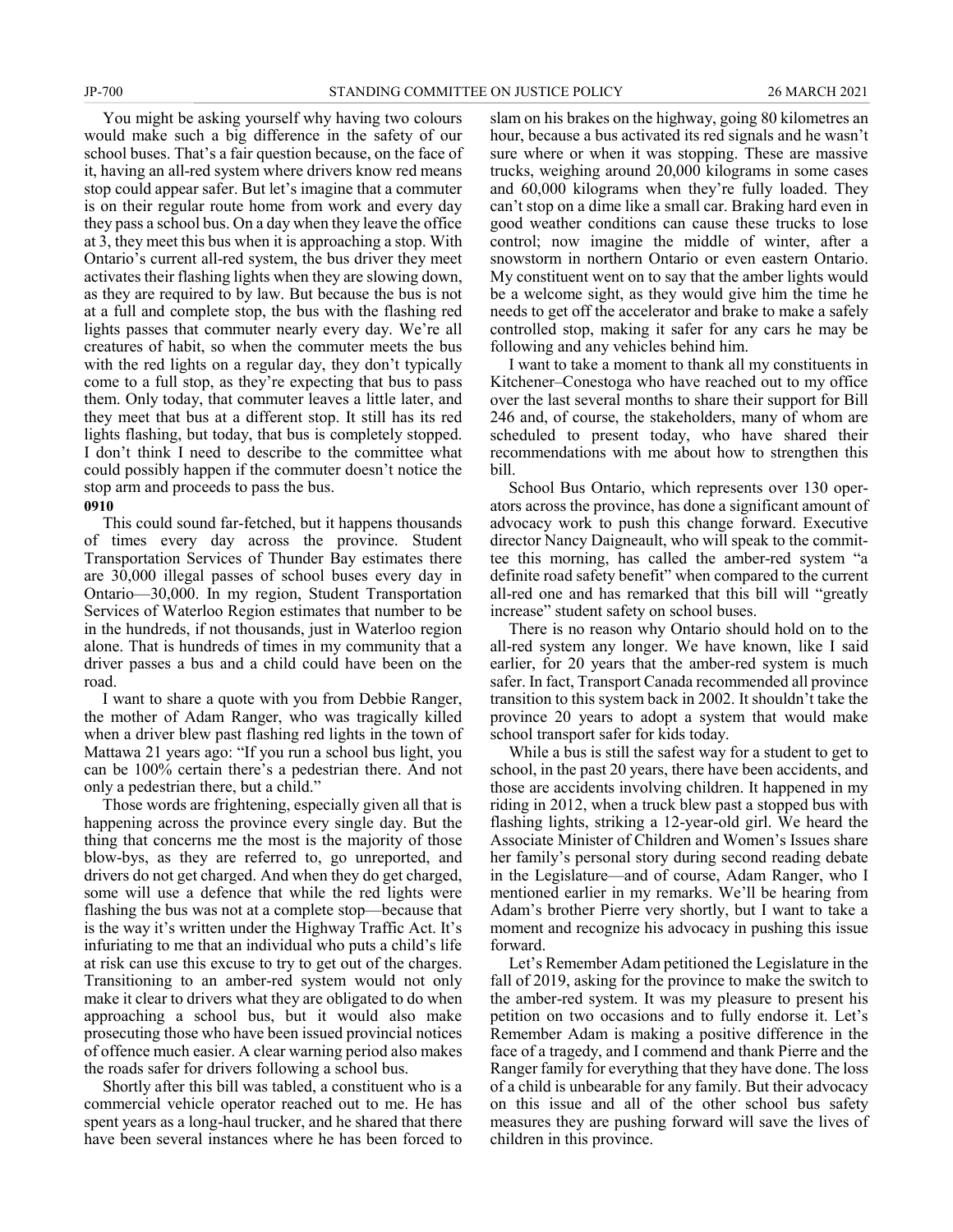I know I've already mentioned it, but I cannot emphasize enough that every day there are 30,000 drivers out there illegally passing a school bus here in the province— 30,000 times when someone's child, grandchild, sibling, niece, nephew or friend could have been crossing the road.

Beyond my role as a legislator, as a parent I have an obligation to do something about this, and I am pleased to have the support of both the Minister of Education and the Minister of Transportation on this issue. They both have demonstrated their commitment to supporting student transportation and making school buses as safe as possible. This includes record spending of well over \$1 billion for student transportation, the highest investment in Ontario's history. But as the Minister of Education put it, while we may lead in funding, every other province is leaps and bounds ahead of us when it comes to the adoption of the amber-red system. It is absolutely unacceptable that this province is playing catch-up on a common-sense measure that would protect children.

I asked the Legislative Assembly library to look into when other provinces adopted the amber-red system. Most states have been using the system—get this—since the 1970s and 1980s. Manitoba adopted it in 1985, and a section of the Prince Edward Island's Highway Traffic Act that mandates amber-red lights dates back to 1964.

By the time this bill comes into force, if it should pass, every other jurisdiction in North America will have been using the amber-red system for nearly an entire decade. That's 10 years. I can't help but wonder how many accidents and near misses could have been prevented if we had adopted this system sooner.

I want to recognize the drivers of Ontario's 18,000 school buses. They are the ones on the front lines with the responsibility of getting children to and from school safely. Especially in our rural and northern communities, some drivers will transport kids from their first day of kindergarten until they graduate high school. They care about these kids and build a bond with them, similar to the one that educators have with their students. I've heard about the toll it takes on them every single time they have a blow-by—to imagine the devastating consequences one careless driver's decision could have had. As legislators, we should be passing bills like the Safer School Buses Act, which would reduce the number of blow-bys they experience each and every day, to make their job a little easier.

Committee members, as I near the end of my presentation this morning, I want to once again repeat what this bill is all about. It's about protecting our children, their friends and all the other students across this province. The Safer School Buses Act would make the buses they ride safer so they can get to school, learn and return home to their families at the end of the day. Even if you're not a parent, I'm sure that the deeper meaning of what this bill is trying to do resonates with you. Again, to all the members, thank you for your time and inviting me to present before you this morning.

While I know they are not on the call yet, I also want to be on the record and show my appreciation to all the presenters who are taking the time to join us here today. I know we have some people from Waterloo region, the GTA and Mattawa who will be presenting, so we are going to hear voices and perspectives from all across this province.

I wholeheartedly believe that all of us who are part of these hearings today have an opportunity to work together and do something good that should have been done many, many years ago.

I hope I can count on your support for this bill, as I did at second reading, and see it move forward to the House for third reading and royal assent so Ontario can finally get on board and make our buses safer.

And with that, Chair, I'm now ready to take any questions that the committee members might have.

**The Vice-Chair (Mme Lucille Collard):** Thank you very much for that presentation.

I understand MPP Singh has joined us. MPP Singh, if you would identify yourself and confirm whether you are in Ontario.

### **0920**

**Mr. Gurratan Singh:** MPP Singh here, calling from Ontario.

**The Vice-Chair (Mme Lucille Collard):** Thank you, MPP Singh.

Now we'll proceed with the three rounds of six minutes of questions. We'll start with the opposition members. MPP Morrison.

**Ms. Suze Morrison:** I want to thank the member from Kitchener–Conestoga for his comments and for this bill. Certainly, the NDP are quite supportive of it. We've supported similar measures in the past, particularly around school bus safety. I think your comment about the province playing catch-up on this issue is particularly poignant.

This seems like such a simple, easy-to-fix measure. As a member of the government party—your government has shown over the last three years its willingness to ram legislation through this House as fast as humanly possible on issues that are not as well researched, well supported, well understood common-sense measures that are broadly supported, including by us. I have to wonder why this measure hasn't been packaged in a government bill and quickly passed at any point in the last three years, and why, instead, as a government member, this is following through a private member's bill process which, as you know, takes much longer to move through the House and the committee process. What guarantee are we going to get from this government that we'll actually see this bill come back for third reading? It could be passed quite quickly and quite immediately if we were to package it up into any government bill. We could have this passed within a week.

**Mr. Mike Harris:** Obviously, that's a great question.

A few things with this: We've done about a year's worth of consultation on this bill. If we had done that through typical government processes, as you know, it probably would have taken even longer. So we've been able to speed that process up, which is great, but we had to make sure that we hit everybody, that we consulted with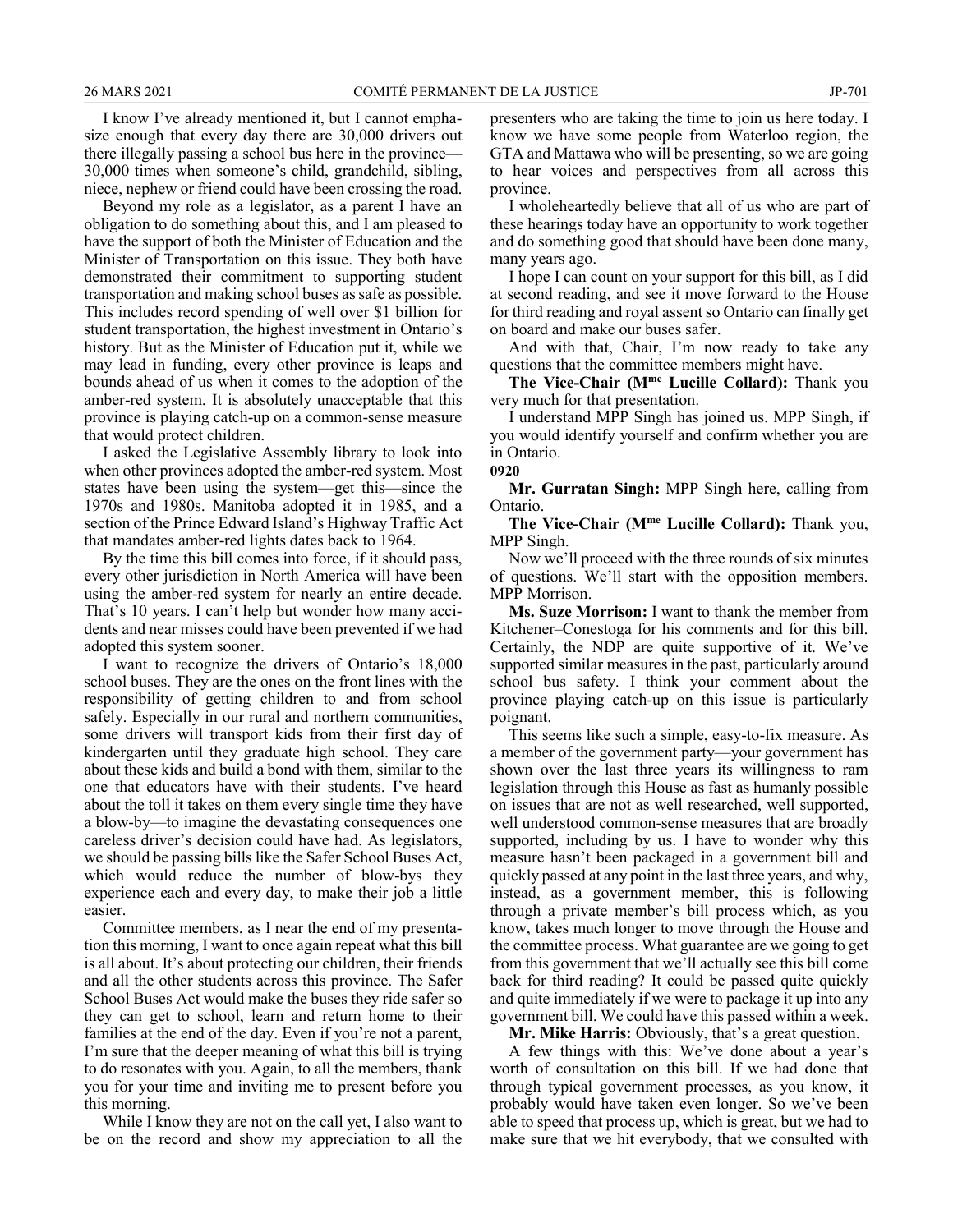the transportation agencies, with the bus operators, manufacturers, obviously school boards, and of course, the different safety advocates and police organizations. We feel that we really did a very fulsome consultation.

It's interesting; we've actually gone back and tried to figure out why this bill wasn't done sooner, whether it be our government or the governments of the last 20 to 30 years, and there's no reason. We can't find it. It is literally the strangest thing. I don't know why the appetite just hasn't been there. When we were talking in our consultations with everybody, as I mentioned in my remarks earlier, they thought that this was going to come down the pipe 10 or 15 years ago. They've been kind of waiting and ready for it.

I'm glad that we're finally getting it—hopefully done, that it's going to pass clause-by-clause over the next week, and then hopefully get reported back to the House and receive royal assent in the near future. That's what I'm pushing for, and that's what I want to see get done.

Thank you for the question.

**The Vice-Chair (Mme Lucille Collard):** Other questions from the opposition?

**Ms. Suze Morrison:** I hear where you're coming from, and my only comment back is, I certainly value the level of consultation and engagement that has taken place on a really straightforward measure that, like I said, I'm incredibly supportive of and that my party is incredibly supportive of. We're happy to see this move forward.

I do think I disagree on the point that, if this had come back in a government bill, that would have taken longer.

Just as a comment—I wish your government had taken this level of consultation and engagement on a number of their bills that I think have been rushed through this House over the last few years. But I don't necessarily want to belabour the point.

My next question is around some pieces that I wonder if you had considered for inclusion in this bill. I know there have been private members' bills in the past around making the insides of buses safer, whether that's mandatory seat belts for students—but most recently, within the COVID-19 context, as the NDP we've been putting forward proposals and a call to this government to reduce the number of students allowed in a bus for COVID-19. I wonder if there's going to be consideration from your government, in terms of making the insides of our buses safer, in terms of capping the number of students who are allowed on buses during a pandemic and creating a more specific policy around that.

**The Vice-Chair (Mme Lucille Collard):** MPP Harris, 30 seconds left.

**Mr. Mike Harris:** I appreciate where you're going with this. That's a little bit outside the scope of this bill, but what I can say is that as a government, we have provided the most funding that has ever been provided for school buses. That includes added cleaning. There's new funding going into the driver retention system that was announced in the budget on Wednesday. Of course, stoparm cameras were another really big piece. We allowed stop-arm cameras to be used as a single source of evidence early in our mandate.

**The Vice-Chair (Mme Lucille Collard):** The first round of six minutes has elapsed.

We're now moving on to the government for a round of six minutes of questions. I recognize MPP Hogarth.

**Ms. Christine Hogarth:** Thank you, MPP Harris, for bringing this forward. It's a really important bill. I remember driving along the northern highways and seeing that sign, "Let's Remember Adam," so it's really nice to hear a little bit more about that story. Any tragedy of any child that loses his life is a tragedy for all of us, and so I want to thank you once again for bringing this forward to ensure that our children are safe. We all have a responsibility to make sure they're safe.

You mentioned that Bill 246 has the support of law enforcement. I see that we have Bruce Chapman, the president of the Police Association of Ontario, speaking later on today.

Would you be able to share a little bit more with the committee about what you've heard from various law enforcement agencies across the province? What have they been saying, and how can we make this work for everybody?

**Mr. Mike Harris:** Yes, absolutely. In part of our consultation process, we wanted to make sure that we reached out to law enforcement, because at the end of the day, really, they're the ones who are laying the fines. They're the ones who have to be aware of what any new changes to the Highway Traffic Act might mean, and we certainly took their input very seriously.

Like you said, we're going to have the Police Association of Ontario presenting later, so I don't want to steal too much of their thunder. We had an opportunity to meet with some folks from the North Bay OPP and the Temiskaming OPP. They've been very instrumental in what's going on in northeastern Ontario. Obviously, for the Let's Remember Adam campaign and the Ranger family, that's their home base, so to speak, in Mattawa, which is a small town about half an hour or 45 minutes—I see the smile on your face; I know you've been there—east of North Bay. We had a really great opportunity to talk with them. They've been doing some good work with Nipissing University, and we're going to hear from one of the students there who has actually done a thesis on this, as well, from the university. They've been really connecting and trying to figure out what this might mean, and they're big supporters of it. Like I said, they're the ones on the front lines with the bus drivers who are out there, trying to build awareness and trying to make sure that people understand what the rules are.

I think the thing that they're really excited about is the clarification piece on this, where you'll fully understand: When the amber lights are flashing, it means slow down, and when the red lights are on, you do not pass the bus from that point. It begins to eliminate a lot of the confusion that I talked about earlier, where if the bus has its red lights on but is still moving, technically you can still pass that school bus. This will really clear up a lot of that kind of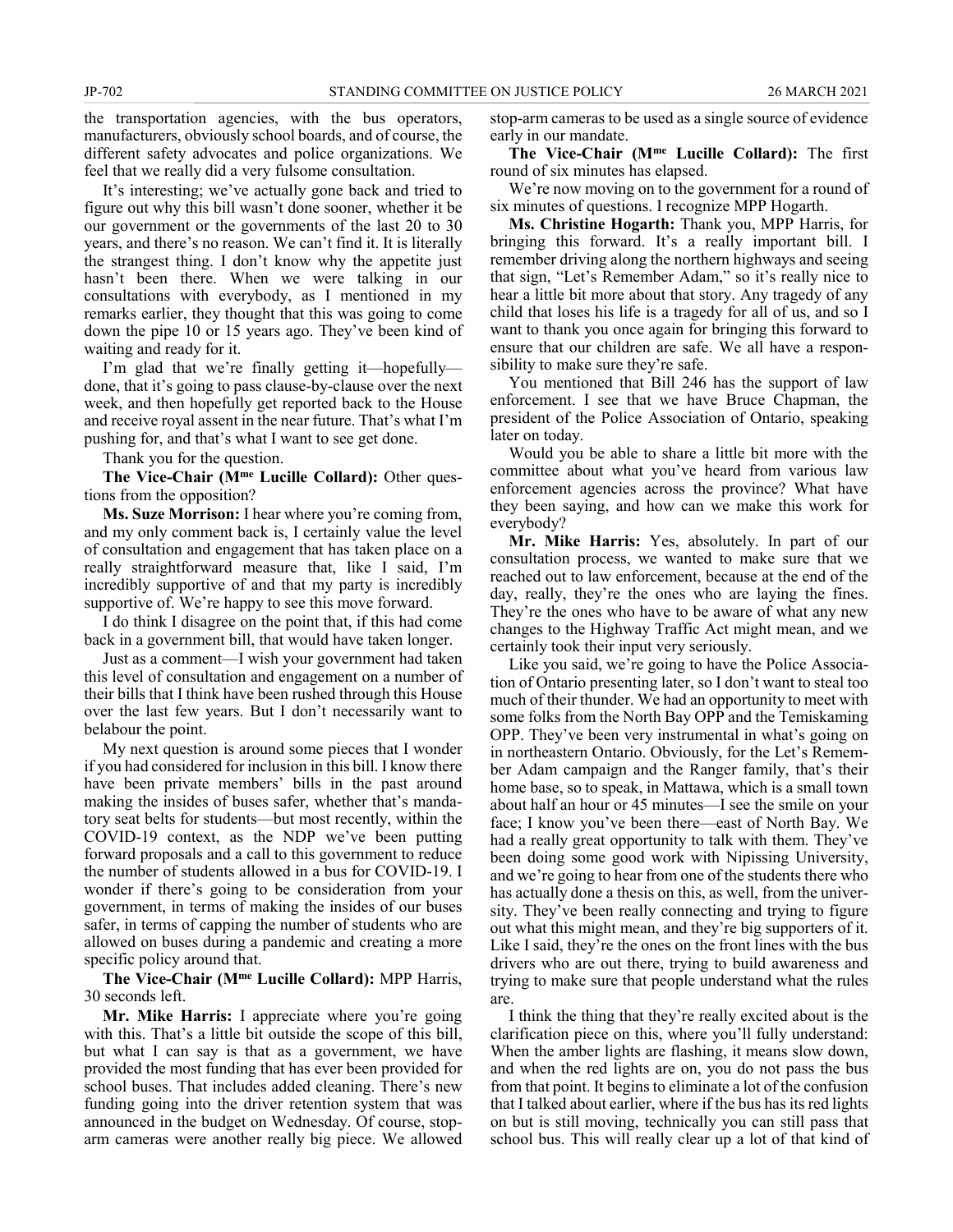miscommunication. I think it will make it a lot easier for people to understand when they can't pass that bus, but it will also make it a lot clearer for law enforcement when they're observing in school zones or different areas in different neighbourhoods. When they have to lay charges and, ultimately, if they're to appear in court, it makes it a lot easier for them to explain their position.

**Ms. Christine Hogarth:** I don't know if any of my other colleagues wanted to jump in, but if not I have another question. Is there—oh, there is. MPP Park. **0930**

**The Vice-Chair (Mme Lucille Collard):** Go ahead, MPP Park.

**Ms. Lindsey Park:** Thank you, MPP Harris, for bringing this bill. It's so wonderful to see.

My private member's bills had similar stories: You're doing meetings with your constituents, and an idea comes forward and you think, "Why hasn't this happened? How come it took so long for people to realize that this is a common-sense idea?" So I want to congratulate you on grabbing a hold of this important idea and bringing it forward to fruition.

I think you've already answered this, but I wanted to see if you had anything further to say on what you were able to find as to—are there any reasons why we shouldn't do this or why previous governments didn't do this?

**Mr. Mike Harris:** Yes, I covered it mostly in my remarks. There doesn't really seem to be a reason other than, I guess, there have just been other priorities by other governments. It's great to see that our government, over the last year and a little bit since we brought this idea forward—and it does take a little bit of advocacy. Whether it be private members' bills or even government legislation or trying to find funding for our communities as members, whether it be members of the government or of the opposition or, really, any MPP here in this House, it takes a lot of advocacy to get things moving forward.

I don't know if the internal advocacy had been lacking previously, or if the other governments have just had other priorities. We really have not been able to find any key reasons or key indicators why this hasn't been done. The industry is very supportive of it. Law enforcement is supportive. Obviously, parents and safety advocates of children are very supportive. So I took the proverbial bull by the horns.

Being a parent of five—and I know you've had a chance to meet my kids, MPP Park. They're actually really excited, too. We talk about it any time we're out on the road. They see a school bus and they say, "Oh, Dad's trying to change the school bus lights to make it safer." It's neat how children can be so in tune with things like that. That's really the reason why I'm doing this and pushing it forward. I just want to make this safer for every child here in the province.

**The Vice-Chair (Mme Lucille Collard):** We're going to move on to the second round of questions with the opposition. MPP Yarde.

**Mr. Kevin Yarde:** I want to thank the member from Kitchener–Conestoga for bringing this forward. This is a bill that we're obviously going to support and one which is long overdue. It is a little, I guess not sad—but the fact is that other provinces have put forward amendments to the school buses and have the amber-red lights, and it has taken us this long to actually do it. So I do commend the member for bringing it forward.

I want to highlight some of the comments that my colleague mentioned. I don't think we even got an answer to it—but why could we not add to this bill other safety measures, such as seat belts, and also maybe have an amendment to it mentioning the fact that now that we're in COVID-19, we could perhaps limit the capacity on school buses? Is there no room to do that, instead of just having to revisit this again, in terms of adding the seat belts to school buses?

**Mr. Mike Harris:** The seat belt issue on school buses is actually a little bit more complex than just adding it into a bill. There have been a lot of studies that have shown that it's actually not necessarily safer, if you can believe it, to have seat belts on school buses. I know the federal government is currently doing a pilot program across a few different areas of the country to investigate whether Transport Canada should look at mandating them. We certainly don't want to get in the way of that, as they're going forward with their studies.

Really, this bill focuses on the lights. That's my intention. It's a fairly simple and easy change to make. The industry is supportive. The law enforcement folks are supportive. The safety advocates are supportive. You and the other MPPs in the official opposition have been supportive. This is the focus that I'm taking with my private member's bill that we've done consultation on for over almost a year now, and that's the way we're going to move this forward.

**The Vice-Chair (Mme Lucille Collard):** More questions? MPP Yarde, go ahead.

**Mr. Kevin Yarde:** Just out of curiosity: Do you know who will be doing the modification of these lights? Will it be an American company or will it be a Canadian company?

**Mr. Mike Harris:** School buses are manufactured all across North America, obviously. I think the vast majority of them are manufactured in the US. Any bus that actually comes into the province of Ontario has to be retrofitted specifically for the province of Ontario, because everywhere else in North America is already using the amberred warning lamp system. That's an interesting piece. So any new buses will already be manufactured ready to rock and roll, so to speak.

As far as the changes to any current buses—the way the legislation is rolled out is that any bus manufactured after 2005 will have to move to the system. The reason the date is 2005 is because buses pre-2005 actually only have a four-lamp system. They don't use an eight-lamp system; it's only four red lights. The overwhelming majority of those buses are being phased out, and there's hardly any of them. If you're driving around and you see a school bus—they're almost all the same style, with the eight-lamp system. You don't really see any of the four-lamp buses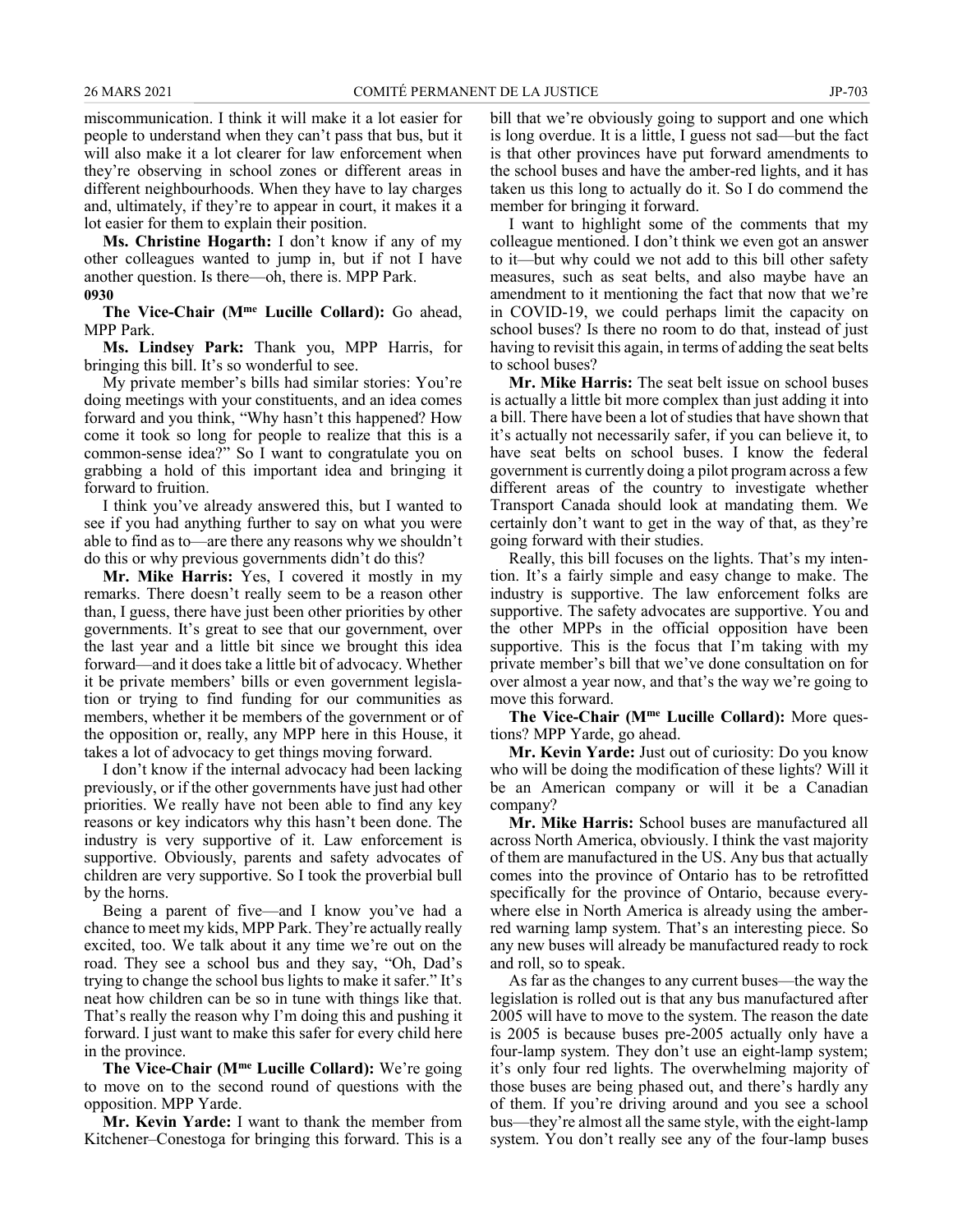on the road anymore. It's the bus companies that will be making the changes. For example, Sharp Bus Lines is in MPP Bouma's riding. They will be making the changes at their garages and maintenance facilities. It will be all Ontario people, all local people doing the retrofits.

**The Vice-Chair (Mme Lucille Collard):** We have time for more questions from the opposition. There are two minutes left, MPP Morrison.

**Ms. Suze Morrison:** Just on the piece on the ages of the buses, and maybe not directly related to this bill—are you aware of the time limit on the number of years that school buses can be in service from their manufacture date and if that's also in line with what other provinces are doing in terms of their safety measures?

**Mr. Mike Harris:** As far as I'm aware, there's not necessarily a timeline; it's more about how the bus holds up over those years. Obviously, school buses are being used almost every day of the week, when you talk about five days a week for schoolchildren, and then often there are times when the bus might be chartered for an event on the weekend or field trips or other things. I think it's really more about the wear and tear on the bus than the actual time limit from manufacture. I could be wrong. If you have any more information on that, I'd love to hear it.

**Ms. Suze Morrison:** I have a random fact in my head and I don't know where it came from. As a fun fact, my mom was actually a school bus driver for a few years, when I was a little girl. For some reason, I think that school buses have to be decommissioned after seven years for liability. I don't know why I think I know that or where that information came from or if it's still true, which is why I was curious.

**Mr. Mike Harris:** I'm not 100% sure, and I don't want to say anything that I'm not 100% sure about. It's an interesting fact. We can certainly look into it.

The way that the industry has proposed this—the 2005 timeline really came from them, so I'd have to assume that's the impetus for the 2005 timeline.

**The Vice-Chair (Mme Lucille Collard):** We'll move on to the government for six minutes of questions. MPP Babikian.

**Mr. Aris Babikian:** Thank you, MPP Harris, for taking the initiative. This is an important social policy that we need to adopt because it relates to the safety of our children, the safety of the future generation of Canadians.

Of course, all of us know that regardless of how many, how strict, bills and enforcement measures we adopt as legislators—the education aspect for drivers is an important element in this process.

I was wondering if you have any other ideas on what can we do to sensitize or educate drivers about the safety of our children, the safety of our buses, and to not break the law, but to uphold the law and save the children. **0940**

**Mr. Mike Harris:** That's a great question.

I think that really is something that hits home for a lot of people—that education piece for drivers out there on the road.

I think, probably, the majority of us spend a lot of time travelling through our constituency and to different events. I've seen it first-hand, where people have driven right by a school bus. I just don't understand it. Maybe I'm a little bit more vigilant than others; I don't know. Maybe because I'm a parent and my child takes the bus every day, I'm a little more cognizant of seeing a big, 30-foot, giant, yellow bus with flashing lights—you'd think people would pay a little bit more attention, but ultimately, they don't.

I think from a legislator perspective, we've got a duty to make people aware of different things, obviously. We talk about advocacy campaigns a lot here in the Legislature. I know when we have members' statements, people are always talking about different community groups and things that are going on back home in their constituency. We've got a unique platform where we're able to really promote some of these.

We've done a lot of work with the Let's Remember Adam campaign over the last year or so, and helping to get their message out not only where they're based in northeastern Ontario, but also all across the province.

We're lucky; there are hundreds of us here at Queen's Park who have an opportunity to really push that message out about school bus safety.

I even had an opportunity with Minister Lecce, the Minister of Education, to do a media session with ethnic media all across the GTA. It was really great to see articles about school bus safety being put out in multiple languages across the province and across the GTA, where we have, obviously, a higher concentration of people who have come here from across the world and maybe English isn't their first or even second language.

So to be able to communicate—and I know, MPP Babikian, you're a great proponent of that. You do a lot of work with media that speak different languages and people in your community where English may not be their first language. Leveraging assets like that to be able to spread that message across communities is really important from our standpoint.

Thank you for the question.

**The Vice-Chair (Mme Lucille Collard):** Any more questions?

**Mr. Aris Babikian:** I will pass it to MPP Bouma.

**The Vice-Chair (Mme Lucille Collard):** I recognize MPP Bouma.

**Mr. Will Bouma:** Thank you, Chair. Do you know how much time I have left?

**The Vice-Chair (Mme Lucille Collard):** A little bit more than two minutes.

**Mr. Will Bouma:** That's plenty of time. Thank you very much, and through you: MPP Harris, thank you very much for bringing this common-sense legislation forward.

I'm intrigued, as an optometrist, about the fact that people can be confused by similar-coloured lights and people can get sucked into that.

As an active member of the fire service in the county of Brant for the last 13 years, I can tell you first-hand that if the lights are all the same colour, it gets more difficult for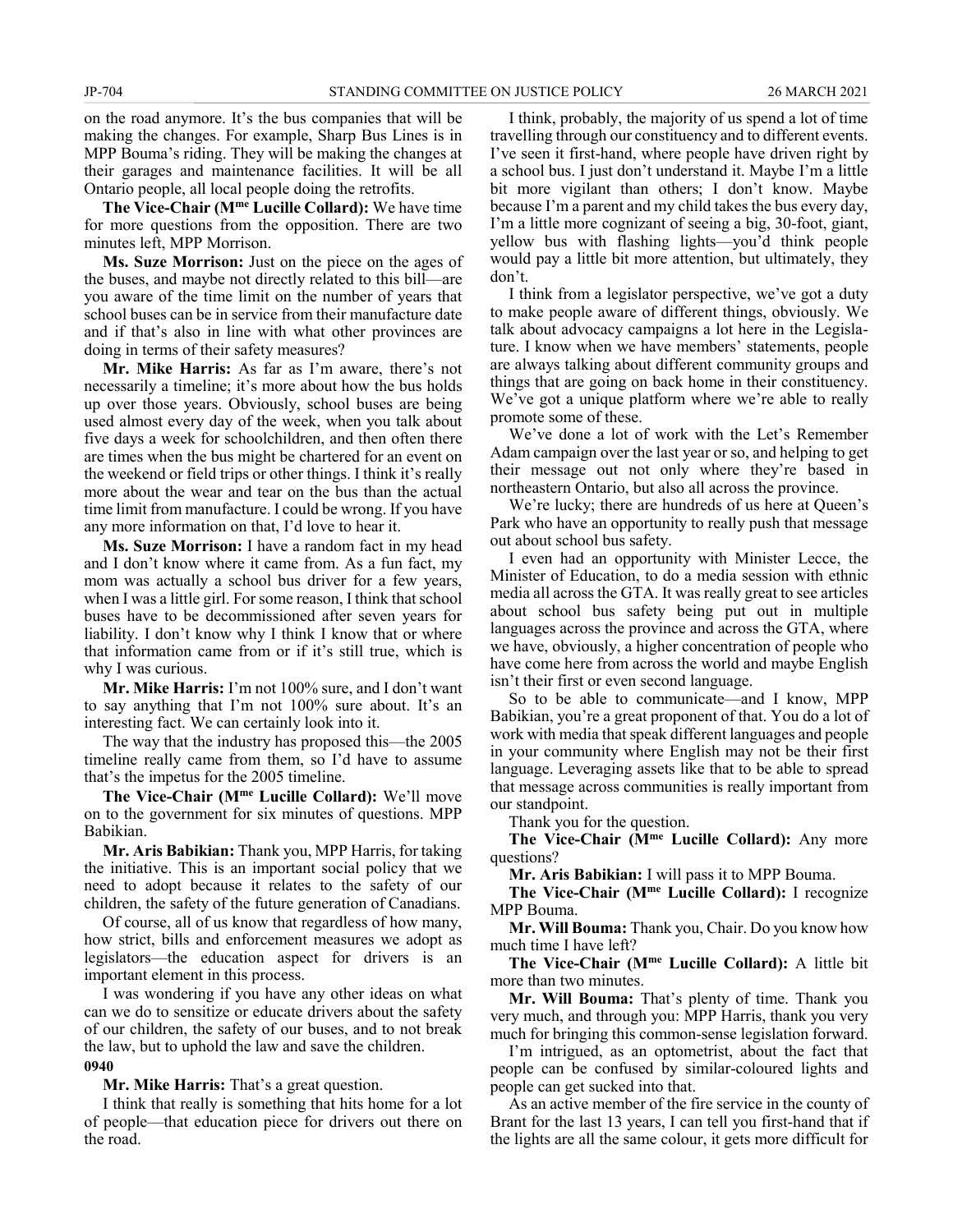motorists to be able to tell the difference. That's why on our firetrucks, we switched to the red-blue-and-white system. In fact, if you look at emergency vehicles across the province, they're all switching over to that. So it's very exciting for me to see this change to our buses.

On that topic, with the bus operators, I know Bill Sharp—a great local family. The family have been here for 200 years, on the farm where they live, and they also run a bus line.

I was wondering if you could expand a little more on what bus operators are actually telling you about this change.

**Mr. Mike Harris:** Yes, absolutely.

First, I want to thank you for being part of debate when we had second reading. It was really great to get your perspective as a first responder, and not only that, but as a volunteer first responder. Thank you for everything that you've done for your community over the last number of years, helping to keep people safe. We saw during debate that sometimes it's not easy. Emotions can get the best of you. I just want to say thank you for taking part in that and everything that you are doing for your community and continue to do.

I don't know if everybody knows here, but MPP Bouma, even though he is still doing his legislative duties, still takes part in his local volunteer fire service every chance he gets.

So it's really great to see folks who are—and actually, MPP Kusendova, who is on the line here too, is still working as a nurse in her local hospital, which I think is fantastic. We have the opportunity to do these things even though we're here at Queen's Park.

But yes, listen, bus operators—and you're going to hear this, this afternoon—are really excited to see this change—

**The Vice-Chair (Mme Lucille Collard):** Thank you, MPP Harris.

**Mr. Mike Harris:** Oh, that's it? Sorry.

**The Vice-Chair (Mme Lucille Collard):** Sorry, I was trying to wave at you, but you got going there.

We're going to go on to the last round of questioning; another six minutes, for the opposition. MPP Yarde.

**Mr. Kevin Yarde:** Thank you once again to the MPP for Kitchener–Conestoga. Obviously, we can't put a price on our children's lives, so I'm just curious if you have any figures or any dollar amounts as to how much it would cost to retrofit these vehicles.

**Mr. Mike Harris:** That was a big part of our consultation, trying to figure out what this would look like from an industry perspective. There's a very wide range, obviously, of buses and companies and how many buses each company has. It could be as simple as changing literally just the lens cap, which is four or six screws and is fairly inexpensive: roughly \$90 or less per bus. Going to some of the LED ones, the newer style, it's a little bit more expensive. It can be upwards of \$200 or \$300 per bus.

But I think one thing to really point out here is that the industry has been knowing or hoping that this was going to be coming down the road for a long time, and they've been pretty adamant that they're happy to make these changes. There could be an opportunity down the road this would be up to the different industry operators—to look and see whether they could work with the ministry to potentially make some funding available. Obviously, I'm sure you're aware, a private member's bill can't cost the government money, so there could be some opportunities down the road to be able to partner, but that would be up to the Ministry of Transportation and also the bus operators, to decide what road they want to go down. But I think if you total it up, it's about \$5 million industry wide, but it's not like it's just one operator that has to foot the bill for the whole thing; it's pieced out and spread out through multiple operators.

**The Vice-Chair (Mme Lucille Collard):** Thank you. We have time for more questions. MPP Morrison.

**Ms. Suze Morrison:** Hi. Thank you so much. I think my only last question at this point is: What guarantee do we have from your government that we're actually going to see this bill come back for third reading? You've seen this morning that you have broad support from your opposition colleagues. It's a pretty straightforward bill that I think we'd like to see pass just as much as you would, and really, the only thing gatekeeping that is your government's legislative agenda. So I just wonder if you have any comment about whether we'll see this bill come back for third reading once it's through the committee process.

**Mr. Mike Harris:** Yes, absolutely. I think that's one thing—like you said, this really has very broad support from everyone, quite frankly, and it's a common-sense piece of legislation.

I like saying "common sense." It reminds me of the Common Sense Revolution back in the 1990s. You may know somebody who led that.

**Ms. Suze Morrison:** You're making me roll my eyes here—

**Mr. Mike Harris:** But, no, in all seriousness, this is a priority for me. I'm advocating very fiercely to get this through. I believe we have clause-by-clause scheduled for next week. It appears as though there's a fairly accelerated timeline for this bill. I'm very hopeful that with my advocacy and, obviously, the advocacy from our other government members and, of course, the opposition, we'll be able to get this through very, very soon.

**Ms. Suze Morrison:** Thank you.

**The Vice-Chair (Mme Lucille Collard):** Thank you. We have more time for questions. MPP Yarde.

**Mr. Kevin Yarde:** It's similar, along the lines of my colleague: Is there a good chance that we'll be able to get these retrofitted for September 2022, I guess, basically, is my question. You sort of answered it.

**Mr. Mike Harris:** Yes, and I think we're going to hear—there may be a couple of amendments that get done based on some more consultation that we've done with the school bus industry over the last little while. I think you're going to hear from School Bus Ontario a little bit more, probably, this morning, about what these timelines are going to look like. But the intent is to get it done as soon as is feasibly possible.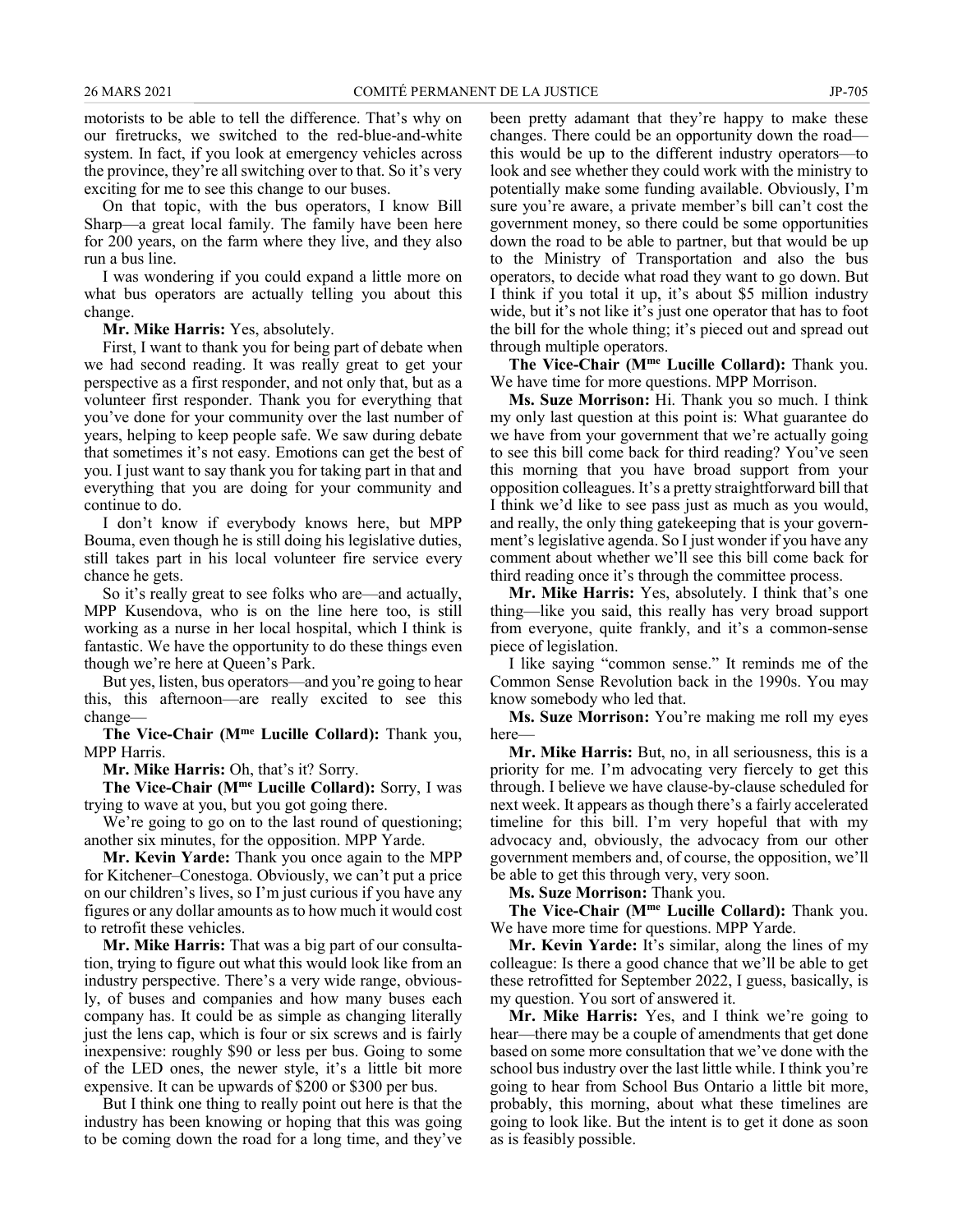Obviously, retrofitting—what did I say—18,000 school buses can take a little bit of time. Obviously, you need to get the parts in and you need to make sure that you have the ability to make those changes. But the intent is to get this done as soon as possible, MPP Yarde, so thank you for that.

### **0950**

**The Vice-Chair (Mme Lucille Collard):** Thank you. Any more questions from the opposition? We still have a couple of minutes. MPP Yarde?

**Mr. Kevin Yarde:** Are we going to be using similar retrofitting as, say, in Saskatchewan and other provinces, or are we going to go at it our own way? Will there be intense testing of these to make sure that they actually work—

**The Vice-Chair (Mme Lucille Collard):** Less than one minute.

**Mr. Kevin Yarde:** —so we don't have an issue like we did with the licence plates, is what I'm saying.

**Mr. Mike Harris:** Everybody gets a jab in today. It's good.

Listen, they still have to pass all the safety standards that a regular school bus would pass when they get out on the road—so, absolutely. As far as what the changes look like—and every jurisdiction has done it fairly similarly. It's all pretty straightforward changes. Like I said, new buses that are manufactured are already using this system, and they have to be retrofitted just for use only in the province in Ontario.

**The Vice-Chair (Mme Lucille Collard):** Thank you. That's all the time we have for the opposition. We'll now move on to the government for six minutes of questions. MPP Babikian.

**Mr. Aris Babikian:** Thank you again, MPP Harris. Can you elaborate: What did you hear from the school bus operators in response to your bill? And how did they react to it?

**Mr. Mike Harris:** Thank you so much. That's great. I can build off of MPP Bouma's question. Listen, they were really excited to hear that there was a will from a government member and, ultimately, the government, as it appears, to move forward with this. They want to make their school buses as safe as possible. I think that's really the key here. But they can only do what legislation will allow. They've wanted to make this change for decades, realistically. The last province to come online was Newfoundland; I believe it was in 2014. The last state to come online was Wisconsin, in 2016. They've wanted to do this here in Ontario for a very long time, but the legislation states that they can't. They have to use the allred system.

It's really, really great to hear from them that they're supportive of this and, obviously, that they want to see those changes. They've been very supportive also of stoparm cameras, which are now able to be used as a sole source of evidence. You don't have to have a school bus driver or a passerby or a bystander or another driver on the road come to court to corroborate the evidence of a stoparm camera. They were allowed to be used previously, but you had to have somebody else actually confirm that someone had passed the bus.

It's great that they're adopting a lot of these—we'll call them new technologies, if you will. That includes the amber-red system. We're going to hear a little bit more— I don't want to, again, steal their thunder too, too much, because we're going to hear from some of those operators later today. But they're very supportive, and they're very excited to see any changes that we can make from a government perspective that will make school buses safer.

**The Vice-Chair (Mme Lucille Collard):** We have time for more questions from the government. MPP Bouma.

**Mr. Will Bouma:** Chair, through you: MPP Harris, you may not know the answer to this question, but it seems to me that when the decision was made to change the lighting scheme to suit the most current scientific knowledge on emergency vehicles, like fire trucks and police cars and trucks, it didn't take a legislative change. I'm wondering if we could consider, just for the record, that perhaps it shouldn't take a private member's bill in order to make common-sense changes like that. I was wondering if I could just off-the-cuff pick your brain on your thoughts on an issue like that.

**Mr. Mike Harris:** It's interesting that you mentioned that, because the school bus safety part of this is actually written into the Highway Traffic Act, and that's what this bill does. It amends the Highway Traffic Act to be able to use the dual-lamp system.

It's not necessarily something that we really dug into too much, but it could be something that maybe someone like yourself or maybe you and I can look at talking to legislative research and seeing whether there's an ability to have the HTA amended to be able to do this without legislation going forward, if there are other emergency vehicles.

Let's just say, for example, that volunteer firefighters were encouraged to go to a green light and some other flashing light, just to add that awareness that they're responding to a call. I would assume that that currently has to be done via the Highway Traffic Act. I'm not sure, but it's certainly something, I think, that would be worthwhile looking into. To MPP Morrison's point about being able to make these changes a little bit quicker, that could be a good way of looking at that and seeing whether we might be able to do things a little bit more expediently if we ever have to do something like this again.

**Mr. Will Bouma:** We will continue to have that conversation. Thank you.

**The Vice-Chair (Mme Lucille Collard):** I recognize MPP Park, with just a bit more than one minute.

**Ms. Lindsey Park:** Okay. Just really quick, MPP Harris: What education of the public would need to be done when this changes? I assume that when people go get their driving test, there's some studying that happens at that point, when you're learning to become a driver. I wondered if you had put any thought into the training piece.

**Mr. Mike Harris:** Yes, absolutely. That's certainly a big part of what's going to come when the regulations and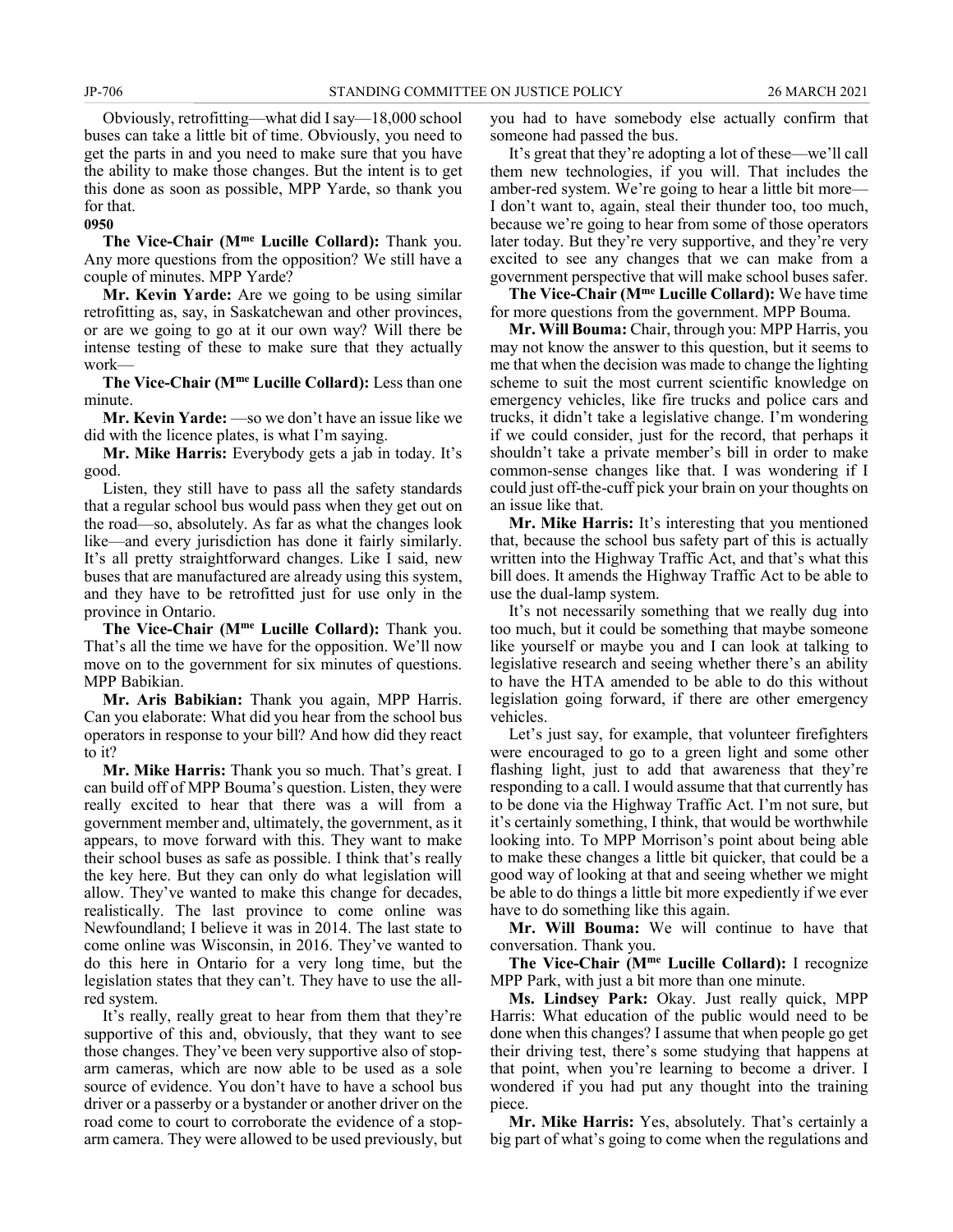different things get built out with this. Obviously advocating with the DriveTest centres and educating our young drivers or newer drivers that this is what has to happen—obviously we'll do a lot of social media pushes. I just saw some of our friends from some of our school bus organizations pop on here as well, and we'll certainly be leveraging them to get the word out, and the different safety organizations, making sure that people are very aware. Hopefully we'll get an opportunity to send a kit out to all the members of the Legislature, as well, where they can put things up on their social media to help educate drivers.

**The Vice-Chair (Mme Lucille Collard):** Thank you very much. This concludes the time that we had for the presentation and the questions. Thank you, MPP Harris, for the presentation.

**Mr. Mike Harris:** Thank you very much, Chair.

**The Vice-Chair (Mme Lucille Collard):** We have the remainder of our presenters today, who have been scheduled in groups of three for each one-hour time slot, so each presenter will have seven minutes for their presentation, and after we have heard from all three presenters, the remaining 39 minutes of the time slot will be for questions from members of the committee. The time for questions will be broken down into two rounds of 7.5 minutes for the government and two rounds of 7.5 minutes for the official opposition.

I think that we have new members who have joined. I recognize that MPP Miller has joined us, so could you confirm that you are the honourable member and confirm your location?

**Mr. Norman Miller:** Hi. Yes, Chair. It's Norm Miller, and I'm in Parry Sound.

**The Vice-Chair (Mme Lucille Collard):** Thank you. Has anyone else joined? We're good? All right. Are there any questions before we move on to the presenters? I see none. Okay. Thank you.

I will just remind the presenters that you can speak in the language of your choice, because we do have interpretation services.

# LET'S REMEMBER ADAM: STOP FOR THE SCHOOL BUS CAMPAIGN

# POLICE ASSOCIATION OF ONTARIO

# STUDENT TRANSPORTATION SERVICES OF WATERLOO REGION

**The Vice-Chair (Mme Lucille Collard):** I will call on Mr. Pierre Ranger from the Let's Remember Adam: Stop for the School Bus Campaign. You can start, and you have seven minutes for your presentation.

**Mr. Pierre Ranger:** Thank you very much, and good morning, everyone. My name is Pierre Ranger, and I am the chair of the Let's Remember Adam: Stop for the School Bus Campaign.

For those of you who don't know what our campaign is about, I'll give you a quick briefing. On February 11, 2000, Adam Ranger was struck and killed while stepping off the school bus and crossing the road to get home. He was just five years old when this happened, and it was our family home. The school bus was fully stopped, the stop arm was out and overhead red lights were activated; the driver simply did not stop. My other brother, Alex, was with Adam at the time. Alex was 13. He noticed the driver wasn't going to stop, and he did try to reach out and grab Adam's backpack, but failed and witnessed the whole tragedy happen before his eyes.

In 2004, the Let's Remember Adam campaign was born with a thought from my mother, who just wanted to have something so that we could try our best to make sure that this tragedy never happened to anyone else and nobody had to lose another loved one or go through what we go through every day. In 2014, I was approached by the current committee at that time and asked if I was willing to take it over. At that time, I agreed to take it over; I thought that breathing new life into the campaign would be of benefit.

**1000**

Over the next few years, we focused on basically promoting Let's Remember Adam in a safety aspect, giving a reason why it was so important to stop for the school bus, that reason basically being so you don't lose somebody like we lost Adam. Over a few years, we realized that our message wasn't doing enough and people weren't getting it. Stop-arm violations were on the rise yearly, and it was only a matter of time before another incident happened—and they did happen, within the US and in other areas where children lost their lives because people didn't stop.

At that time, my family and the committee decided to focus on trying to make some real safety changes to school buses. The original focus was on stop-arm cameras, and I'm happy to say that on January 12, which also would have been Adam's 25th birthday, we saw stop-arm cameras installed on all buses in the Mattawa area, which is our hometown, and we're working with several other municipalities and companies to try to get stop-arm camera systems installed on all buses in Ontario.

With that focus, the amber lights also come up. We decided we needed to try to do something with this as well. That's why Let's Remember Adam and the Ranger family are in full support of Bill 246, the Safer School Buses Act. This is a change that's a long time coming and it's something that really needs to happen. The red lights on the top of the school buses are a danger. It is confusing for drivers to know what that bus is doing. It's all the same colour. Frankly, to me, it makes no sense.

We are the only province in Canada that has this archaic system of just red lights. It makes it even more difficult for that reason, because of out-of-province travellers. Where I live, in Mattawa, Highway 17 runs right through our town and Quebec borders us, so we constantly see out-ofprovince people come through our town. The majority of the incidents that we receive with stop-arm violations is because of out-of-province people. So that's why we're putting our full support behind Bill 246 and, like I said, this really needs to happen.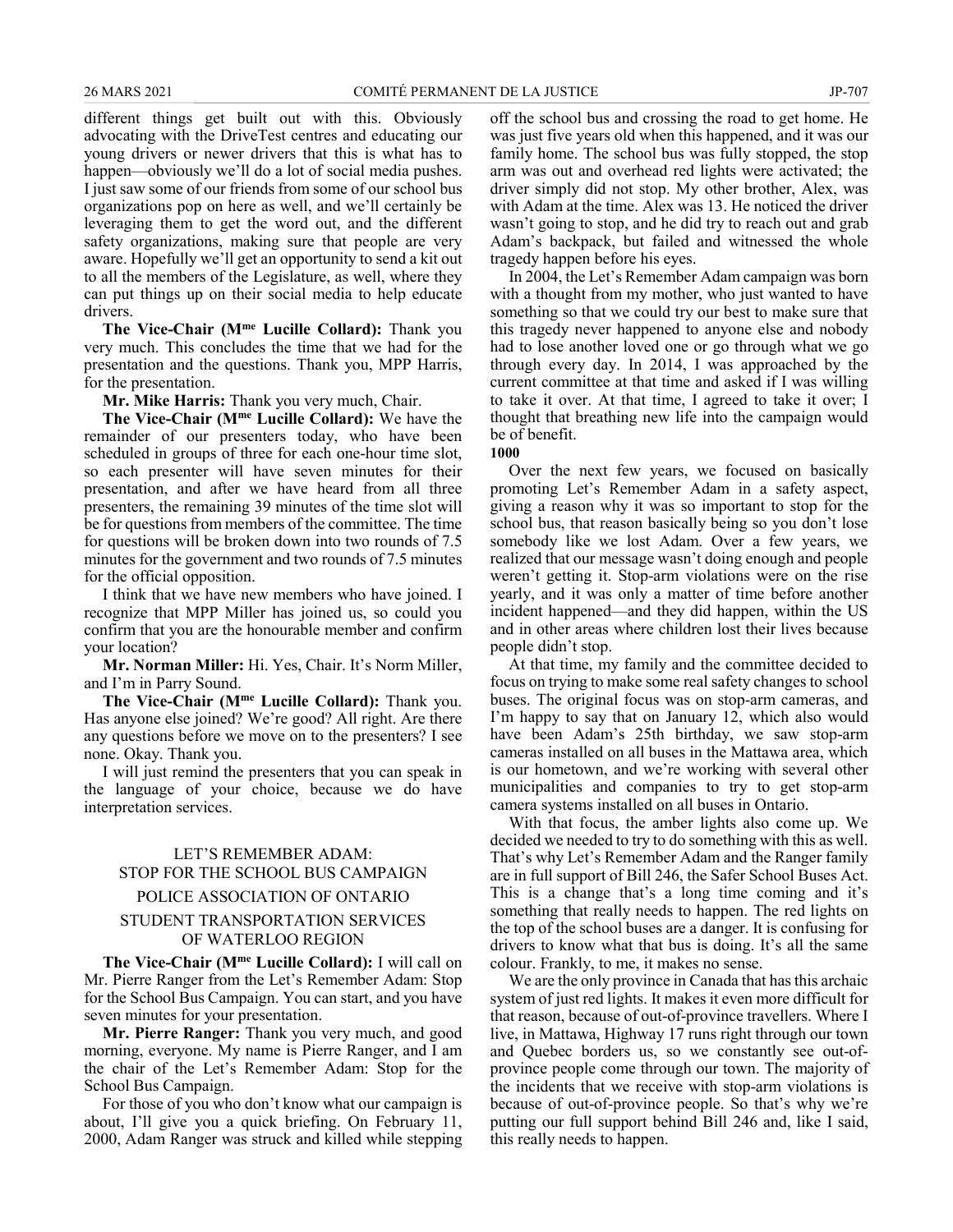Yes, the Let's Remember Adam campaign and everybody involved fully understands there is going to be a cost to this, but it's a relatively low cost: around \$90 a bus, usually. Some bus companies have already purchased all the products needed to change these buses over, like Belanger Brownway Bus Lines here in Mattawa. They were told in 2013 that this change was coming and that they should start preparing for it, so they actually purchased all the products needed to change over their fleet at that time, and they've just been sitting in storage, so they're ready to go. As soon as this happens, it's basically pretty easy for them to switch out, and I've heard of other fleets that are in similar situations where they have planned ahead to make this happen.

It really all comes down to the bottom line of child safety. That's why we're doing this.

The red lights on the bus, like I said, are a danger. It's confusing. Anything we can do to make that bus safer for children is Let's Remember Adam's goal, and these amber lights and Bill 246, the Safer School Buses Act, is a massive change that would benefit children all across Ontario. Thousands and thousands of kids ride these school buses every day and we need to really do whatever we can to make it safer for them. Maybe that day, on February 11, if that bus would have had amber lights on it, maybe the driver would have noticed something else and stopped, and Adam would still be here today, but we'll never know that.

Again, I put my full support, my family puts their full support and the entire Let's Remember Adam campaign puts its full support behind Bill 246. That is all I have right now. Thank you very, very much.

**The Vice-Chair (Mme Lucille Collard):** Thank you very much for your presentation.

We'll move on to the next presenter, Mr. Bruce Chapman from the Police Association of Ontario. Please state your name for Hansard, and then you may begin.

**Mr. Bruce Chapman:** Thank you very much. My name is Bruce Chapman, and I'm the president of the Police Association of Ontario. The PAO represents 46 local police associations and over 28,000 members across the province.

First of all, I want to offer my condolences to Pierre and his family on the tragic loss of their son.

I want to thank the committee today for allowing me to speak on Bill 246. The PAO is a leader in advocacy in policing and community safety in Ontario. We aim to forward provincial efforts that have potential impacts to our members in the communities we serve.

Every fall, the police association leaders from across Ontario gather in Toronto to meet with their local MPPs to discuss the priorities of the individuals who keep Ontario safe by providing professional policing to local communities. Last year, unfortunately, our event, of course, was virtual. During these meetings, members of the Waterloo police association were pleased to meet with MPP Michael Harris of Kitchener–Conestoga, where they learned about his commitment to the issue of school bus safety in Ontario.

As public safety professionals, our members are witness every day to the difference proper safety precautions can make to the lives of Ontarians, especially for children. We also see the consequences of inadequate precautions and safety measures that can make Ontario roads more hazardous for those we all want to protect. Our police personnel members who are dedicated to keeping our roads safe know that when the rules of the road are clear and drivers are able to easily identify the expectations of them, better outcomes result for everyone.

Today, under Ontario's one-colour model, red lights are utilized to convey two different messages. The first message is a warning that the school bus will be stopping soon. The second is a notice to drivers that the school bus has stopped, and children may be departing or boarding the bus. These two messages cannot be properly communicated through the same set of lights. Under Bill 246, the warning stage will be communicated through the use of amber lights, clearly cautioning that the bus driver is about to stop and pick up or drop off children. The second message is therefore meant to communicate one very important thing: Stop and do not pass, period.

At the PAO, we strive that any proposals we make or support are backed up by evidence. Ontario is the only jurisdiction that we are aware of in North America that currently does not use a dual-lamp system, and Transport Canada has shown that the amber-red light system is more effective in slowing down approaching vehicles.

If Bill 246 is passed into law, we anticipate that drivers will be better equipped to understand what a school bus is doing and, vitally, what it will do next. Drivers will have more time to adjust their speed and come to a stop when required. Our members are committed to assisting in educating the public about the changes if this becomes law. I think that's a very important aspect on the educational component of any changes to provincial or federal law.

We were very pleased to support this bill as it worked its way through the legislative process, and we were very vocal in our support from the beginning, as we remain today. We are very hopeful that this committee will agree that this bill represents a fairly easy change to safety procedures that will have a tangible, positive public safety impact.

With that, I want to thank the committee for their time. **The Vice-Chair (Mme Lucille Collard):** Thank you very much for the presentation.

We'll now move on to the next presenter. We have somebody from the Student Transportation Services of Waterloo Region. Please state your name for the Hansard, and then you may begin.

**Mr. Benoit Bourgault:** Good morning. Thank you for allowing me to present. I'm Benoit Bourgault, the general manager at Student Transportation Services of Waterloo Region. We transport 32,000 students every day, using 350 school buses with overhead lights.

Every day, we have reports of motorists not respecting school bus stops to pick up and drop off students. This is the most vulnerable time for students in transportation.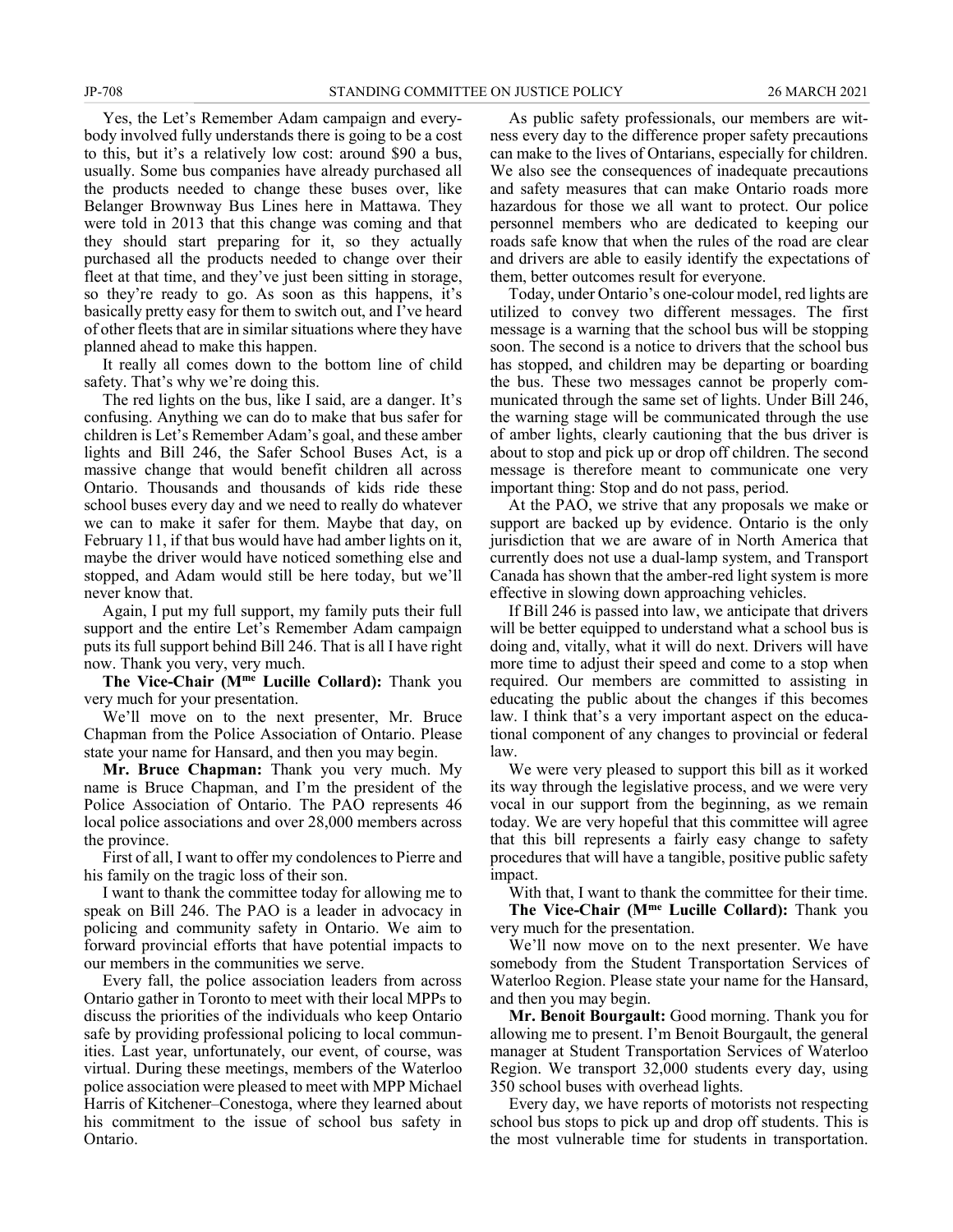This is the biggest concern for people involved in student transportation.

There are several reasons for that. The current system of all-red lights is confusing. Let me illustrate the bus stop process: The driver approaches the stop. The driver activates the overhead lights. They're red. It doesn't mean to stop yet. The bus comes to a complete stop, opens the door. Now there's a whole set of lights—again red—that are flashing. Now it means for everybody to stop. But how should people know that? Next time you see a school bus, watch it, and you'll see that it goes from the inner light to the outer light. They're all designed for the amber system, but we don't use that.

What does it mean in real life? I'm coming across a school bus. The driver activates the lights as they're approaching the stop. The bus is still in motion. But I'm coming in the opposite direction. As I come by, I'm trying to stop, and the bus goes by, with the lights flashing. Am I in trouble? Did I risk a kid's life? What do I do? Do I slam the brakes? Do I get rear-ended? It's very, very confusing.

# **1010**

But we can eliminate this confusion; yes, we can. Ontario is behind everywhere. Since 2004, every school bus built is built with the eight-lamp system—since 2004. That's more than 16 years ago. Since 2004, every jurisdiction in North America except for Ontario has transitioned and adopted the eight-lamp amber-red lights—again, except for Ontario. We are the only province that has yet to adopt the amber-red warning system—the only province.

Right now, we don't have to do a big retrofit with the buses, as the old models are all retired at this time. All we need to do is pop the four lamps, replace them with amber and change the wording on the back of the bus. This will save lives.

The school bus has not evolved since I rode the bus, and that's been a long time. We need to get with the times. This is the very first step in long-overdue changes.

Help make the life of the bus driver easier. The all-red light system is confusing. This causes the bus driver to try to manage how long the lights are flashing, before a stop, for oncoming traffic. It causes confusion. An amber-to-red light is simple: three to four seconds of amber, then the bus comes to a complete stop, then it turns to red. There's no confusion for all the road users. Think of the traffic light. It doesn't go from green to red. There's an amber that warns people that it's about to change.

Remember: The bus drivers are manoeuvring a very large vehicle in a tight space, managing traffic and ensuring safe crossings. They do that while they are supervising up to 72 students. They need help, and the solution is a proven one. Nine provinces, the territories and all 50 states have adopted the eight lamps. I ask you: Why is Ontario this late to the party? It's a simple change. It will reduce confusion. It will make it safer for students.

Thank you.

**The Vice-Chair (Mme Lucille Collard):** Thank you very much for your presentation.

We'll now move on to the period of questions. We'll start with the government members for our first round of seven and a half minutes. I have identified MPP Harris for questions.

**Mr. Mike Harris:** Thank you to everybody here who has given a presentation this morning as our first round of presenters. I have had a chance, obviously, to meet with all of you and your organizations. I just wanted to thank you for your continued advocacy and support of this bill.

In the words of the Chair, Monsieur Ranger—because I always say "ranger" but let's say it Ranger today. I know that obviously we've had a chance to get to know each other a little bit better over these last few years. Growing up in North Bay, only about 40 minutes west of Mattawa where you guys live, I've seen the Let's Remember Adam billboards and remember the stories. Maybe that's also part of the reason why I'm a little bit more in tune to what's happening, because of your advocacy. I just wanted to say thank you for that, and thank you for the petition that you brought to Minister Fedeli's office. Unfortunately, ministers aren't allowed to read petitions in the Legislature, so he asked me if I would. That's when we started to move down this road of trying to figure out if this was something that we could do, and I'm so glad to see that it seems like it's coming to fruition.

But I wanted to talk a little bit about the town of Mattawa. Obviously you've been very progressive when it's come to school bus safety. They've implemented stoparm cameras on, I think, all of their buses at this point, or close to it. We got a really great letter from them, actually, passing a resolution with town council this year supporting the transition to the amber-red light system. I'm just wondering if you could talk a little bit more about the support that the town of Mattawa and the surrounding townships have given you over the last little while and what you think that means in helping to move this bill forward.

**Mr. Pierre Ranger:** Sure. Thank you for your kind words.

The town of Mattawa is 100% in full support of anything that benefits school buses, especially Bill 246. When I say that I and my family lost my brother Adam, the whole community did.

The town of Mattawa has been in support of Let's Remember Adam since day one, and they are in full support of these amber lights. From the bus company to the schools to the consortium in our area, everybody I've spoken to is 100% on board to get this done. They all believe the same thing: that it makes no sense that we don't have this on our buses already, that it would clean up the confusion around school buses. I've never met anyone who had anything negative to say about this program being put on our buses. So as far as local support in my area, it's 100% across the board.

**Mr. Mike Harris:** One of the questions that has come up a couple of times today is why this change hasn't been made or really talked about as much as it is right now with this bill. Do you have anything to add to that?

**Mr. Pierre Ranger:** No. I honestly don't know. Like previous presenters said, school buses haven't changed since I rode them. For as long as I can remember, school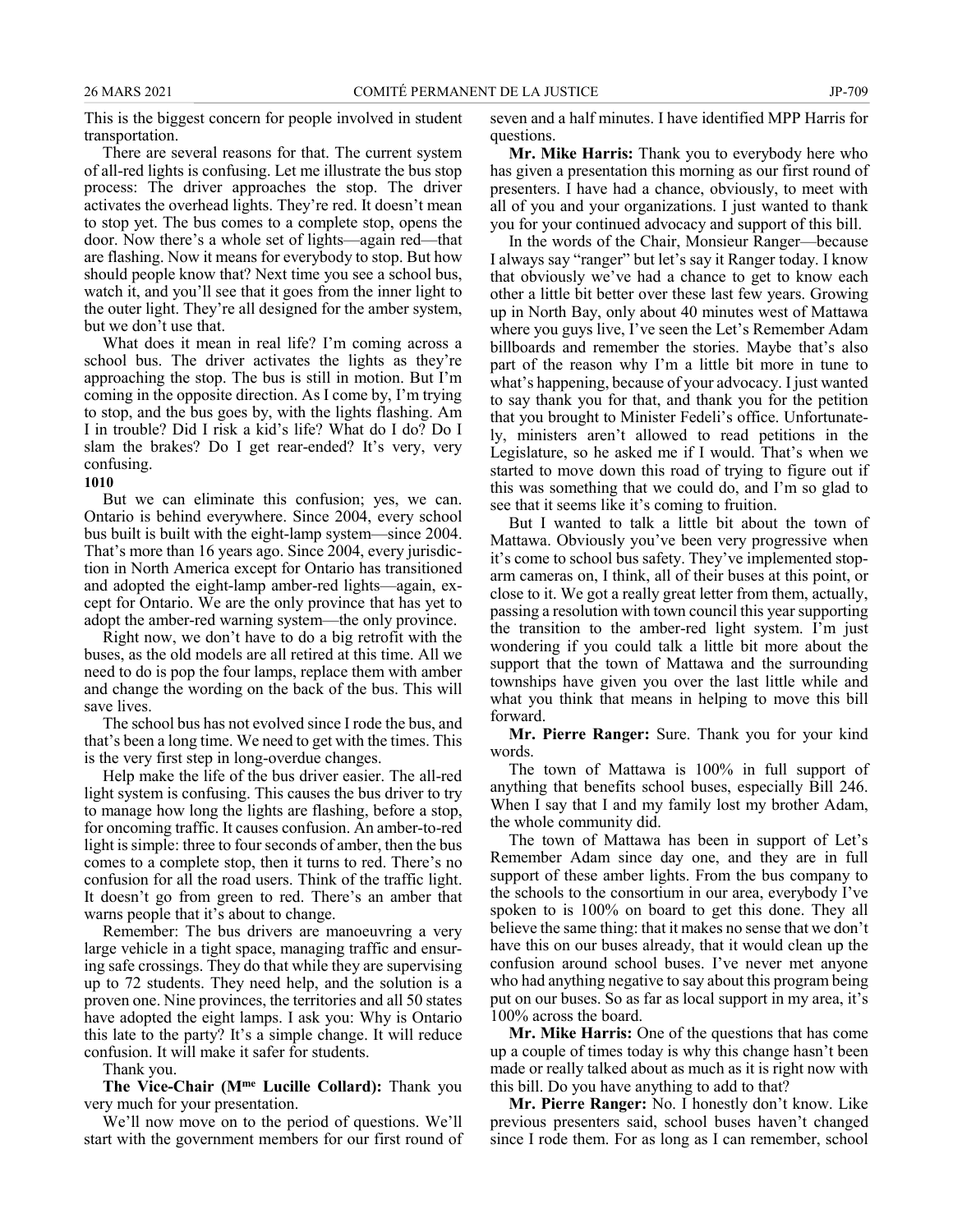buses haven't changed. I think it's just something that got pushed aside and forgotten about. Nobody was complaining about it, nobody was making an issue about it, so nobody thought, "Let's make some changes." But it's gone far too long, and now is the time to actually make some significant changes and save some children's lives.

We're just lucky that in this area, we haven't seen another tragedy. There have been a lot of close calls, and it's just a matter of time. I can't stress that enough: It's a matter of time. We need to do something. That's why Mattawa was in full support of getting those cameras on. Like I said, the bus lines in my area have the equipment ready to go to do this. They could literally do it in a couple of days, a weekend. They could have all the buses retrofitted with amber lights.

I'm in full support. I honestly don't know why it hasn't happened yet.

**Mr. Mike Harris:** Thank you.

I think MPP Hogarth had a question, if there's time.

**The Vice-Chair (Mme Lucille Collard):** Yes, there is more time for questions. MPP Hogarth.

**Ms. Christine Hogarth:** Once again, thank you to MPP Harris for bringing this bill forward. I think it's such an important topic.

Mr. Ranger, I just want to share my condolences. I have seen the signs. I have in-laws who live up in the Sudbury area, and I've driven on those highways and I have seen those signs. If you hear the story behind them, it is such a tragic loss for you and your family. Any loss of any child is a community's loss. So once again, my heart goes out to your family, but thank you for bringing this forward.

My question is for Mr. Chapman. Bruce, it's always nice to see you. Thank you for your work, and I just want to share our thanks to all your team members, all those officers who keep us and all Ontarians safe every day. Please pass along our thanks for the work that they do.

My question is about speeding traffic on local roads. We always see people whizzing by. We hope that they do stop. Any education that we can give our drivers so they're not speeding past these school buses—we talk about it. We talk about—people know. People know they should stop. It's similar to when we see streetcars here in Toronto. People know they should stop. How do we get that message across, and can you elaborate on other ways that the PAO promotes school bus safety?

**Mr. Bruce Chapman:** Yes. Thank you very much for those kind words, on behalf of all our members. We really appreciate it and the support of the government as we move forward.

I can speak in general terms. The educational component is critical to the success of changes to legislation, whether it be provincial or federal. Your points were right on about, whether it be streetcars or whether it be speeding, the police can only be in so many places at so many times.

One of the tools that police personnel have is the ability to warn drivers rather than issue a ticket, if it's appropriate. That may be the start of the educational component that could be used as we transition to it, that we stop these drivers. Because as has been explained by all of the presenters, it is very hard as the school bus is slowing and those red lights come down: "Do I stop? Do I go?" Personally, even as a police officer, at what time do I make that decision on if it's safe to continue, because it hasn't come to a complete stop. That is one of the biggest issues facing us that I think would be resolved with the amberlight or the dual-light system. Therefore, police personnel have in the past actually sat on school buses to catch those drivers who don't obey the law, by forwarding and radioing in the information to those who break the law and issuing the ticket.

**1020**

So there are a number of methods and means. A lot of police services have traffic safety divisions. We also go into the schools in a lot of the communities around the province—

**The Vice-Chair (Mme Lucille Collard):** Thank you.

**Mr. Bruce Chapman:** —to be able to educate the—

**The Vice-Chair (Mme Lucille Collard):** Mr. Chapman, I'm sorry. I'm going to have to interrupt you. We are done for the first round of questions, but there will be more questions, I'm sure.

We're going to move on to the opposition for 7.5 minutes of questions. I recognize MPP Morrison.

**Ms. Suze Morrison:** I want to thank all of the presenters for their comments and contributions here today.

I think I want to start with Pierre. First off, I want to say that I'm so sorry for your family's loss. No family should have to go through what you went through, and I think it's incredibly powerful that your family has taken something absolutely tragic that you've been through and channelled that into effecting positive change in our province, and not just in your community, but across the province. I think that that is truly phenomenal and an incredible act of service, considering everything that you've been through.

From the bottom of my heart, I want to thank you for the advocacy that you and your family have undertaken to make sure that no other family goes through what you've been through. Just before I start out, I wanted to say that.

**Mr. Pierre Ranger:** Thank you.

**Ms. Suze Morrison:** You know, I don't have a ton of questions, because at the end of the day, this is a pretty straightforward thing that everyone has made a clear case for, and I don't think anyone in this room is in opposition to the measures that have been proposed. So I think I'd like to just give you a few minutes of my time if there's anything beyond the scope of the bill that we're looking at today that your family is perhaps advocating for, in addition to the changes to the lights that we're looking at within this bill, that would improve school bus safety for children beyond what we're looking at today, to help us prepare for any future changes we might need to look at beyond the scope of this bill.

**Mr. Pierre Ranger:** No, currently the only other thing we're pushing is the stop-arm camera systems, and everything has already been put through for that. So no, right now, as we look at it, basically the way a school bus runs, if you added the camera systems—they're not just a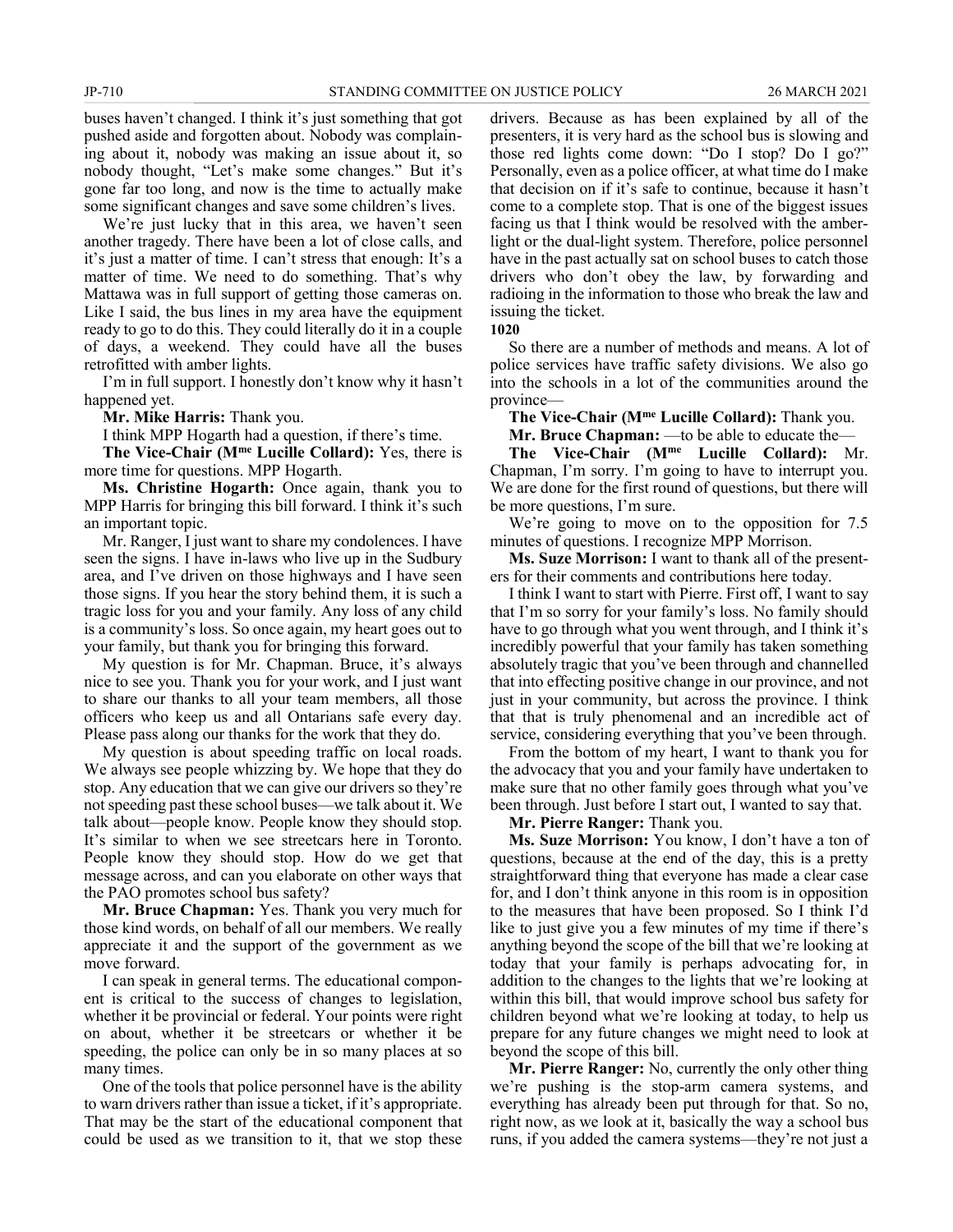stop-arm; they're full camera systems. They make the bus basically a smart bus—at least the ones here in Mattawa are.

If you add that, with the amber lights, I just think the buses will be 100% safer than they are now—not that they're dangerous death traps by any means, but to the general public, and especially new drivers or older drivers, it is very confusing, what's going on with these buses. To be totally honest, I've even had OPP who weren't 100% sure of what was supposed to go on with these buses as far as the red lights flashing.

As far as new projects or other changes to be made to a bus, at this time, we don't have anything we're focusing on. We're just trying to get these amber lights on and get cameras on the buses, and make it better for the children riding these buses, the public that's travelling around these buses and bus drivers, who have way more responsibility than I have in my day-to-day work. My heart goes out to these drivers, and I think all these changes would benefit everyone.

Thank you for your kind words. They're appreciated.

**Ms. Suze Morrison:** I have to say, thank you for recognizing the drivers as well. I don't know if you were on for the earlier session, but I did mention that when I was a young girl, my mom was actually a school bus driver for a few years, and she has a lot of good stories from her time there. She really quite enjoyed it.

I think I'll take a minute to ask, really, a similar question to the folks from the Student Transportation Services of Waterloo Region. Again, I don't have a ton of technical questions, because this is, like I said, a pretty straightforward bill that, as the opposition members, we're certainly in support of. I guess I will just invite you to add: Are there any future pieces that you folks are looking at in terms of school bus safety that are perhaps beyond the scope of the current bill that we're looking at, that you folks will be turning your attention to, hopefully once this bill is passed, so that we can anticipate anything in the pipeline that you folks are looking at in terms of school bus safety?

**Mr. Benoit Bourgault:** Good morning. Thank you. That's a very good question. Student safety is by far my first priority. Currently, we are doing a pilot on seat belts. As I said, it's amazing the school bus has virtually not evolved since I rode it 50 years ago or so. There's a lot of controversy around seat belts. We hear all the challenges and the difficulties that it presents. Yet when we look south of the border, in every single jurisdiction that has started with seat belts, they were saying the same thing as we're saying now: "You lose capacity. It takes time. It's dangerous. How is that going to work?" And yet, a few years later, all the drivers are saying, "I would never drive a bus without seat belts anymore."

So this is the next thing, for us, that we're looking at. We're doing the pilot this year. We have seven buses equipped with seat belts. It's a difficult year to do a pilot. I have not heard a single word from any school or any bus driver about the seat belts. We have not been able to go out to interact with students, to interact with drivers because of COVID; however, my phone—I have not received a single comment. I think it speaks volumes to what seat belts are, and the barriers are not what they should be.

We will need funding for that in the long term, but it's not that much. Again, what's the life—it's not about death, it's about injuries. I invite you to google on YouTube "school bus collision without seat belts." There are a lot of buses equipped with internal cameras now, and you will see a lot of it. There was one a little over a year ago in Michigan. I have shown that to people and I have asked, "Pick a seat. Tell me where you want to sit in that bus." They all pick the driver's seat, because that's the only place that they had a seat belt. Everybody is thrown out of their seats and they pile up. It's not pretty. Seat belts prevent injuries. Again, 20 stitches in the face could be devastating for a young child. Whether it's a girl or a boy, they're marked for life. That can happen very easily.

Stop-arm cameras are another thing that we're working with the region to try to move forward, but we need to help people stop. Again, stop-arm cameras don't stop everybody, because there are three kinds of infractions. There's the person that does it because they don't think they're going to get caught—those will stop. But there is the person who is distracted. Stop-arm cameras aren't going to stop that. They may raise awareness, may raise attention. And there's the third party who doesn't know—

**La Vice-Présidente (Mme Lucille Collard):** Merci, monsieur Bourgault. Désolée de vous interrompre.

We need to move on to the next round of questions, so seven and half minutes for the government. MPP Bouma.

**Mr. Will Bouma:** Thank you, Madam Chair. Through you: Bruce, thank you for joining us today. Great to see you here. I was wondering if I could pick your brain a little bit and your expertise on the importance of having different-coloured lights. We use those—I'm a volunteer firefighter in the county of Brant. On our trucks now, we have red and blue. I know the police do that too. I was wondering if you could give your thoughts on the idea of how having different-coloured lights aids drivers to see that there's something going on that they need to slow down for.

**Mr. Bruce Chapman:** Absolutely. Thank you very much, MPP Bouma. The PAO was a big proponent and advocate when we lobbied and advocated to the previous government about the need for dual lights on police vehicles, that being red and blue. Any position that the PAO takes as an organization is always evidence-based, and there was evidence to back up the safety of the dual lights. There were some, I'll say, substantial costs in police vehicles to equip them from all red to the red and blue as a safety mechanism. But it has had measurable results since it came into effect, and I have no doubt—and that's why we fully support the dual lights on buses, because we believe that the evidence will clearly dictate a similar decrease in tragedies that we have had. Like we said, Ontario is the only one in North America that has not adopted it. Everybody else can't be wrong, would be my rationale behind it. I liken it to the identical situation of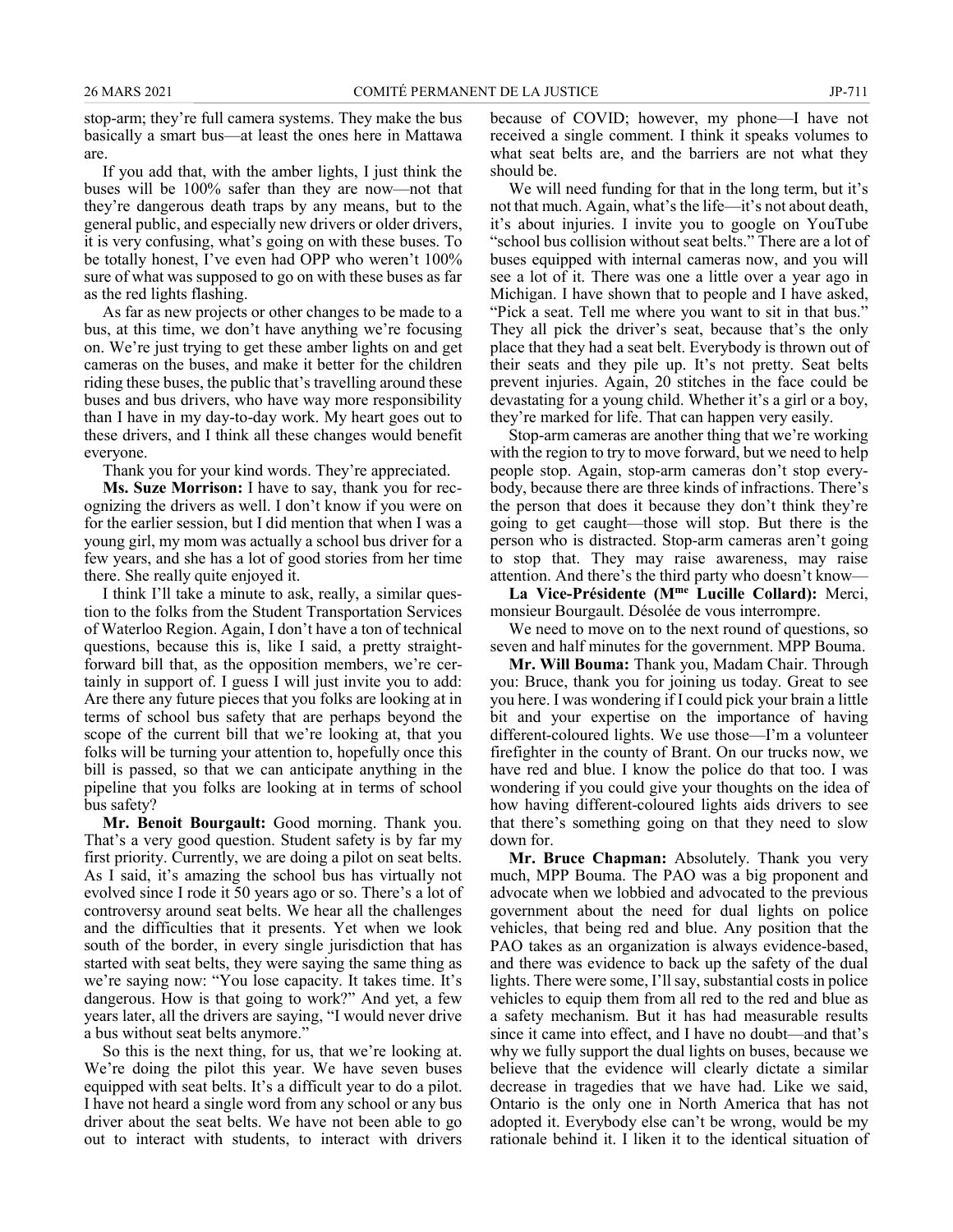what we did with police vehicles a number of years ago in the switch.

# **1030**

**Mr. Will Bouma:** If I could dig into that a little bit deeper, because we started a bit of a conversation about that with MPP Harris a little bit earlier, was there a legislative change necessary for police vehicles to have to switch to a different lighting system? Or was that something that could just be done administratively, with the idea that if—why do we have to have a legislative change to make buses safer? Can there not be a way that that could be done in regulations, when scientific evidence clearly shows [*inaudible*] So I was wondering if you knew: Was that a legislative change, or was that something that could just be done by police services?

**Mr. Bruce Chapman:** I believe it required a legislative change. Now, it was a little bit before my time with the provincial organization, although a fellow board member of Peel when I was a member there, Bob Baltin, was one of the biggest advocates. He was the part-time Peel provincial president and he was our advocate, as the provincial president, behind that change. I'm pretty sure it was a legislative change that was required, because the Highway Traffic Act had red lights in it and needed to be legislatively changed. I assume that this would be the same process and why the introduction of Bill 246 and not a regulatory change, although I can't specifically speak on that.

**Mr. Will Bouma:** All good. We will dig into that further.

If I can turn my attention to Benoit: Thank you very much for joining us. I appreciate having your expertise at the table this morning. I was wondering, because we had talked about that a little bit earlier also, the age of school buses, because I think this change goes back to 2005 or something like that. Can you give any more information? How old can a bus be on Ontario's roads? If you could just fill out a little bit more on that and take that wherever you would like to take that.

**Mr. Benoit Bourgault:** Thank you—a very good question. Typically, it's 12 to 13 years. There are some exceptions that go to 14 or 15 years, but it does not exceed 15 years in the province. There would be very few exceptions.

From a cost perspective—and I think with the delay, from what I heard, because I joined this field 12 years ago and we were talking about the amber-red. But it was a question of cost because there were too many buses with only two overhead lights, in the front and in the back. We all had the magic 2017 in mind as the turning point, where some would retire buses a little quicker than normal because it was not worth the cost to retrofit. But 2017 came and went, and we didn't make the change. We're long past due now and as far as I know, there aren't any buses that have two overhead lights, in the front and back, at this point in Ontario. If there are, they should be retired anyway.

**Mr. Will Bouma:** Thank you. Madam Chair, I've probably hogged too much time on this round, but I will leave it to my colleagues.

**The Vice-Chair (Mme Lucille Collard):** Thank you. Are there any more questions? There are still two minutes left for our government members. I see MPP Harris.

**Mr. Mike Harris:** Sure. Mr. Chapman, thank you, obviously, for being part of this today. I know that we've have many great conversations over the last few years, yourself and I, and also with members from the local Waterloo region police services representation within your association. We had an opportunity to speak with some of the folks from WRPS and they were very supportive of this. Mark Hammer, who I believe heads up the local traffic unit, was talking a little bit about the clarity piece, and I think everyone sort of touched on this a little bit, including yourself earlier.

I wondered if you could elaborate a little bit more on really what it means to have those two-coloured lights, and how it makes it easier, obviously, for your officers to understand where and when they can lay charges. I think one of the interesting things that has come out from some of the research we've done here is that, under the current regulations, it states that the bus, obviously, has to be stopped, with the red lights flashing. If the bus is still moving and the lights are on, you can still pass it. People are using that as an argument to get out of tickets. I know we don't have much time left, but if you could touch on that quickly.

**The Vice-Chair (Mme Lucille Collard):** With 45 seconds.

**Mr. Bruce Chapman:** Excellent. Thank you. It shouldn't take more than that. There's a very clear delineation between amber and red: Amber means the school bus will be moving—very clear that a driver can pass the vehicle. When those red lights flash, the vehicle is stopped, and therefore it would be appropriate to lay a charge. Very clearly, there's no interpretation between an officer and the driver on whether the school bus was actually stopped. This would eliminate any doubt on anybody's part, including the judicial system.

**The Vice-Chair (Mme Lucille Collard):** Thank you. Well done on the timing. We'll move on to the last round of questioning for the opposition members. I recognize MPP Yarde.

**Mr. Kevin Yarde:** I want to thank the participants here as well. I also want to send my condolences to Pierre Ranger on the loss of your son.

My question is to Bruce. Bruce, it's always good to see you. I appreciate all the work that you and your members do. I just want to touch on something you spoke about earlier in terms of education. I know with the street lights, when we implemented years ago the countdown signal— 15 seconds, 14 seconds, 13 seconds—a lot of people use that as a time to speed or get through the intersection. Is there any concern with the amber light that drivers may want to use that as an option to speed past the bus because they know that once the red light comes, they're going to have to stop? Is that something that you've investigated through other provinces to see if that's a concern in terms of safety?

**Mr. Bruce Chapman:** Specifically, no. I say that because I think it will always be driver discretion on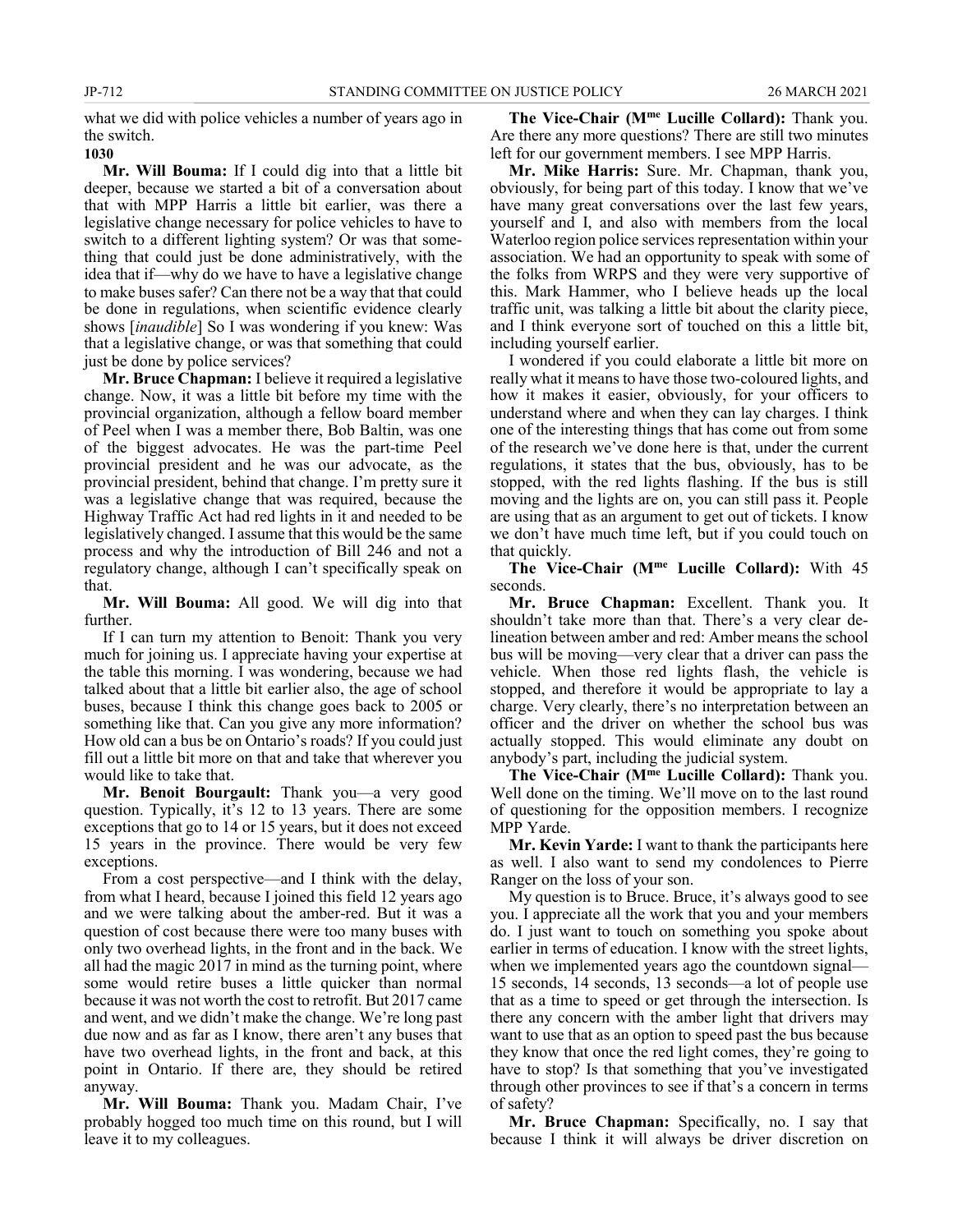anything, whether it's speeding in general—"I'm okay. I don't think there's going to be a radar anywhere and I will speed." That is always at the discretion of the driver at hand, sometimes with the experience they have, sometimes with the lack of experience they have. The same could be said with the yellow light and the red light.

I think with the intersections, on the timing of it, you are correct in that. But I think it fades more and it is a measureable option to stop in time. In addition to that, as we know, there are red-light cameras at intersections of those high-risk collision centres that definitely will trigger charges being laid and tickets issued for those who disobey the law by entering that intersection after the light has turned red. It is of assistance to police personnel because, again, it gets away from the opinion or position of an officer without evidence to back it up—"Well, it was still red," or "It was yellow," or "I entered before it turned red"—and leaving it to the judicial system to make the determination whether the evidence of the officer is correct or the rationale and reasoning of the driver is correct. I think this is an easily measurable result to be able to solve that. The light was red means the school bus was stopped, and there is no issue. It's clearly defined. That is one of the clear values of this.

**The Vice-Chair (Mme Lucille Collard):** MPP Yarde, go ahead.

**Mr. Kevin Yarde:** Thank you, Bruce. My next question is for Benoit. I'm not really sure how the mechanics of the amber-red works inside the bus. How does it work? Does the bus driver push a certain button? How does it actually work in terms of going from yellow to red? Do they have to push two different buttons, or does the fact that the bus is slowing down engage the lights? How does it actually work?

**Mr. Benoit Bourgault:** A very good question. The driver activates the early warning—all buses in North America are built like that—as they are about to stop. The bus comes to a complete stop. As the door opens—it's interlocked with the door. The stop arm extends. The over head switches from the inner to the outer, and the door opens. So it's interlocked with that door. The driver does not choose which one. The driver chooses how long the early warning is on, and that's it. That becomes complicated today because they're managing traffic. Because it's all red, to prevent collisions, they're playing with that. Going to amber—we're all accustomed to it. An amber light is three to four seconds. That's going what we're going to do, three seconds. We activate the lights about three seconds before we stop, we come to a complete stop, open the door, then it goes to red.

**1040**

**Mr. Kevin Yarde:** Thank you.

**The Vice-Chair (Mme Lucille Collard):** Any more questions from the opposition members? We still have three minutes to go. I see none. Oh, MPP Morrison, you can go ahead.

**Ms. Suze Morrison:** Sorry, I didn't get my camera on fast enough. I just wanted to go back to Mr. Bourgault—I don't know how to say your last name. In the last round of questioning, you had started saying that there were three types of infractions, and I just wanted to give you a chance to finish that thought.

**Mr. Benoit Bourgault:** So as I said, there's the person who wilfully passes the bus because they think they're not going to get caught; there's the person who's distracted, they're texting or not paying attention; and third, there's the person who is ignorant of the law. Again, the more we talk about school buses, as we make changes like that, it's a way to raise awareness. It's a way to improve safety.

Obviously, with stop-arm cameras, the person will get one ticket and they'll learn very quickly. That helps. But the stop-arm camera does not physically stop vehicles, and there's always—you can't rely solely on the stop-arm cameras to save lives. It is a good deterrent, but it's only a deterrent. The distracted driver will continue to be distracted. Maybe a \$500 fine will wake them up and they'll pay a little more attention, but it may be too late. That's really the risk we see.

**Ms. Suze Morrison:** Yes. I represent a community in downtown Toronto, and one of the things that we struggle with here that I think is a little bit similar is getting folks to stop for open streetcar doors. It's something that only we deal with. The only place in Ontario that drivers have to navigate this is in Toronto, mostly in downtown. Drivers that are not from the city will come in and not realize that you have to stop for those open doors on a streetcar, similar to a school bus.

I know the municipality has undertaken a number of initiatives to try to address this. I know we're at the point where we have yield signs now on the backs of our streetcars and really quite obvious instructional signage. Is that something that's been looked at similarly for school buses, in terms of having yield signs on the back with explicit instructions on how to navigate these stops for drivers as an education piece?

**Mr. Benoit Bourgault:** Well, currently, on the back of a school bus, it says, "You must stop when the lights are flashing red and the bus is stopped." That would change with the amber, because then it will be simple: You have to stop when the red lights are flashing, period. It's always a challenge. I don't have a solution for that.

**Ms. Suze Morrison:** No, I hear you, and I know the city of Toronto struggles with this all the time with our streetcars. It's a different context, but really similar issues: How do we educate drivers to really understand what they need to do in these situations? How do we hold them accountable, and how do you enforce it? Like I said, I think this bill is a good step, but obviously open to any other recommendations or comments on things we should be looking at beyond the scope of this bill to be improving school bus safety. I just want to thank you for that.

Chair, I—

**The Vice-Chair (Mme Lucille Collard):** Thank you very much. We're out of time. This concludes this group of presentations. I want to thank every presenter for really great, informative presentations.

Mes sincères condoléances aussi à M. Pierre Ranger.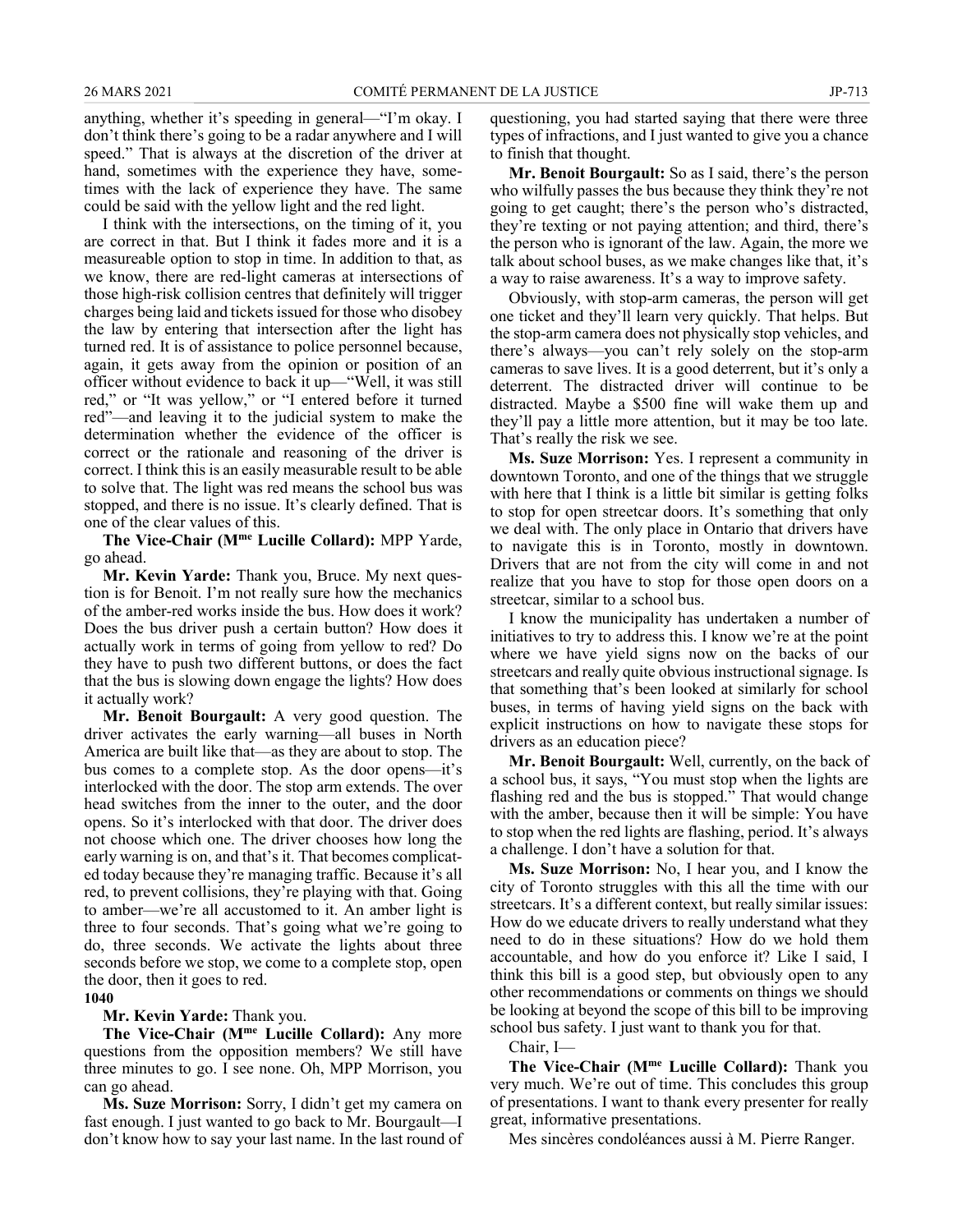I hope you have a great rest of your day, and we're going to move on.

Before, actually, we move on to the next group of presenters, we're going to take a brief recess of 10 minutes. If we can all resume and come back at 10:55, that would be great. Thank you.

*The committee recessed from 1044 to 1059.*

#### SCHOOL BUS ONTARIO

# ONTARIO ASSOCIATION OF SCHOOL BUSINESS OFFICIALS, TRANSPORTATION COMMITTEE

### MS. MEGAN ODD

**The Vice-Chair (Mme Lucille Collard):** Welcome back, everyone. We're going to proceed with our next group of presenters. Not everyone is here yet, but we do have one of the groups that is here, so I'm just going to briefly explain. We're going to have each presenter make their presentation on a seven-minute time allocation, and then we'll proceed with two rounds of questions from the government and then the opposition for seven and a half minutes each.

We can start, then, with School Bus Ontario. You'll have seven minutes for your presentation. I would ask you to identify yourself for Hansard and then you may begin.

**Ms. Nancy Daigneault:** Okay. Madam Chair and members of the committee, thank you for inviting me here today to testify about the Safer School Buses Act, Bill 246. My name is Nancy Daigneault. I'm the executive director of School Bus Ontario, SBO for short, representing 130 school bus operators in Ontario—small, medium and large companies.

Every day, we transport over 833,000 students on over 20,000 school bus vehicles to and from school safely. Safety is our number one priority at SBO. Because of this, we're very pleased to support this private member's bill tabled by MPP Mike Harris Jr., and we applaud him for his leadership. We're hopeful the Legislature recognizes the importance of this bill and passes it to improve safety on the roads, and for students. Today, we will review for you several reasons why we believe this bill is so important.

#### **1100**

First, we know that the number of people who pass school buses when they're stopped, red lights flashing, continues to be a problem in Ontario. In the business, we call them "blow-bys." It's when a vehicle blows by the bus despite it being stopped with its red lights flashing. The law now says that when the wheels come to a complete stop and the overhead red lights are flashing, motorists must stop. Unfortunately, in many cases, they do not. Statistics are not collected on the number of blow-bys, but we do know that it happens every single day in every single jurisdiction in Ontario. It's dangerous.

Moving to an amber warning that signals to drivers that the school bus is about to stop will help reduce this problem. We know it will help because the evidence from other jurisdictions that have adopted this system proves that it works. The amber light warning is similar to traffic lights, which warn motorists that a red light is coming. It helps to slow the traffic, and motorists are more likely to stop when the school bus does indeed stop.

Second, Transport Canada has studied the issue, and in analyzing pilots and data from other jurisdictions, it's concluded that the amber lights do slow down traffic. It finds: (1) that amber lights are 11% more effective at reducing speed than the red lights alone; (2) the 11% figure reduces speed by at least 10 kilometres per hour from initial speed at the beginning of the advance signal in all locations and under all road conditions. Average reductions in speed are between 28 kilometres per hour and 32 kilometres per hour with amber lights. With only the red lights, the reduction in speed is 10 to 12 kilometres per hour.

Transport Canada recommends the amber advance warning system be mandatory across the country. Ontario is the last province to move toward the system and, again, we thank MPP Mike Harris Jr. for advancing this cause.

The system, however, does come with some costs. School buses will require lens changes from red to amber. With over 20,000 school buses in Ontario requiring upgrades, we estimate the cost to be approximately \$5.8 million, which is a small sum when it comes to improving safety on school buses. SBO is therefore asking the members of the committee to advocate for us in helping us secure the funding necessary.

School bus operators have worked diligently to ensure the health and safety of schoolchildren for decades. We welcome this opportunity to work with you on this further safety initiative.

Now I'm going to turn it over to my colleague Robert Monster.

**Mr. Robert Monster:** Mr. Chair and members of the committee: Thank you for inviting me to testify today. My name is Robert Monster. I'm a professional engineer and I have dealt with school bus safety matters since 1998, first as the former senior vehicle standards engineer for the Ministry of Transportation, second as a member of the Canadian Standards Association technical committee on school buses, commonly referred to as the D250 committee—this is the committee that produces the D250 standard that was adopted into law by provincial governments across Canada, including here in Ontario—and third in my capacity with School Bus Ontario supporting the association and its members on vehicle safety related matters. In my capacity as I listed above, I have worked towards the adoption of the eight-lamp amber-red system that is now being proposed; I applaud the government for proposing this move to improve school bus safety.

School Bus Ontario has three suggestions for amendments to the bill that I would like this committee to consider.

First, we would recommend an effective date of August 1, 2022, as opposed to the current date of September 1, since that date would provide most flexibility for the industry that must undertake the physical conversion of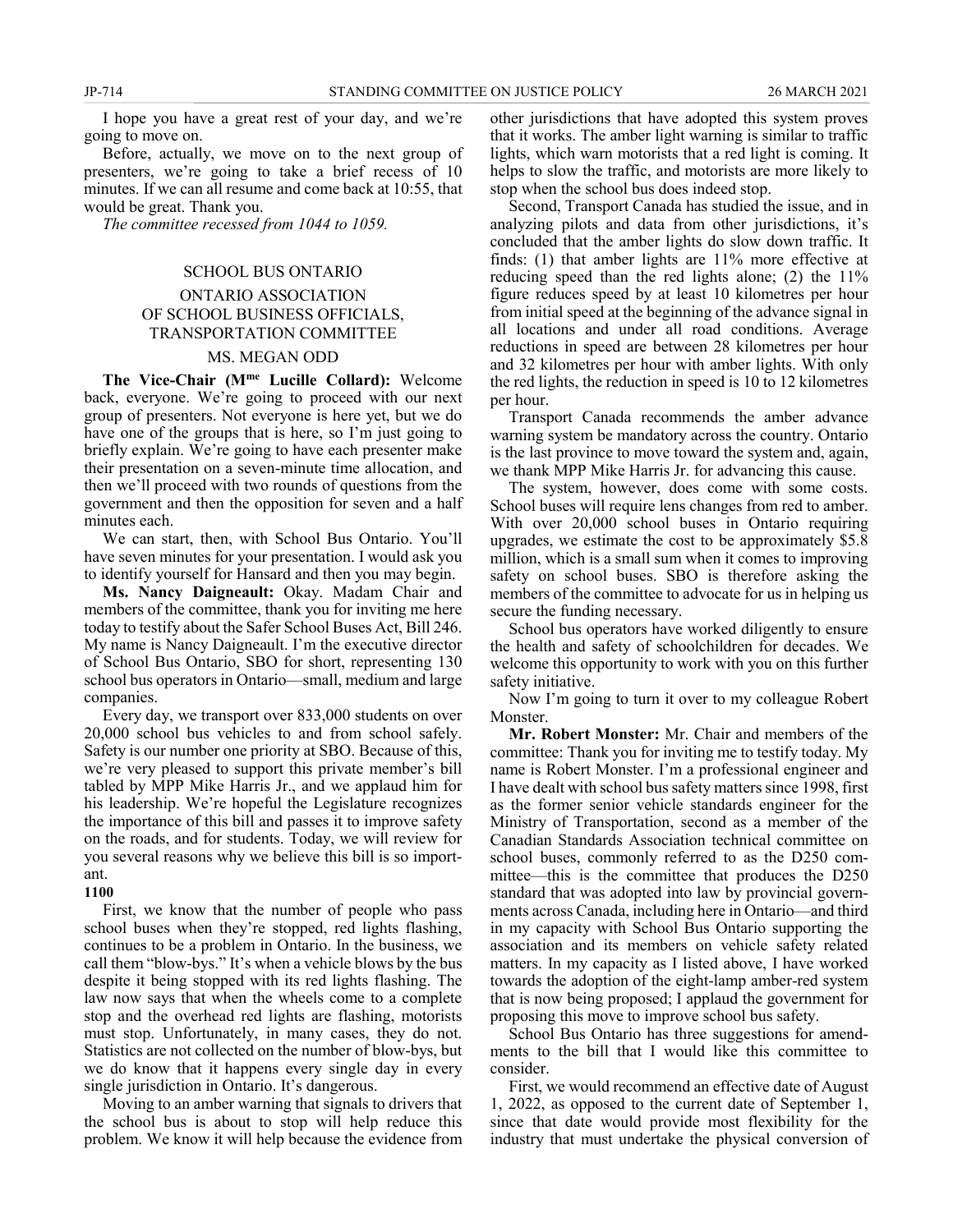the buses and also provides for reasonable and effective compliance enforcement. Some buses will continue to be required over the summer, and a cutover date of August 1 provides for pre-conversion buses to be used prior to the cutover and already converted buses to be used after the cutover. Since some schools start up in the last week of August, a September 1 effective date is problematic.

Second, one of the advantages of changing the prewarning signal from the current red to amber is that it provides a clear, distinct and easy-to-understand point at which motorists are required to stop for the school bus. The simple message is: Red means stop. Whether or not the buses come to a full stop does not need to be determined. The current wording on the rear of the school bus, "Do not pass when signals flashing," can be misleading and does not take advantage of the new amberred warning system that it provides.

The prescribed wording in the national school bus standard is "Do not pass when red lights flashing," wording that complements the new system and emphasizes stop on red—very much like a traffic light. Further, this is the wording prescribed in all the provinces other than Quebec, which uses a French message. We recommend that the bill include a requirement for the signage on all school buses to be changed to the national standard, "Do not pass when red lights flashing."

Third, we recommend that this committee consider a requirement to transition all school buses to the new amber-red system. The remaining number of pre-2005 school buses with only four lamps is now already extremely small and it will be even more so in September 2022 when the transition occurs. It is this remaining small number of buses that prevents the government from making rules of the road that treat all school buses the same.

Today, we cannot do safety marketing that tells motorists one simple message: Red always means stop. Today, as long as any school bus with red-only lamps remain in service, the message is: Stop if the red lights are flashing and the school bus has come to a complete stop. We are the last jurisdiction in Canada and the US to make this change. Let's make it complete. I hope you look favourably on these proposed amendments. Thank you.

**The Vice-Chair (Mme Lucille Collard):** Thank you very much for your presentation.

We'll move on to the next presenter. Since maybe you were not there at the beginning, I'll just indicate that you have seven minutes for your presentation, and after we've heard from the remaining presenters, we'll move on to two rounds of questions from the members.

I would ask the Ontario Association of School Business Officials transportation committee—you have seven minutes for your presentation. Please state your name for Hansard and you may begin.

**Mr. Roy Wierenga:** Good morning, and thank you for the opportunity on this important issue of student safety and the Safer School Buses Act. My name is Roy Wierenga. I'm the manger of transportation at Student Transportation of Peel Region. Our organization is

responsible for the daily transportation of approximately 68,000 students to and from school within Peel region.

I'm here today to speak to you on behalf of the Ontario Association of School Business Officials transportation committee, of which I am a member. The OASBO transportation committee is made up of transportation managers from consortia all across the province, and we service the transportation needs for 72 school boards in Ontario. Collectively, we are responsible for the daily transportation of over 800,000 students to and from school each day in Ontario.

The OASBO transportation committee is very concerned that Ontario is still the only province that has not yet adopted the eight-way amber-red school bus warning light system. The OASBO transportation committee has written twice to the Ministry of Transportation to raise our concerns over this important student safety issue.

As part of my presentation, I would like to now present copies of these two letters, and I will refer/speak to them to raise our specific concerns. At this point, I just want to confirm if the committee has received the documents from the OASBO transportation committee.

**The Vice-Chair (Mme Lucille Collard):** Yes.

**Mr. Roy Wierenga:** Okay. I'll continue.

Every school day in Ontario, over 800,000 students are transported to and from school on a school bus or a school van. Ontario's 72 school boards and 33 transportation consortia take great pride in the excellent safety records demonstrated by school bus operators province-wide.

As school transportation professionals, we all know that the most critical moments for student safety begin the moment the driver activates their warning lights as the bus approaches a bus stop to pick up and drop off students.

According to the Ministry of Transportations website: "School bus travel is very safe in Ontario. Injuries and fatalities, which are very rare, happen more often outside the school bus as students are boarding and leaving the bus or crossing the street."

In Ontario, school bus drivers have to rely on a red-light warning system that they activate to provide advance warning to other motorists as they approach a bus stop to alert them that they're about to stop on the roadway to drop off or pick up students. This advance warning is extremely important to let motorists know that the school bus is about to stop on the roadway.

## **1110**

Unfortunately, the current red light warning system is extremely confusing for motorists, resulting in unnecessary safety risks for our students. For example, often motorists meeting a school bus will make an immediate panic stop as soon as the bus driver activates the overhead red lights, not realizing that the bus is still in motion and the driver is simply providing advance warning that the bus is about to stop. This situation is even more serious on highways with higher speed limits and especially with heavy truck traffic. School bus drivers must carefully time when they activate their overhead red warning lights to reduce the possibility of catching a driver off guard and making a sudden panic stop at a high rate of speed.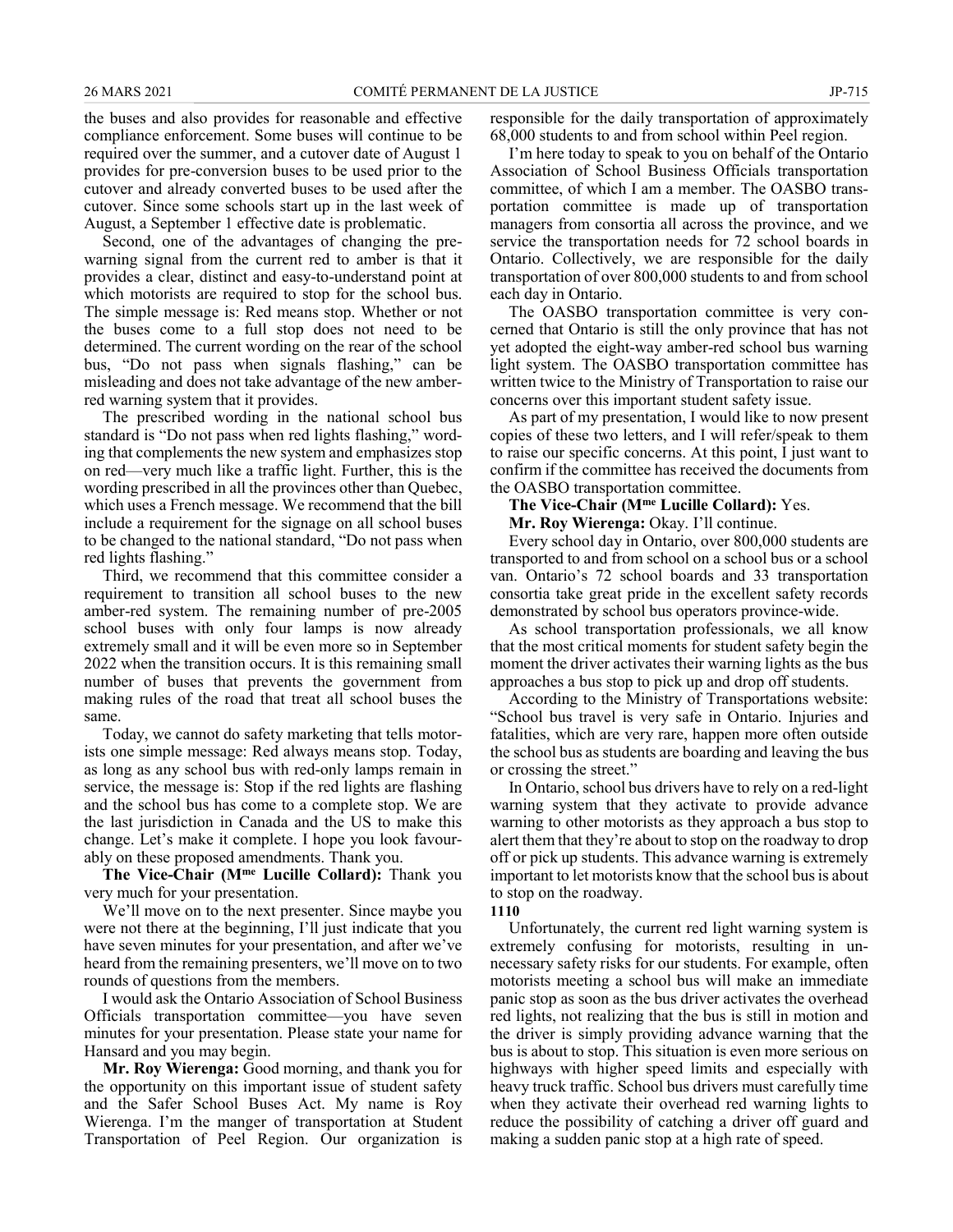What is even more confusing for the public is that, under the current school bus stopping laws, most motorists do not realize that they do not have to stop for a school bus when its red lights are flashing unless the bus is completely stopped. We need to act to remove any confusion surrounding our current all-red light school bus stopping laws. We can do this by adopting the eight-way amber-red light warning system. By adopting an eight-way amberred light warning system, our school bus drivers would be able to activate amber warning lights, instead of red lights, to provide advance warning that they are about to stop their school bus on the roadway. The flashing amber lights would send a much clearer indication to the motorists that the bus is still in motion and is about to stop. This would reduce the possibility of someone making a panic stop or losing control of their vehicle—and this is happening today. Once the bus is stopped, the driver would turn off the amber lights, which would automatically activate the red warning lights, which then sends a clear message to all motorists to stop.

The eight-way amber-red warning system is a much more logical and easier-to-understand concept for the general public compared to the current all-red stopping laws in Ontario. The general public understands that red lights mean "stop," and amber lights mean "caution," "slow down," and "be prepared to stop."

So what is the difference between the current all-red warning light system in Ontario to the eight-way amberred warning system? Since 2005, all school buses and vans must be manufactured with an eight-lamp warning system, as per D250 specifications. These buses all have eight warning lights: four upper warning lights in the front and four at the rear of the bus. The only difference is that in Ontario, all eight warning lights are red. I have provided the committee with some illustrations to show the current Ontario school bus with the all-red warning light system.

**The Vice-Chair (Mme Lucille Collard):** We won't be showing your presentation on the screen, but the members have received that.

**Mr. Roy Wierenga:** Thank you. I've also provided illustrations of school buses operating in other provinces with the eight-way amber-red warning light system that clearly shows the two inside lights at the front of the bus and the back of the bus are amber lights instead of red.

What would it take to convert all Ontario school buses to an eight-way amber-red light warning system? Due to the fact that all school buses/vans manufactured since 2005 already have an eight-way warning lamp system, it would be a relatively simple and inexpensive conversion to replace the two inside red lens caps at the front and rear of the school bus with amber lens caps. This simple conversion would apply to most buses operating in Ontario today.

However, it must be noted that for certain model buses with the newer LED-type warning light systems, these would require the change-out of specific components within the flashing light system. This would involve more work and additional cost than just changing out lenses. However, the cost is relatively inexpensive as these buses are all manufactured with eight-way warning light wiring.

**The Vice-Chair (Mme Lucille Collard):** I apologize, Mr. Wierenga. We've just passed the seven-minute mark for your presentation. There will be questions after the presentations; maybe you will have a chance to complete.

We'll now move on to the next presenter. We have Megan Odd. If you can state your name for the Hansard, you may begin. You also have seven minutes for your presentation.

**Ms. Megan Odd:** Thank you. Good morning, everyone, and thank you for providing me with the opportunity to speak directly to the committee regarding Bill 246, the Safer School Buses Act, 2021. My name is Megan Odd, and I am currently a sociology graduate student at Nipissing University in North Bay, Ontario. I'm here today to speak in favour of the passing of the Safer School Buses Act, which would further lead to the implementation of the eight-lamp amber-red advance warning light system on all school buses in Ontario.

I was first introduced to the concept surrounding amber-red advance warning lights in the beginning of the fourth year of my undergraduate degree in August 2019, when our department's placement coordinator contacted me with a research opportunity with the North Bay Ontario Provincial Police and a local school bus company. They were looking for someone willing to conduct research in partnership with them, focusing on establishing the severity of the problem that our province is facing pertaining to the rates at which motor vehicle operators are failing to stop for stopped school buses, with the proposed solution of implementing the amber-red advance warning light system. Of course, I jumped at the opportunity not only to gain valuable research experience, but with the hopes of influencing important policy change.

The issue surrounding motorists neglecting to stop for stopped school buses is not new to our province. It appears that, regardless of the consequences drivers are faced with, these incidents continue to happen. Throughout my research, I was tasked with determining the frequency with which drivers illegally pass a stopped school bus in Ontario. I was appalled when my results showed that each day, approximately 30,000 drivers fail to stop for stopped school buses. That's 30,000 times every single day that a student's life is being put at risk.

The sad reality is that our province has seen the worstcase scenario an unfortunate number of times. In September 1982, a student lost their life at the age of 16 after they sustained serious injuries following a collision that resulted from a motorist failing to stop for the bus lights. In June 1988, another child lost their life to acute traumatic injury to their central nervous system with cervical spinal cord lacerations. They were struck while crossing the road to board their school bus. They were only four years old. A nine-year-old child was struck and killed while exiting their school bus in October 1988 as well.

More recently, on February 11, 2000, Adam Ranger was struck and killed by an oncoming vehicle that failed to stop. Adam was only five years old. Since Adam's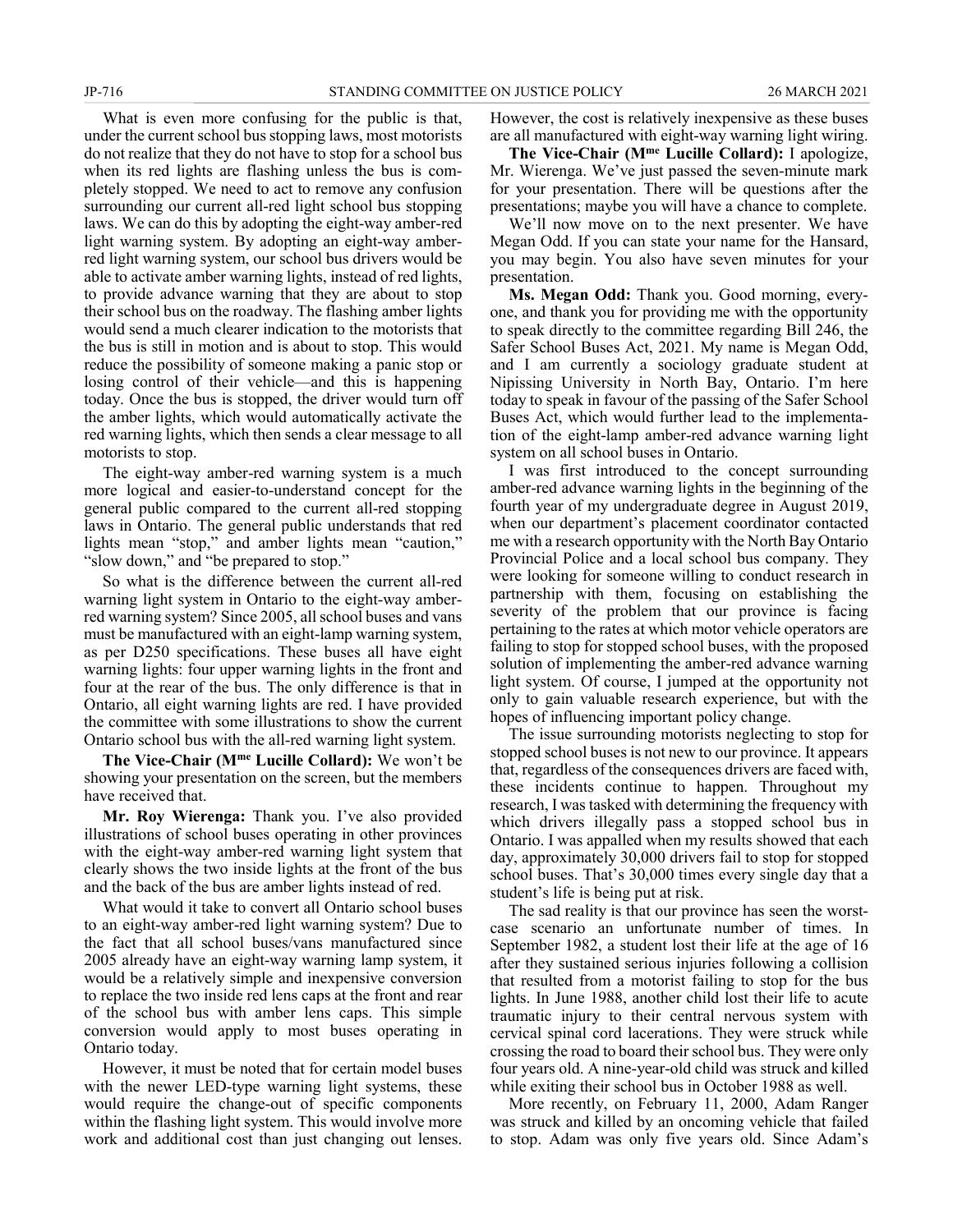untimely death, the Let's Remember Adam: Stop for the School Bus Campaign has been launched and run by Adam's older brother Pierre to advocate for school bus safety.

The responsibility to advocate for school bus safety and legislative change should not fall on the families of the students who have lost their lives. The onus should be on those in charge of making the provincial decisions to recognize the severity of the problem we are facing and work to create change to eliminate that problem, including implementing the amber-red light system.

Ontario is currently the only province within our country that has not yet implemented this lighting system. As a means to gain a law enforcement perspective from other provinces where the advance warning light system has already been implemented, I reached out to various Royal Canadian Mounted Police officers across the country.

Corporal Lisa Croteau with the Halifax District RCMP confirmed that although the implementation of the amberred lights approximately 50 years ago has not entirely erased the problem of motorists illegally passing a stopped school bus, it has played a big part in reducing the frequency with which these incidents happen. Sergeant Darcy Pahl with the Winnipeg Royal Canadian Mounted Police has also expressed that the RCMP there are strongly in favour of the implementation of the amber-red advance warning lights, as they provide drivers with a better warning that the school bus will soon be stopping, giving them more time to safely come to a stop and resulting in fewer collisions. My final contact was with a corporal from the RCMP stationed in Fort St. John, British Columbia, who, similarly to Corporal Croteau and Sergeant Pahl, was in favour of the implementation of the amber-red advance warning light system.

Professional support is not exclusive to the regions outside of Ontario. During the course of my research, I wanted to exhibit that support is intraprovincial as well. After contacting professionals in the law enforcement industry and experts on school bus safety, I received several letters of support for my project. Mark Andrews, a retired traffic and marine inspector who worked with the northeast region of the Ontario Provincial Police for over 32 years, wrote that he is completely in support of the implementation of amber-red advance warning lights.

Andrews wrote that many of the traffic incidents that he had witnessed throughout his career may have been prevented had the amber warning lights been installed on the school buses. He acknowledged that drivers are known to associate amber flashing lights with potential danger, making the installation for school buses ideal.

**1120**

Pierre Ranger, chair of the Let's Remember Adam: Stop for the School Bus Campaign, also wrote in support, stating that the use of amber-red advance warning lights would make it significantly easier for motorists to determine what they are supposed to do when approaching a school bus.

Retired Detective Staff Sergeant Jeff Dagg, the lead investigator of the collision that took Adam Ranger's life, writes that he has witnessed first-hand the devastation that occurs when drivers do not stop for the school bus. Dagg wrote that one more child being injured or killed by a driver who fails to stop is one too many, and that even if the new lighting system could save even just one life, it would be worth the implementation.

I understand that making these changes could be costly to those covering the expenses, so I took it upon myself to include the cost of implementing the amber-red advance warning light system on Ontario's school buses. According to the safety and legislation consultant of the Ontario School Bus Association, Robert Monster, who we heard from earlier, all school buses manufactured after January 1, 2005, are already equipped with the eight-lamp system; however, they are operating with red-only warning lights. Because these buses are already equipped with the eight lamps, it simply becomes a matter of changing the lamp covers for the majority of school buses, which comes to approximately \$90 per school bus, which breaks down into \$50 in parts, taxes in, and \$40 for labour.

To conclude, after conducting research on the implementation of the amber-red advance warning light system and discovering the positive safety outcomes that it can provide, I strongly urge the members of our provincial Parliament to pass Bill 246, the Safer School Buses Act. Our province's transportation minister, Mr. Jeff Yurek, has been quoted during a CityNews interview in 2019 stating that the safety of our most precious resource, our children, is our government's number one priority. I agree with Mr. Yurek, and one of the most efficient ways to do this is with the implementation of the amber-red advance warning light system on all of our province's school buses.

Thank you.

**The Vice-Chair (Mme Lucille Collard):** Thank you very much for your presentation.

We'll now move on to the questions. We'll start with the opposition members for a round of 7.5 minutes. I recognize MPP Yarde.

**Mr. Kevin Yarde:** First of all, I want to thank all the participants for joining us today.

My first question is for Roy, who is from Peel region, which is of course where I am, in Brampton North. My question to you: You had mentioned that you'd written a couple letters to the Ministry of Transportation about your concerns. It's unfortunate you had to write a couple of letters. Can you explain to me what sort of response you got to the letters? When were those letters sent?

**Mr. Roy Wierenga:** Thank you for your question. Those letters were sent on behalf of the OASBO transportation committee, the Ontario Association of School Business Officials' transportation officials. There were two letters sent, and I have provided copies as part of my presentation. I'm just going to pull them up here. We're looking at May 2017 and December 2018. We did receive responses to both letters, and I have also provided that as part of my presentation as well. The ministry was certainly looking into this.

**Mr. Kevin Yarde:** Okay. Obviously, the concern that we've had is that we're now in 2021, and we're trying to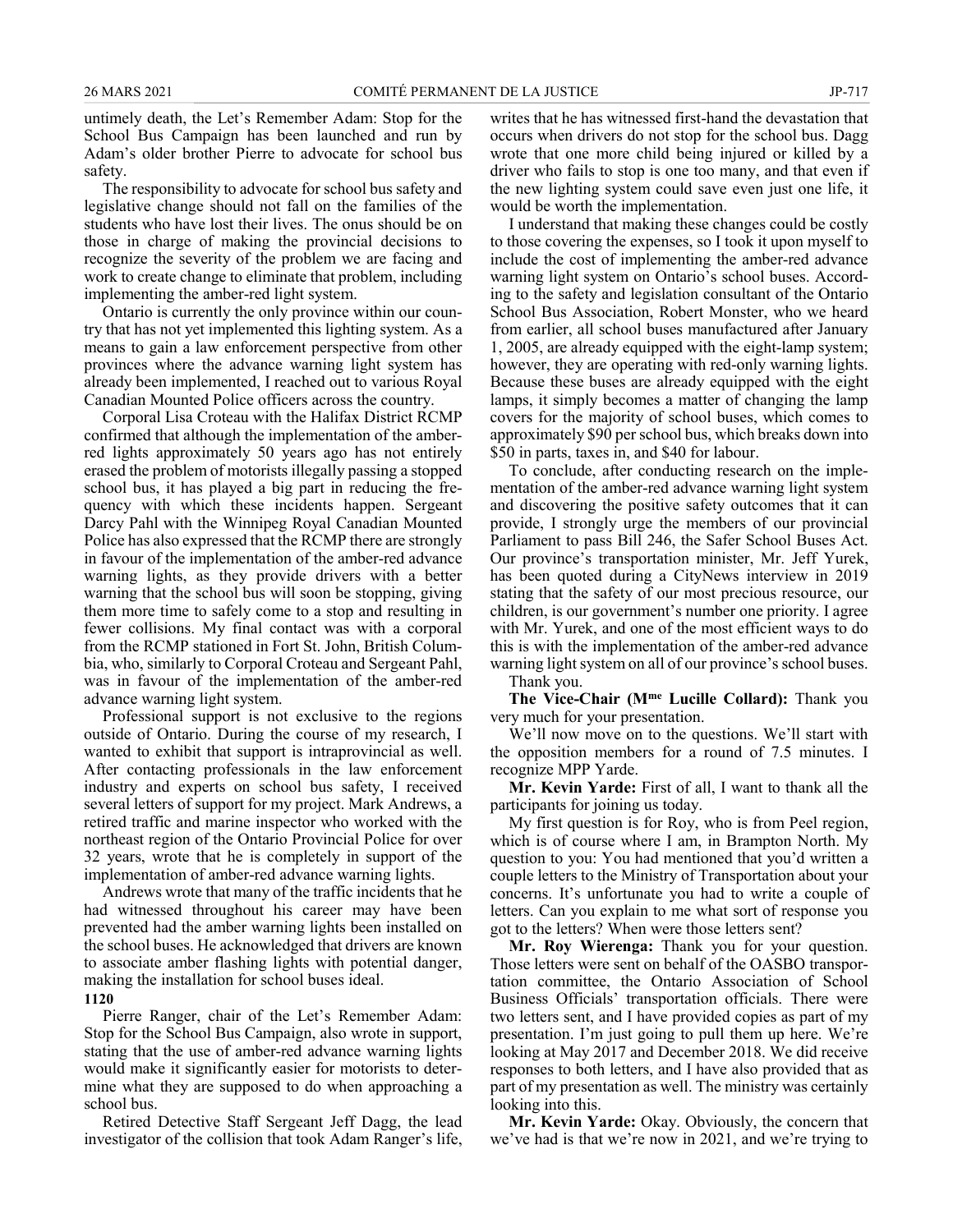find out what is taking so long for this bill to be brought forward. As we've all heard, Ontario is the last province to consider or to initiate this program. It is a little concerning that there are other things that would seem to be more important on the docket, but we are going to support this, obviously, because this is great for the protection of our younger generation.

Just out of curiosity, we heard earlier that bus drivers would have to press a button to engage the amber light. Is there a certain amount of time prior to doing that—like three seconds, five seconds, 10 seconds before; a bus driver does that, and then by the time it stops and the doors open, the red lights come on? Is there a safe period of time? Should they have the amber lights flashing for a kilometre? What would you consider as a safe period or distance to have those amber lights flashing?

**Mr. Roy Wierenga:** Well, I'd be pleased to answer that. I have worked 39 years in the school bus industry, and I've been involved in driver training. I can tell you that advance warning is critical and every stop is different. If you're approaching a stop in, say, a rural subdivision or a subdivision that's within a city, perhaps 100 metres out, you would activate your lights. However, if you're on a major highway with 70 or 80-kilometre-per-hour speeds, you would probably want to activate those lights 300 to 400 metres out, or even further.

Again, the responsibility of our school bus drivers is tremendous. I really think about those drivers every day, having to flip those red lights on to stop traffic. We need to do this for our bus drivers. They need a better tool to control and safely stop traffic. And it comes down to that bus driver and their judgment when they flip those lights on, and they could do that—it's up to them—either 100 metres, 300 metres, 400 metres out, but they make that decision. Currently, I can tell you today, they are delaying turning those red lights on if the traffic situations looks you're just not going to throw these lights because it's going to cause panic or a truck or something could slam their brakes on.

So we really need to do this for our drivers. This is a tool that they can use. A bus driver must safely observe, control traffic to a safe stop before they let kids on or off the bus. They need this tool. It's long overdue, and they will be able to activate that warning much sooner than throwing on the red lights.

**The Vice-Chair (Mme Lucille Collard):** Any more questions, MPP Yarde?

**Mr. Kevin Yarde:** My next question is for Megan Odd. I appreciate all the research that you did. Obviously, it's very helpful for the committee and for the members here. I'm just curious. When you were doing your research on school buses, did you come across any other safety measures that you feel that this government probably should include? Perhaps, say, seat belts or limiting the amount of children on a bus, especially now during the pandemic? Any other safety features that you feel that we should be looking into?

**Ms. Megan Odd:** So, just recently, back in January, we had a ceremony where stop-arm cameras were implemented on our school buses in the Mattawa district—it's just an area outside of North Bay. That was on behalf of the Let's Remember Adam campaign. Adam was from the Mattawa area, and that's where he was struck and killed. It's on the Trans-Canada Highway, so it's a very busy, high-speed intersection.

I think that implementing the stop-arm cameras province-wide would be very beneficial, because not only would we be able to, again, report the number of vehicles that are failing to stop for stopped school buses, but we would also be able to get the licence plate and properly charge those who have violated the law. This has already been done in Manitoba, and when I was speaking to RCMP member Darcy Pahl, he said that having those stoparm cameras was extremely beneficial, as they were able to actually reprimand those who violated the stopping laws surrounding school buses in Manitoba.

**Mr. Kevin Yarde:** Okay, thank you. I have no further questions.

**The Vice-Chair (Mme Lucille Collard):** Thank you. There is just about one minute left for the opposition members. Anyone else want to have a quick question? No? Okay, we can move on for another set of questions from the government members for seven and a half minutes. I recognize MPP Harris.

**Mr. Mike Harris:** Thank you very much, Chair, and thank you to all the presenters here today. It's great to see you all again. It's been very, very informative, and I'm really looking forward to some more of the questions that we're going to ask here.

During our recess, actually, I was talking a little bit with Vice-Chair Collard about border cities, whether that be sharing an international border or a provincial border, say Manitoba or Quebec, or any of the states on our southern border: Michigan, Ohio and New York state. Something we haven't really talked about much today is the fact that, really, Ontario is the only jurisdiction in North America that doesn't already use this system. We were just chatting back and forth about bus drivers just in the Ottawa area, for example, where you've got Gatineau and Hull right across the river, which are using the amber-red system already. When those drivers, say, are coming to work or maybe visiting family in Ontario, could you imagine the confusion when they just drive across the river and then all of a sudden they meet a school bus and there are no amber lights? It's just the red lights flashing and they're not really sure what's going on. The red lights are on; the bus is still moving.

**1130**

Maybe to Nancy or Robert, because you guys haven't really had a chance to chime in yet: What are your thoughts on how this will help clear up some of that misconception for drivers from areas that may not be from Ontario, when they're already using this literally everywhere else?

**Ms. Nancy Daigneault:** I'll ask Robert to answer that question for us.

**Mr. Robert Monster:** I can speak to that. Obviously, consistency in rules of the road is extremely important. I'm involved with my work with the Ministry of Transportation in signage and so forth. Uniformity of the message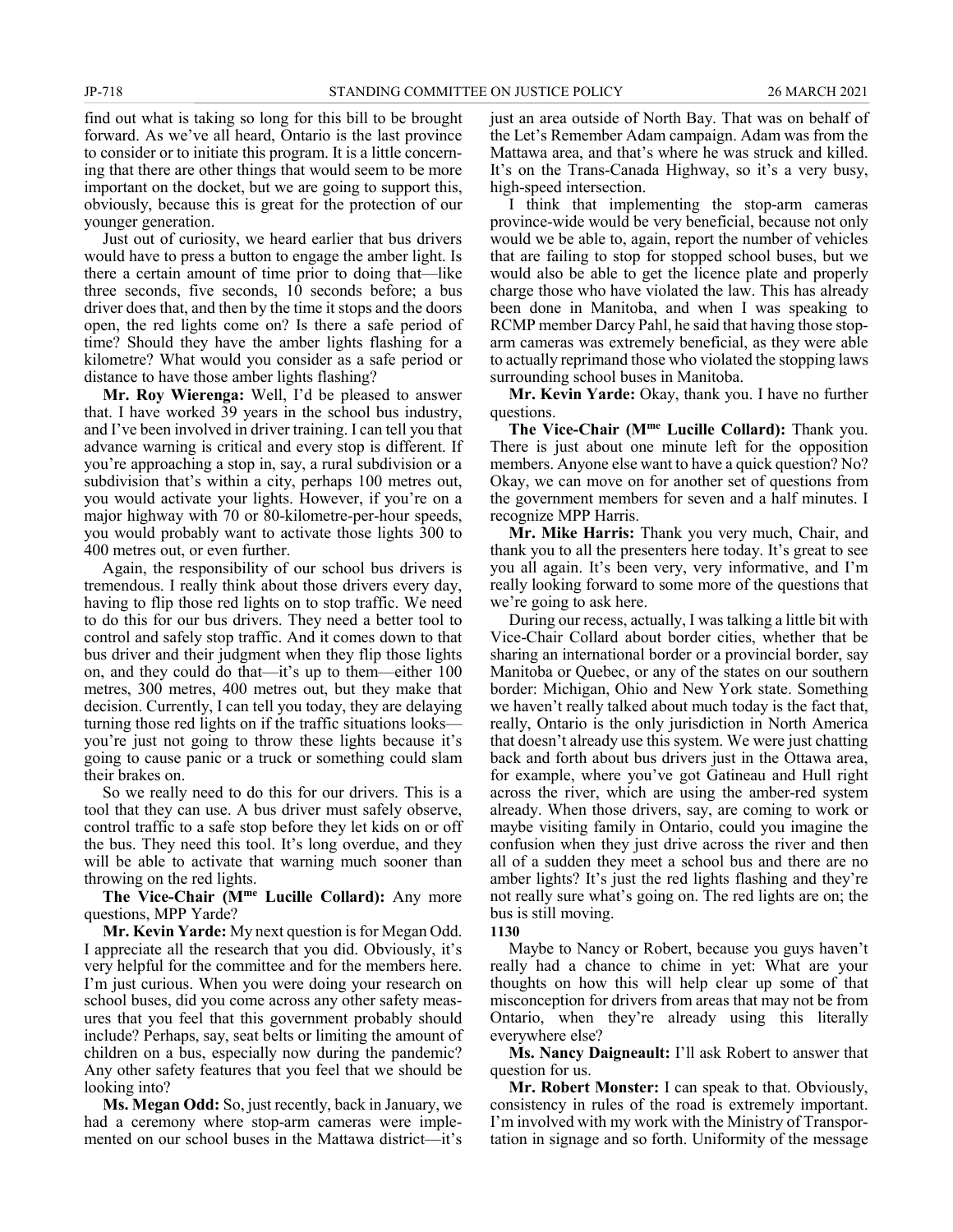out to people, whether that's signage or the lights on a school bus, is extremely important, and the continuity between jurisdictions, what people are used to as they travel between jurisdictions and within the jurisdictions and so forth, is extremely important. It's something we want to emphasize, which is part of the reason why I've put forward the proposed amendment to also change the rear signage on the buses, because that also is another form of uniformity or continuity between the different jurisdictions. Other jurisdictions in Canada have already changed the wording to what is prescribed by the D250 standard. That would be another way to aid continuity and uniformity with what the other provinces are doing, by saying, "Stop when the red lights are flashing." It's a clearer language, and that is part of that commonality that I think we need to promote.

**Mr. Mike Harris:** Megan, maybe if we could just jump over to you quickly. In your research, and I know you've done some fairly extensive research on this, did you ever have any discussions with some of the operators or transportation agencies or police folks from any of these cities?

**Ms. Megan Odd:** I did. When conducting my research, I had the chance to work closely with Constable Shona Camirand with the North Bay OPP. She has been working on this initiative with local busing companies longer than I have even known about the amber-red lighting system. In order to have them implemented, she asked me to do research with her.

As expressed earlier, I've also had retired OPP officers express their support, writing letters in support for my research project, and I've also talked to family members, including Pierre Ranger, who lost his younger brother Adam. As mentioned previously as well, I've also had the chance to speak with RCMP officers across various provinces, and they've also all expressed their support for the amber-red system.

While I was doing my research, I did work in partnership with one of the local school busing companies in the North Bay area and I was able to get the perspective of the school bus operators, actually, regarding the amber-red system. I had actually visited the main office where the school buses are dispatched from in North Bay, and it was clear that all of those working there, whether they be the drivers of the school buses, those working dispatch or those working administrative jobs, were in favour of implementing the amber-red system. They had expressed that it couldn't come soon enough.

**Mr. Mike Harris:** That's great. Thank you. I believe MPP Hogarth was going to finish up this round.

**The Vice-Chair (Mme Lucille Collard):** Yes, MPP Hogarth, go ahead.

**Ms. Christine Hogarth:** I just want to thank Nancy, Robert, Roy and Megan for sharing your stories here today. It's been a really interesting conversation all throughout this morning.

Megan, I just want to congratulate you. I understand this is your thesis. I wrote a thesis myself and the stress of all that, but to be able to influence public policy is such a

great inspiration to other young people, and we certainly want to encourage other young people to get involved with public policy and making a change, influencing policy change. So I congratulate you on that and on being able to take this step today. Congratulations.

I'm going concentrate a little bit on you because you've done all this work most recently and talk about some of the data that you found. I wondered if you could elaborate on some of the data when comparing rates of illegal passes across all provinces. As MPP Harris mentioned earlier, we border Quebec, we border the States, we border Manitoba. What have you found and can you share with us some of the data that you found about illegal passes across the province? Do you feel this demonstrates the pressing need to transition Ontario to the amber-red system?

Once again, I want to thank the member for Kitchener– Conestoga for bringing this common-sense safety change forward.

## Go ahead, Megan.

**Ms. Megan Odd:** Absolutely. Currently, I found that Ontario holds the second-highest incident rate per 1,000 students across all provinces included in my research. It was also found that Ontario exhibited an incident rate that is 1.55 times higher than the next province, which was Newfoundland.

Quebec was actually found to have the highest rates, which was alarming, considering that they've already implemented this amber-red lighting system, so I conducted further research into this. It was found that Quebec's inhabitants are known for slightly more aggressive driving habits. In 2013, a study was done that found Montreal to have 14.4 red-light infractions per 1,000 drivers, compared to Vancouver, another city in a province where the amber lights have already been implemented, which exhibited half of these rates, at 7.8. The calculated incident rate for Quebec could have been attributed to these driving habits; however, more research would need to be done in this specific field to confirm this.

But I do feel that these results demonstrate the pressing need for Ontario to transition to the amber-red advance warning light system simply for the fact that you can see it in the numbers that provinces who have already implemented this amber light system are experiencing lower incident rates per 1,000 students on school buses travelling to and from school.

**The Vice-Chair (Mme Lucille Collard):** Thank you very much. That's actually all the time we have for this round of questions. We'll move on with the opposition members, for another round of 7.5 minutes. MPP Yarde, go ahead.

**Mr. Kevin Yarde:** My question is to Roy, who mentioned earlier that there was some confusion about the current red light system for people. I was wondering if you could maybe just elaborate on what that confusion is and whether you think with the new amber-red light there will be additional confusion, or what sort of education do we have to put out there for the public.

**Mr. Roy Wierenga:** Yes, absolutely. There is clearly confusion out there. I don't know if you've ever met a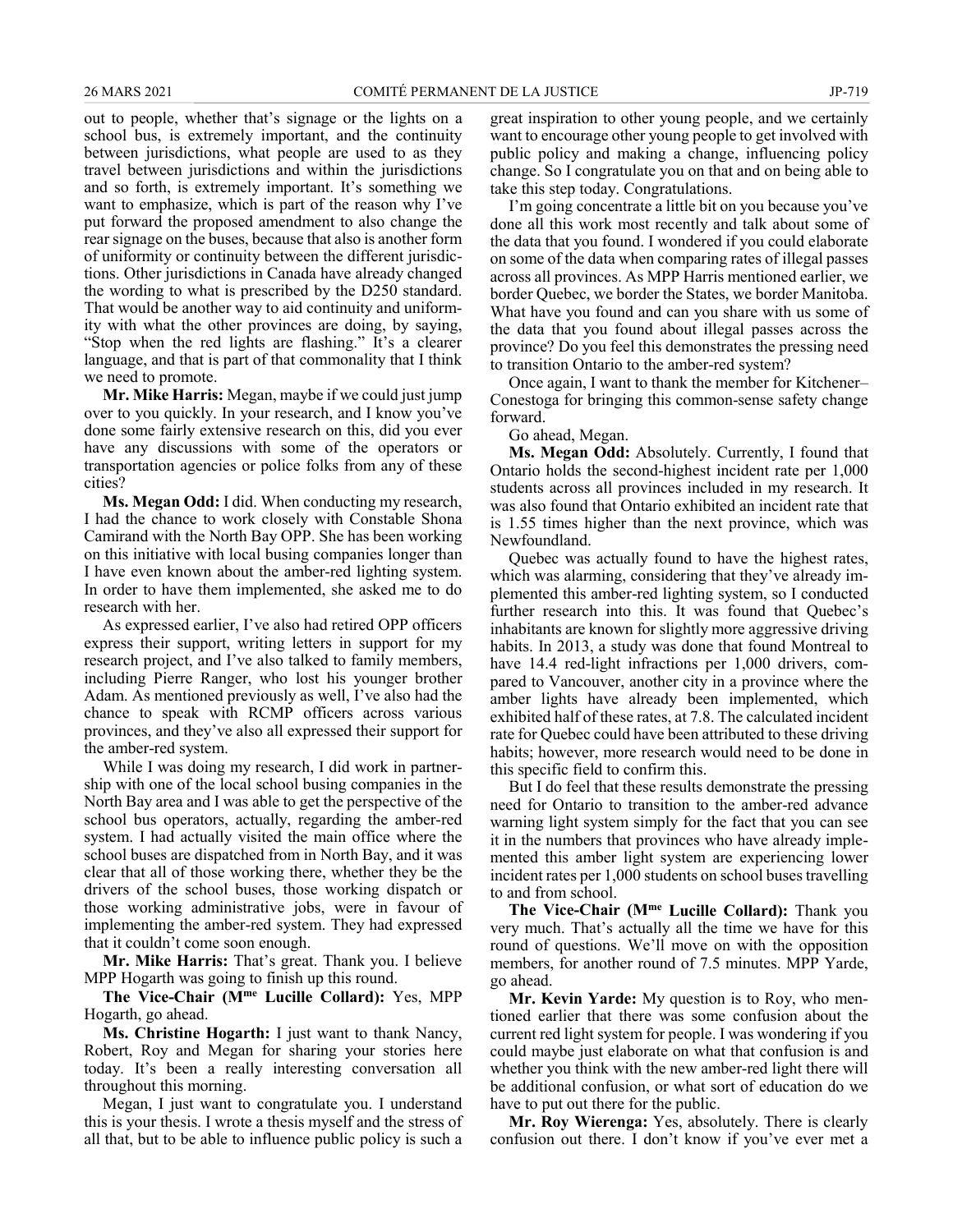school bus yourself on the roadway, and you see the overhead lights come on. Every day when they face this, people slow down and stop, only to see the bus maybe drive right by them with the overhead lights on, and the person is saying, "Whoa, what's going on?" It's not clear.

It's not fair that our bus drivers, in order to give warning to traffic that they're about to stop, to slow down, to proceed with caution, have to use these red lights. It's causing confusion and it happens every day. You could speak to any bus driver; I'm sure it happens every day on their run that when they put on those warning lights, which are red, there is confusion. They see confusion in cars that are approaching. By adopting an amber system, if instead of flashing red lights they could flash amber lights as they approach their bus stop, I think the average person is going to understand that the bus is still moving and that they're getting some warning to be cautious and be prepared to stop. It's a much more clear message to the public. That's the confusion with the red light system, that the driver has to use that as a warning they're about to stop, and I think the amber would clear that up.

**The Vice-Chair (Mme Lucille Collard):** MPP Yarde, you can go ahead. You just muted yourself. Okay, go ahead.

**Mr. Kevin Yarde:** I think this next question—either Nancy or Robert will be able to answer this. I know you had mentioned that we need some wording on the back of the bus saying, "Do not pass when red lights are flashing." Obviously, we just heard Roy say that once some lights are flashing, sometimes there's some confusion. Should there be additional signage on the bus so that people are aware that you have to stop? Because some people think you don't have to stop until the bus comes to a complete stop. Some people think you have to stop as the lights are flashing. What additional safety precautions do you think are needed so that people actually just get it? Because people don't seem to be getting it.

**Ms. Nancy Daigneault:** Robert will answer that.

**Mr. Robert Monster:** You're correct: People don't get it, which is why this is so important, and I've been pushing for this for years and years. As Roy stated, it's the confusion about when to stop. I've been in the business for many years. You would ask many friends, "When do you have to stop for a school bus?" You would rarely get a correct answer, which is, "When the red lights are on and the bus is at a complete stop." They would refer to lots of other things, but they wouldn't get it right.

## **1140**

Confusion causes problems. You want traffic rules to be very, very clear. When you actually have to stop is a very important matter, and the amber lights provide that. You have the warning, "I'm about to stop." The advantage of this new system is that when those red lights come on, that means stop. I don't have to guess, "Is the bus coming to a stop, yes or no?" or whatever. If the red lights are flashing, I have to stop.

To assist and to reinforce that is why I think the wording on the rear of the bus needs to be changed. It was always anticipated that that would go hand in hand with this change to the amber-red system, to then also adopt the wording, "Stop when red lights flashing." I don't think there's any additional wording or additional message that's required. We just need the correct message, and the correct message is, "Stop when red lights are flashing."

Another point of confusion with the word "signal" is that school buses, when they stop at a railway crossing, will put on their hazard lights to warn other motorists that they're going to stop. It is not a requirement to stop for a school bus that has stopped at a railway crossing; it's perfectly fine to pass a school bus. The school bus is stopping, they open their door to check for rail traffic and so forth. Drivers misunderstand "Stop when signals flashing." They misinterpret that and they look at the amber hazard lights flashing and then they stop. Again, some people will do that, and most people will know that you don't have to stop. When you have a situation where some people think they have to stop and other people don't think you have to stop, that causes collisions, which it has at railway crossings where you get rear-end collisions of people stopping and other people not stopping.

Any way to clear that up is extremely beneficial, and the changing of the wording reinforces the transition to the amber-red system.

**Mr. Kevin Yarde:** Thank you, Robert. I'm not sure if Nancy wanted to add to that.

**Ms. Nancy Daigneault:** No, he's captured everything.

**Mr. Kevin Yarde:** Okay. I know, both Nancy and Robert, you also mentioned—there is a date in mind that the government has of September 1, 2022. I know you mentioned that August 1, 2022, is beneficial. Can you explain why you think that additional month is important?

**Ms. Nancy Daigneault:** Robert can answer that, but it has to do with the start of school. Go ahead, Robert.

**Mr. Robert Monster:** Well, it has to do with the start of school as well as—basically, the transition has to happen over the summer. It's obvious you want to finish one school year with the old system and start the new school year with the new system, and you have an entire summer to do that transition.

If you make it law—buses continue to be used over the summer for other purposes, so there are buses operating; not a lot. The problem is if you pick something at the beginning of the summer, July 1 or something like that, then obviously 20,000 buses are not going to be converted from the last day of school until July 1. It's just totally impossible. So if you pick a July 1 date, it would then necessitate some creative enforcement: "Although it says July 1, we won't charge you unless, later on, when it's a more practical date, you get into issues like that," which isn't really appropriate and it's not beneficial. If you pick September 1, then any buses that would continue to operate during the summer would have to operate under the old system and cannot be converted until September 1. The date of August 1, in the middle of the summer, gives you the most amount of flexibility and allows you to continue with the old system. For the few buses that you need, you continue with the old system until that date, and then on August 1, if you have—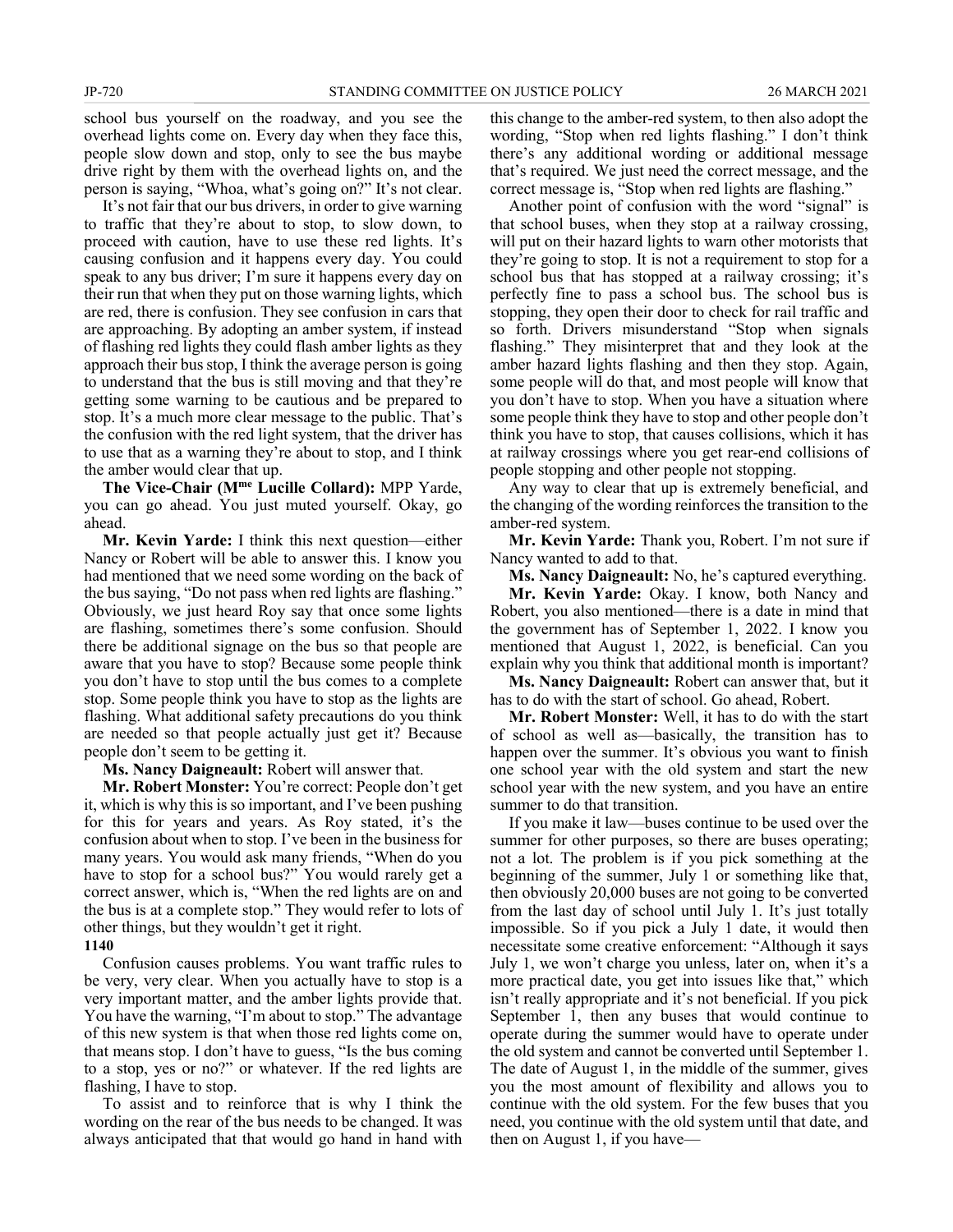**The Vice-Chair (Mme Lucille Collard):** I apologize, Mr. Monster. I have to interrupt you. Again, we're at the end of this round of time for the questioning. We'll move on with the last round of questions from government members. I recognize MPP Park. Go ahead.

**Ms. Lindsey Park:** My question is to Nancy. Nancy, we've spoken on the phone before, but it's wonderful to see you virtually. I just want to get your sense overall it's about 130 school bus operators who are members of your organization, so I just want to get a sense of what you heard from them on the need to move to a system like this.

**Ms. Nancy Daigneault:** It's been nothing but positive from the members, small, medium- and large-sized operators across the province. We've been wanting this for quite some time. We were pleased when the opportunity presented itself through Mike Harris and his leadership in making sure that we could move this forward as quickly as we could and in the best time frame possible for everyone involved.

It is being very well received, and certainly when I passed some of the information along to our members through newsletters and our webinars, it's been nothing but "thank goodness we're moving towards this." It's going to be really good news because anything that you can do to make it safer for the drivers and the students and anyone around the bus is good news, and this will indeed make it much more clear. It's similar to a traffic light: When it goes amber, you know you're supposed to slow down, and then when it's red, that's when you stop. So this is going to be very good news, and I haven't heard negative about it.

**Ms. Lindsey Park:** Excellent. I always find it's helpful, especially during the committee process—and we have a bit of time to do this—to hear stories from the front lines. We've heard a lot about close calls, where things have gone wrong, and some of the situations that perhaps this legislation could help prevent. So I wanted to see, Nancy, if you had any stories that came to mind from your front-line operators and drivers.

**Ms. Nancy Daigneault:** I think our research student has outlined some really great stories, but I can tell you anecdotally that there isn't a day that goes by in Ontario where we don't hear about someone passing a school bus inappropriately when the red lights are flashing and when the bus is stopped. It's scary. School bus drivers call us up all the time to tell us about it: "It happened again. It happened again."

I have even witnessed it myself in my own community. I have seen two to three cars passing one school at one time, and it's scary every time it happens, because we know that students are at risk because they are getting off the school bus at that time. These are young students, JK all the way to 12, and those little ones are particularly susceptible to being hit.

We're thrilled that this is going to move forward in a timely manner, and I know that every single bus driver all 18,000 of them in Ontario are going to be pleased with this.

**Ms. Lindsey Park:** My final question, Nancy, and then I'll pass it over to any of my colleagues who have questions: You mentioned the words on the back of the school bus and how that can be misleading sometimes, so maybe if you can just elaborate on that. I'll be honest, I hadn't thought about that before you shared that insight with us.

**Ms. Nancy Daigneault:** Sure. I'm going to ask my colleague Robert Monster to testify to that because he has a lot of information about it.

**The Vice-Chair (Mme Lucille Collard):** You can go ahead, Mr. Monster.

**Mr. Robert Monster:** Yes. Thank you. I did allude to that in a previous answer and now I'll just elaborate on that a little bit more, the confusion about the wording. The word "signals" can refer to either the amber or the red lights on converted buses. The amber lights are intended to give the message that the bus is preparing to stop and are activated while the bus is still moving. It is not the intent for motorists to stop when the amber lights are flashing.

The second problem with the word "signals" is what I talked about with regard to railway crossings. A bus driver must stop and check for traffic at a railway crossing. They activate the bus amber hazard-signal lights when this is going on, and other traffic is not required to stop, but they don't know that. They're looking at the signage on the rear of the bus, which is confusing. The only time the motorist must stop for the bus is when the red lights are flashing. Motorists that stop suddenly when they are not required to cause confusion.

So it's the confusion around the word "signals," which can refer to the amber light, the red lights or the hazard lights on the bus. You want to make it very clear that the requirement to stop relates only to the flashing red lights, and that's why the change of wording on the rear is important.

Perhaps further to that is the idea that if we do a complete conversion of the fleet—not just the post-2005 buses but the pre-2005 buses, which is one of our proposals—that would also standardize the rules of the road: The buses that you would see on the road would be all the same, and the rules would all be the same. You would no longer have buses with all-red lights.

Part of the confusion, again, is trying to eliminate having a bus with amber-red lights and then other buses with red lights only. If we could eliminate that and just move on to a complete conversion of all the buses, that would eliminate another major point of confusion, because now you're going to have some buses one way and other buses another way.

The Ministry of Transportation will have to do some marketing on this, and I think the clear message has to get out there: Red means stop. As long as we have buses on the road that still have only the all-red-light system, you can't say that; you can't market that absolute rule. When we can get to simple absolute rules—red means stop that's when you're going to improve safety.

**The Vice-Chair (Mme Lucille Collard):** Thank you. Any more questions for the members, with less than a minute? I'll recognize MPP Miller.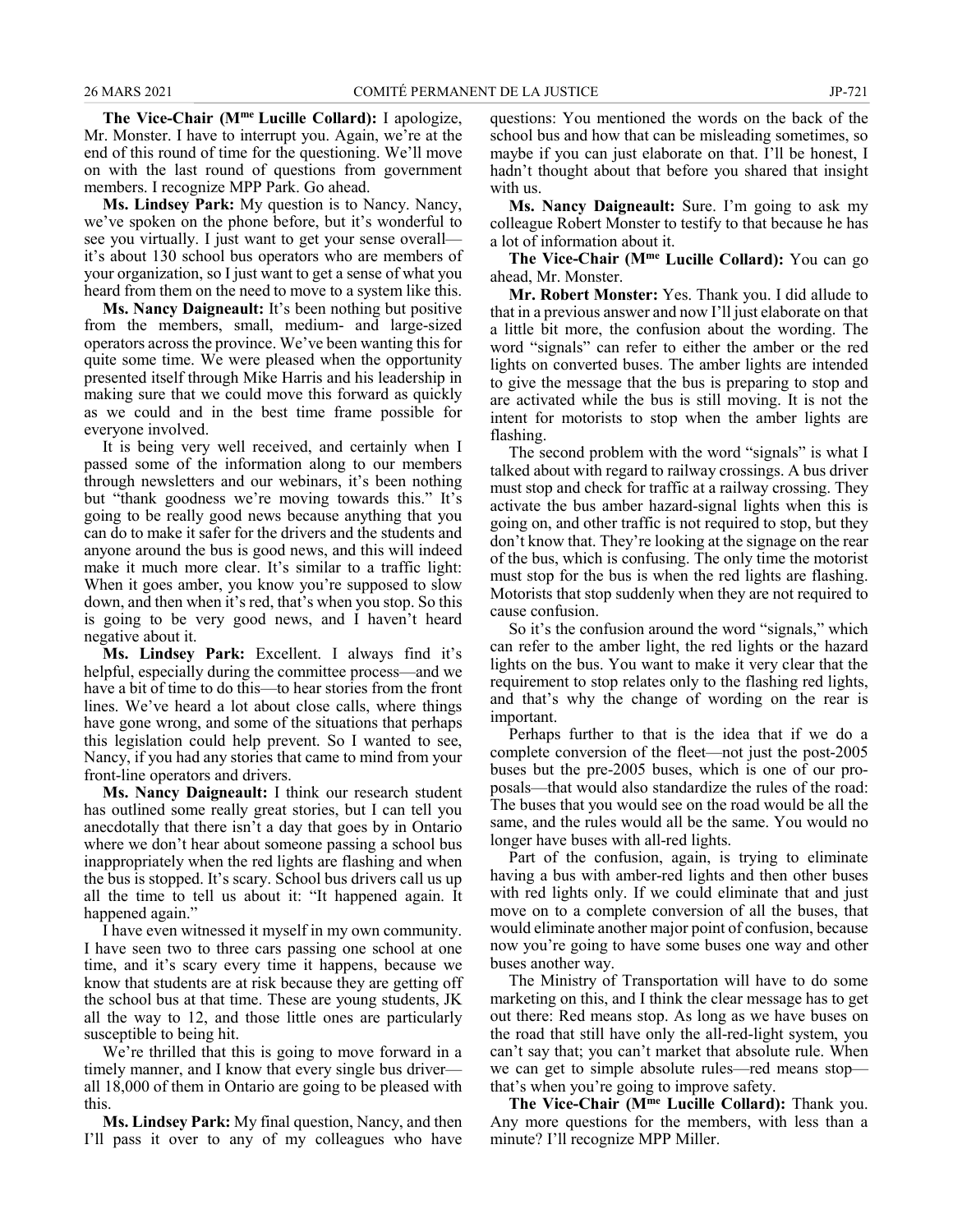**Mr. Norman Miller:** Thank you to all the presenters for your excellent presentations. I just had a question for Megan. Megan, the one number you said that really jumped out at me was the 30,000. It kind of demonstrated the need for this legislation. Can you talk a bit about what that 30,000 was, please?

**Ms. Megan Odd:** Absolutely. The 30,000 number is actually the frequency with which drivers illegally pass a stopped school bus every single day in Ontario. For my research, I had actually calculated the number of times that a driver illegally passed a stopped school bus, as an incident rate per 1,000 students, in each province. In Ontario, the number came to 36.14 incidences per 1,000 students. It was the second-highest incident rate across all the provinces that I included in my study and added up to the number of students within the province. It calculated to approximately 30,000 incidents a day. As I said, that's 30,000 times every day that a student's life is being put at risk or the possibility for a serious injury to occur.

**Mr. Norman Miller:** That's a much higher number than I would have expected, and it really demonstrates why this change is required. So thank you for that. I'll pass it on to my colleagues.

**The Vice-Chair (Mme Lucille Collard):** Thank you. Actually, we've concluded the time that we had for this question, and that actually also concludes this session for this morning. I want to thank all the presenters for your very informative presentations. Thank you for taking the time to be with us this morning. I'm going to wish you a good rest of your day and, actually, a good weekend as well; it's Friday.

For the committee members, we're done with this morning, so we're going to stand in recess until 1 p.m. for the last presenter.

*The committee recessed from 1153 to 1300.*

**The Vice-Chair (Mme Lucille Collard:):** Good afternoon. We're going to resume the process and hear our last presenter for the Standing Committee on Justice Policy and the review of Bill 246, An Act to amend the Highway Traffic Act.

Before we move on to the presenter, I notice that we do have two new members who have joined us. I would ask that you identify yourselves and confirm that you are, in fact, in Ontario. I'll start with MPP Tangri.

**Mrs. Nina Tangri:** Good afternoon, everyone. I am MPP Tangri and I'm in Mississauga, Ontario.

**The Vice-Chair (Mme Lucille Collard:):** MPP Pang?

**Mr. Billy Pang:** I am MPP Billy Pang. I am in my riding of Markham–Unionville.

**The Vice-Chair (Mme Lucille Collard):** Thank you.

## MR. TONY GIVERIN

**The Vice-Chair (Mme Lucille Collard:):** We will move on with the last presenter of the day, Mr. Tony Giverin—let me know if I pronounced that correctly. You will have seven minutes for your presentation. I would ask that you state your name for the record, for Hansard, and then you may begin.

**Mr. Tony Giverin:** Thank you, Chair, and good afternoon to everybody. My name is Tony Giverin. Let me begin by sharing my support for Bill 246, the Safer School Buses Act, and acknowledging the work of MPP Mike Harris, who brought this private member's bill forward.

In 2016, I retired from the Ontario Legislature after 30 years of service, specifically as a staff member of the broadcast and recording department. Not one to take life lying down, and being a car guy who embraces all things transportation, I found myself soon after being interviewed for a school bus driver position. Clearly, this was out of my wheelhouse, but it appeared to be a good fit given my interest in driving. After three weeks of driver training, licensing, first aid accreditation, both a criminal background check and a vulnerable sector check, I became a full-time school bus driver, driving a full-size, 72 passenger bus in York region. I retired in June of last year, with no regret, and with a huge respect for the bus industry.

Clearly, I was on the outside looking in and entering a world that I knew very little about. I soon recognized the weaknesses, the strengths and the challenges of the school bus industry. One curious observation was the implementation of the two-pair red master lights, as they are known in the industry. When making mention of this to the training department, I was told that Ontario is the only jurisdiction in North America that doesn't adopt the amber-red combination. My disbelief resulted in some quick research confirming that Ontario is indeed unique in its dual-red-lamp configuration.

As a driver, it is my job to read the traffic flow, anticipate the arrival of a student stop, and determine when to activate those overhead lamps. For those who don't know, a simple push of a switch activates the sequence of events. It begins by a pair of red master lights flashing above. When the bus comes to a complete stop and the door is open, the currently flashing lamps turn off and immediately a second pair of red lamps now start flashing. The stop sign with the flashing lights is deployed and the safety arm located at the front of the bus reaches out, all of this without any warning to drivers in the vicinity.

While red-light runners, as they are known, were a daily occurrence, it was obvious to me that some kind of warning needs to be shown, and that warning is ambercoloured lamps. When drivers are approaching from behind, and those approaching from the front, see a moving bus with red lights flashing, there is no indication of what's going to happen next. When the bus finally does come to a stop and the doors open, it's that sudden, seamless change that catches drivers by surprise, usually resulting in drivers braking hard as to not pass the bus or, as quite often happens, they just simply continue driving, putting students at risk.

By simply implementing amber lamps as an early warning indicator, it is my belief that red-light runners will decrease in numbers, drivers will be better prepared when following or approaching a school bus, and student safety as a whole will be improved immediately.

Finally, I'll leave you with this analogy: The greenamber-red configuration is found on traffic lights around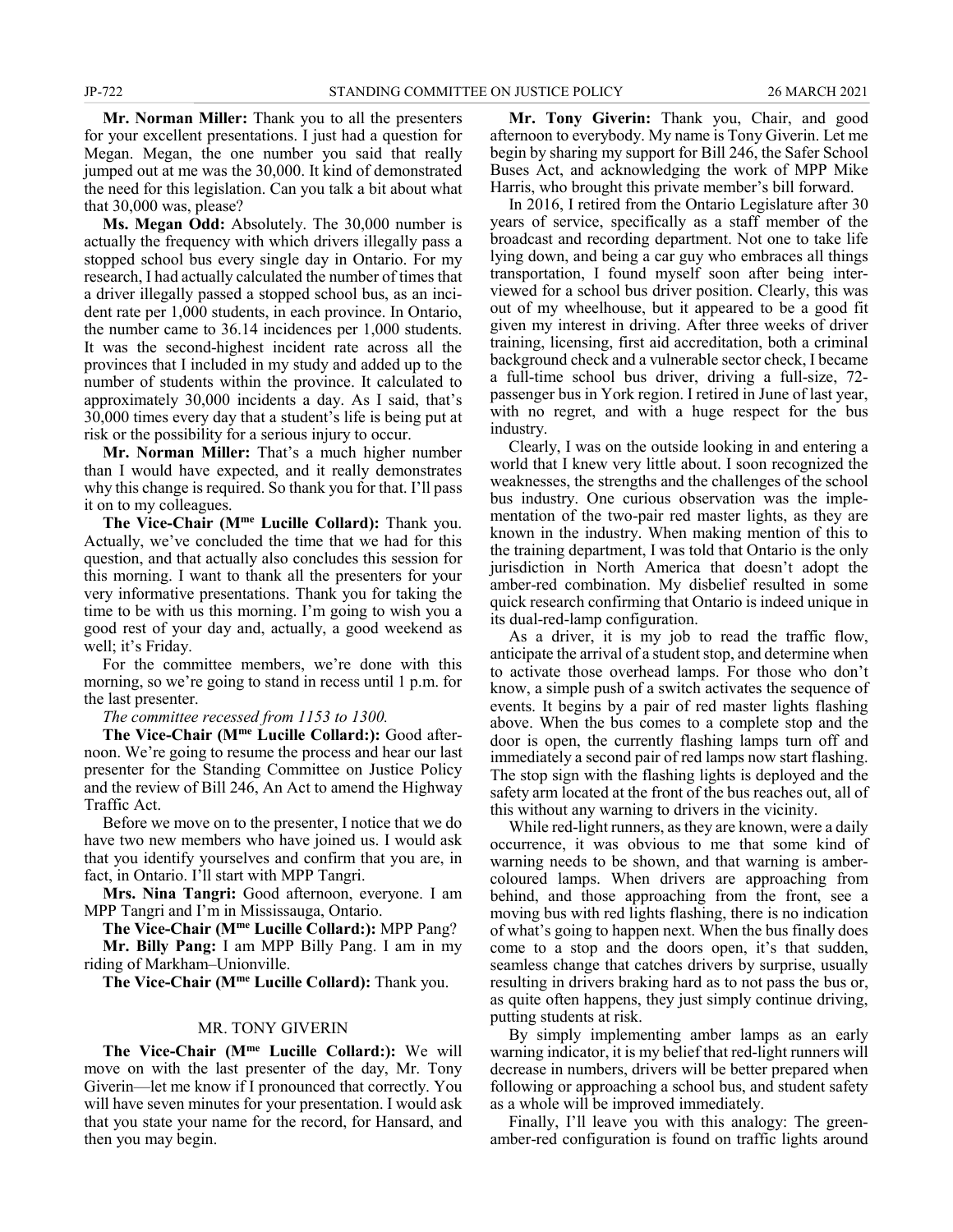the world. Amber is provided to simply warn of what is about to occur next: a red light. A red light—this is understood universally—is stop. My understanding is that this bill is getting all-party support, and by working together, you can implement this change while at the same time making school buses safer on the road.

Once again, I support Bill 246, and I'd invite any questions the committee may have regarding my own experience as a driver or that of the school bus industry. Thank you.

**The Vice-Chair (Mme Lucille Collard):** Thank you very much, Mr. Giverin, for your presentation. We'll give the floor to the members of the opposition for any questions they may have. MPP Morrison, go ahead.

**Ms. Suze Morrison:** Hi, yes. Thank you so much for your presentation. As you've said, we're happy to contribute our support to this bill. It does, in fact, have allparty support. It's been a great day in committee as we've heard from folks who have brought the different perspectives on why this is such a needed change. I guess I just wanted to start by thanking you for your service in your community as a driver. I mentioned earlier in the morning that my mom was actually a school bus driver for a few years when I was a little girl, and she was quite fond of that work and quite loved it.

I don't know that I have a ton of technical questions about the bill. I think we're pretty much all in agreeance that this is a good, common-sense change that's long overdue, and it does, in fact, have all-party support. I guess my only main question to you would be, as a driver, are there any other safety considerations or changes that you've experienced in your time as a driver that are other future considerations to improve school bus safety that our Legislature should and could be looking at, beyond the scope of the bill that's before us today?

**Mr. Tony Giverin:** Absolutely. This is no surprise to you; I think you know this already: The seat belt conversation has been ongoing for decades. And the third concern I had as a driver that may be addressed some day as legislation is the need to stop at controlled railway crossings. That's a whole other conversation. We could spend all afternoon talking about that. But these were things that I discovered as a driver that just didn't seem to be on. I'm not a traffic expert. I'm not a transportation expert. But as a driver, I saw things that I thought needed to change.

I'll just leave you with this: When I have these conversations with my fellow colleagues, my fellow drivers, the standard response was the same. So, yes, there's a lot we could look at, but today, we're talking about the amber lamps, and that's a good place to start.

**Ms. Suze Morrison:** Excellent. Well, thank you so much. I don't have any other questions. I'll return it to my colleague MPP Yarde, if he has any.

**The Vice-Chair (Mme Lucille Collard):** Thank you. Any more questions from the opposition members? MPP Yarde, go ahead.

**Mr. Kevin Yarde:** I want to thank Tony Giverin for your advocacy, and thank you for coming to join us here to speak to this bill. We just heard—I'm just going to get the name of this lady who was on earlier, one of the researchers. Her name is Megan Odd. She said that, on a daily basis, 30,000 people—30,000 in Ontario—will pass a red-lighted school bus. When I heard that number—it's an absurd number. I'm sure that you, in your years as a driver, probably experienced that as well. I'm just curious, and we haven't really talked about this, if you think the fines that we currently have should be increased.

**Mr. Tony Giverin:** The fines should be increased, and as pilots are showing right now, cameras mounted on the stop sign that reaches out at the side of the bus would be a huge deterrent. There would have to be some kind of campaign to educate the public that this, indeed, is happening: "By the way, guys, if you decide to blow by a school bus, you can expect to pay this fine. And, oh, by the way, we have you on video."

I remember reading a headline about a month ago. I may be wrong, but I believe there's a pilot program in Ottawa right now where cameras have been installed on the stop signs, and the statistics are showing an unbelievable number of drivers blowing by. So, yes, increased fines and the installation of cameras that will hold up in court.

**The Vice-Chair (Mme Lucille Collard):** Thank you. Any more questions from the members of the opposition? MPP Yarde, go ahead.

**1310**

**Mr. Kevin Yarde:** Mr. Giverin, I'm just curious: We did speak to a couple of other people earlier today saying that there is currently confusion with the lighting system we have, with just the red lights and not the amber-red light, which is currently across the rest of the country. How can you add to this conversation in terms of what you think the confusion is for drivers when they see the red lights?

**Mr. Tony Giverin:** I think the confusion is very simple. Drivers see red lights flashing, and unless you're paying close attention, the second pair of lights that come on, that are also red, are right next to the initial light, so nothing appears to have changed. That's why I made the comment in my presentation that it's a seamless transition. If you see yellow, you see yellow. If you see red, hopefully the driving public has been educated to know, "Hey, you've got to stop. It's a red light." It's that confusion. You're going from red to red. It makes no sense at all. We need to go from amber to red, as every other jurisdiction in North America does.

**The Vice-Chair (Mme Lucille Collard):** MPP Yarde, you can go again. There are two minutes left.

**Mr. Kevin Yarde:** I'm not sure how much time I have left, but I just wanted to ask you whether anything additional should be added to the back of the bus—perhaps a sign saying that once the light turns red, you have to stop. I think currently there is some concern that the sign is confusing as well because it says that once the signal is flashing, you have to stop. If we get an amber light on there, an amber light is also a signal, so people might stop at the amber because they think they have to stop. Do you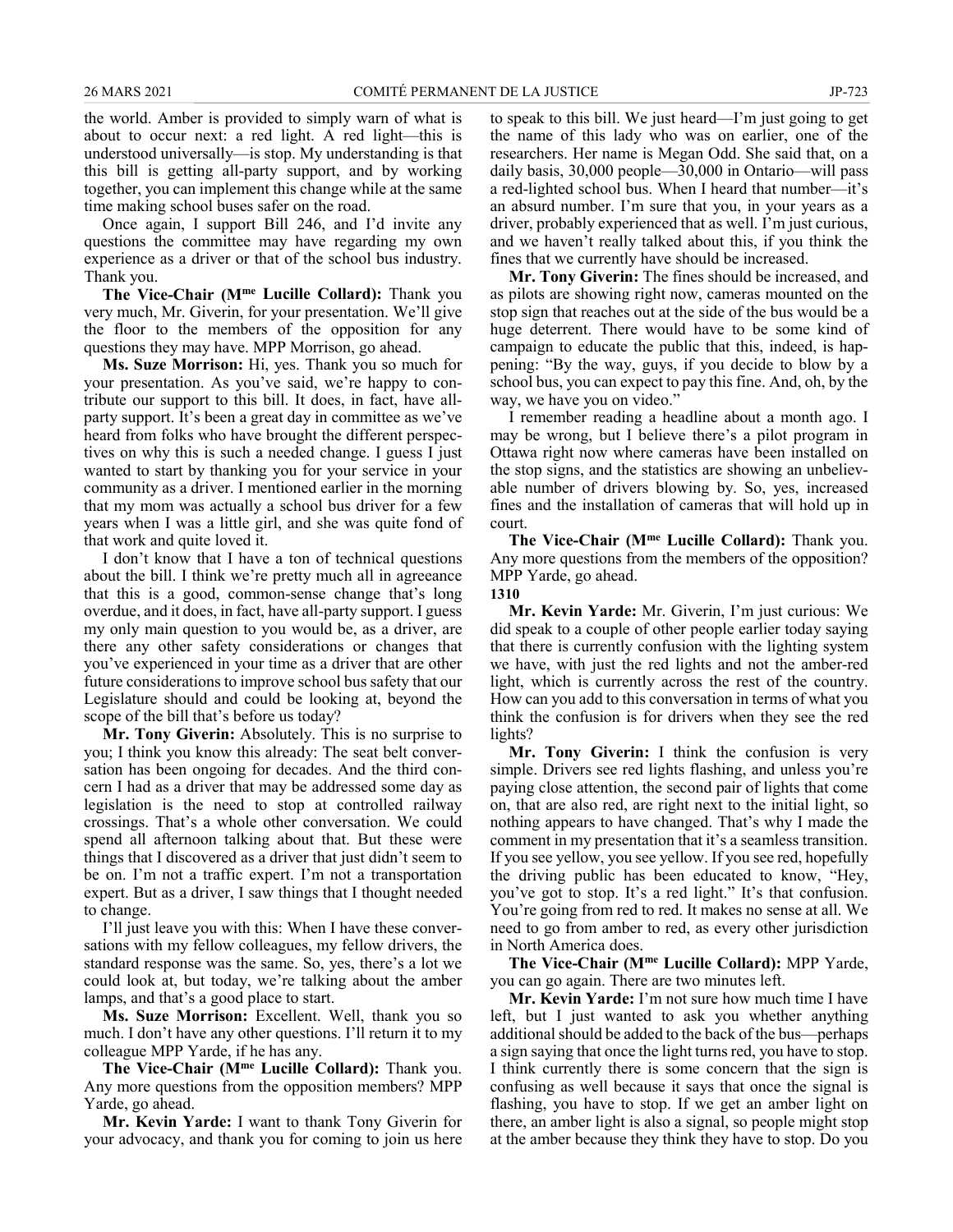think the wording on the back of the bus should be changed as well?

**Mr. Tony Giverin:** I'm trying to remember what exactly was written on the back of my bus. I think the only text was, "This bus stops at all railway crossings." I can't recall any other message behind my bus. I could be wrong. But sure, messaging is important. The public is going to have to be educated, and there's going to have to be some kind of campaign. The news media are going to do a great job, because they're going to be all over this, especially if it's combined with increased fines and cameras. I understand your point. Messaging is very, very important. That's pretty much all I can say regarding that.

**Mr. Kevin Yarde:** I don't want to put you on the spot in terms of a dollar amount for fines, but obviously, when cellphones came out, the fine for cellphones and driving was set at a certain fine, and then it was increased again and it was increased again. Do you have any particular number that you think would be sufficient, perhaps, to dissuade drivers from passing a bus that's stopping?

**The Vice-Chair (Mme Lucille Collard):** Excuse me. I'm sorry to interrupt. Unfortunately, we'll have to hear the answer at the next round. We're out of time for this round. We'll move to the government members for questions. I recognize MPP Bouma.

**Mr. Will Bouma:** Madam Chair, through you, Mr. Giverin, thank you very much for joining us today. It's great to hear the opinions of someone who actually spent time driving a school bus. I know the members here have all heard that already, but I am a volunteer firefighter with the county of Brant and have been for 13 years. What strikes me is, out there, you see so many things that stay with you forever: pictures that you can't get out of your head.

So I was wondering, if it's not too personal—with 30,000 blow-bys happening in the province of Ontario every single day, I'm sure that this is something that you've witnessed too, and I pray that you never were witness to anything tragic happen. I was wondering if you could describe for the committee and for the record what it feels like when you're in that bus driver's seat and someone makes the decision or at the last minute decides to burn through your red signals and go right past you while you're waiting for a child to get onto the bus.

**Mr. Tony Giverin:** The first response is anger. You're in disbelief, and you become angry. I can tell you that the bus drivers I worked with—we would lose our minds when we witnessed somebody blowing through our stop sign. And you can anticipate it. It was amazing. You're sitting in the driver's seat, you see a car approaching, and you kind of know this person's not going to stop.

What I would do is I would open the side window and I would blast my horn. My hand is on the horn and the horn would not lift off. I'm telling everybody in the vicinity, including the small little ones that are getting off the bus, that something is happening that's dangerous. I would stay on the horn and my left hand would reach out the window and I would simply point at the car. We're professional. There were no verbal words being thrown.

There were no gestures. There was simply a horn on and I would point to the car. That's what I did. And they would blow by and the driver would look up and there was just this look of disbelief, like, "What's up? What am I doing wrong?"

I'll end with this: On my route, you drove five days a week. On about three of those days, I would have red light runners. So to answer your question, it was anger, because every school bus driver out there truly does care about the safety of not only the older high school kids who are getting off, but the little ones. We have four-year-olds getting off our bus. You've really got to be paying attention. I'll leave it at that.

**Mr. Will Bouma:** I appreciate that very, very much, and I have to say that I appreciate your service to the people of Ontario, not only through your regular working career but then when your retired, you picked it right back up again for our children.

I know my dad, on the farm, when he retired from fulltime farming, he picked up a bus route too. It was actually for special-needs children to be able to go to their high school in Sarnia, which on a direct route was about a half an hour away, and he really, really appreciated it. I never had the opportunity to talk to him about this issue. He's been passed away for 18 years now.

But I know in front of our house also—in my other life, I am an optometrist and we lived above our practice on Main Street in St. George, Ontario. When we lived in that house and the bus would stop in front of the house to pick up our children, you're right, usually once a week our driver would be laying on the horn because the lights would be on and someone would be going through that.

I really appreciate that, but I'd like to give you just a minute to answer a question from my colleague MPP Yarde. What do you think is a suitable fine for someone who decides to blow by a school bus?

**Mr. Tony Giverin:** The first number that comes to mind is \$1,000. It's a lot of money. It's doable; it's affordable. My two cents: \$1,000.

**Mr. Will Bouma:** Okay. That's a nice round figure. It also puts me in mind of some of the things that we could do because we have cameras on buses now. You have red light cameras that I pass on my way to Queen's Park, and I can see at some point in the future that someone just gets a little bill in the mail based on their licence plate when they blow by a school bus, and that might be effective like that too. But regardless—how much time do I have left, Madam Chair?

**The Vice-Chair (Mme Lucille Collard):** There's two and a half minutes left.

**Mr. Will Bouma:** Then I will give you a break, unless one of my colleagues wants to pick up, and we can go to the second round otherwise.

**The Vice-Chair (Mme Lucille Collard):** Other questions from the members of the government? No? Moving on to the opposition members, did you want to ask more questions? MPP Morrison, go ahead.

**Ms. Suze Morrison:** Yes. Again, I'm kind of out questions, to be honest, but if you had any other anecdotes or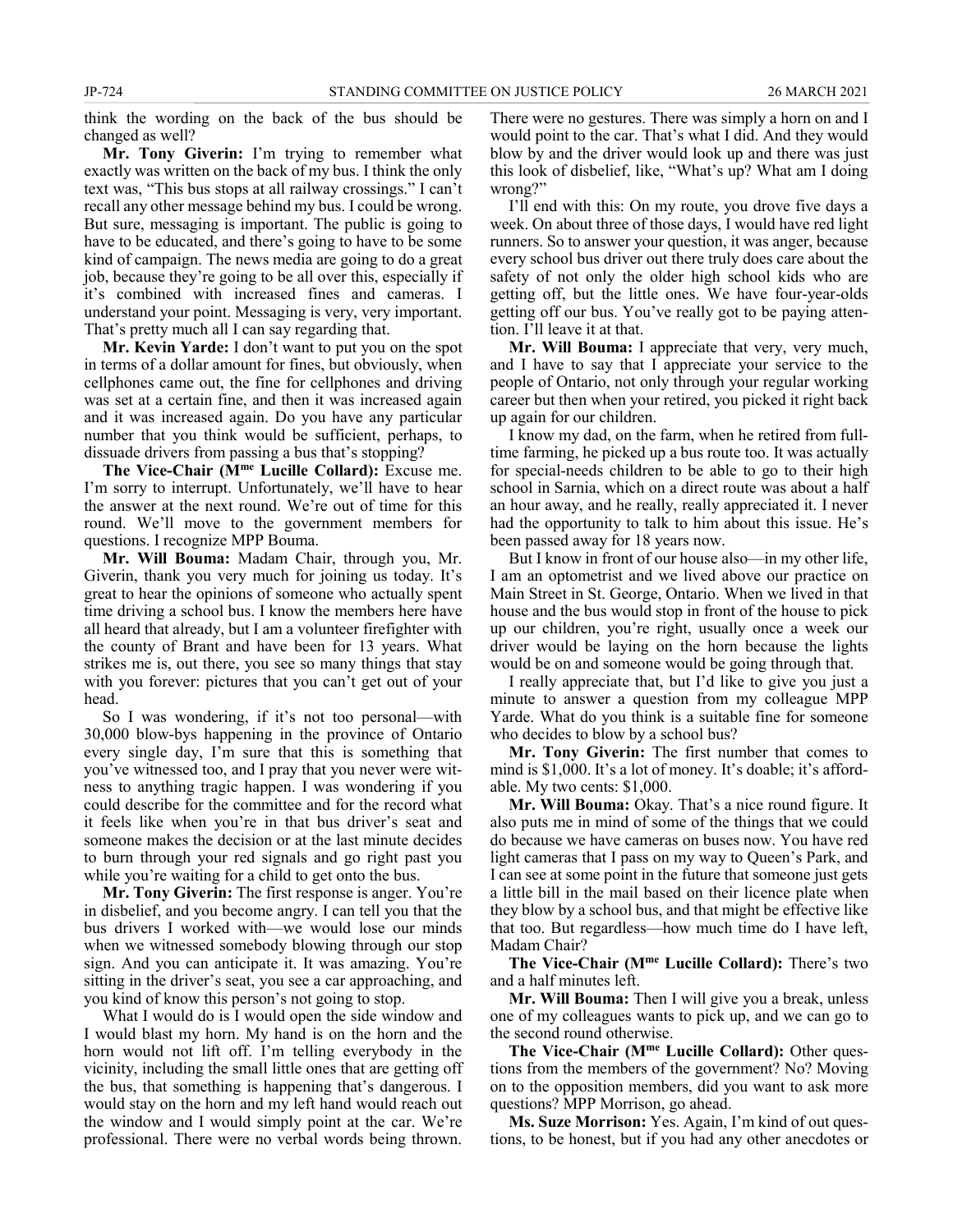stories that you wanted to share through your experience as a driver that really help us get into the record the need for this change, I'd be happy to give you my time to do that.

**Mr. Tony Giverin:** I appreciate that. I think bus drivers anywhere have many stories to tell. Some of them wouldn't be appropriate right now. Some of them would be a moot point. Sure, we have stories, but today we're talking about the amber lights; we're talking about safety. I can truly and honestly and sincerely say that drivers that are out there really do have the best intentions for the safety of little children. That's where we're at as drivers. Sure, there are anecdotes, and sure, there are stories. A lot of them are funny.

#### **1320**

I do remember that seat belts were very controversial. In the four years I was driving, I never had any close calls, but I remember literally slamming the brakes on a fullsized school bus with students on board because a dog had run out in front of the bus. I thought I'd hit the dog; the good news is, the dog turned out to be fine. But a little boy who was sitting about seven or eight rows back, in his chair, properly—I'm one of the strict drivers; my kids behave themselves—ended up right beside me, right by the door. He literally was thrown out of his chair and slid down the centre aisle. There I am, sitting in the driver's seat, and I look to the floor beside me, and here's this fiveor six-year-old little boy with this shocked look on his face, because he had no idea what had just happened. It's those kinds of things, when you ask a question like that, that come to mind, but that's pretty much it.

**Ms. Suze Morrison:** Okay. Well, thank you for your presentation today. I think it was really helpful and insightful to hear first-hand from the perspective of a driver today, and I want to thank you for taking the time to come to our committee. I don't have any further questions—I don't know if my colleague does—but again, thank you so much for your time.

**Mr. Tony Giverin:** You're welcome.

**The Vice-Chair (Mme Lucille Collard):** MPP Yarde, there's still some time left if you want to ask more questions.

**Mr. Kevin Yarde:** Certainly. I don't really have any more questions. I just want to thank you for coming on today and your advocacy. Obviously, myself and my colleagues will be supporting this bill, because our children's future, our children's safety is number one.

Just out of curiosity in terms of your members that you have: Is it overwhelming support of this bill in terms of the changes that we are requesting?

**Mr. Tony Giverin:** I've kept in touch with some of the drivers since leaving last year—in fact, I'm having lunch with a few of them tomorrow—and I'll share this meeting with them and let them know what happened.

Yes, the drivers seem to be in support. I'll tell you, who's not in support are the mechanics and the technicians who are going to have to install all these amber lights, but my response to that is that it's three screws. You're literally just removing a red lens and replacing it with an amber lens. That would take five minutes per lens. You're talking 20 minutes per bus.

And the cost is minimal; I think I read somewhere you're looking at about \$90 a bus, which sounds about right. You may get some pushback from the bus owners, because now you've just legislated a cost, an expense that they have to do by law, but the cost is minimal, and they can afford it. Let me just leave it at that: They can afford it. They can afford \$90 a bus to make this change.

**Mr. Kevin Yarde:** Thank you, Mr. Giverin.

**The Vice-Chair (Mme Lucille Collard):** We'll move on to the government for final questions or comments. I recognize MPP Harris.

**Mr. Mike Harris:** Thank you, Tony, for being here today and providing a very unique perspective, obviously, as a bus driver for many years. There are a couple of things—I think this is going to really end off pretty much all of our questions and comments today, so maybe just a couple of things to round up here.

Earlier today we had safety advocates and bus operator organizations here on the call, and they were all very supportive of this as well. A lot of them had already thought that this was going to come down the pipe at some point over the last few years and have already started making the necessary arrangements to change lenses. Some have even stockpiled all the necessary materials that they're going to need to go ahead and move forward with this change.

There are obviously a few things we might be looking at here as some amendments to the bill that we've heard today, and some stuff that we had thought about putting in at the beginning but just weren't sure. Obviously, going through the committee process, there are a few extra things that can come to light during the conversation, so it has been really good to hear a lot of that today.

One of the things I know we've talked about a little bit is: As a driver, what do you actually have to do when you're in the bus and you're pushing buttons to get lights on, and you're opening doors, which activate other lights? I know MPP Yarde had asked the question earlier, but since we have you here as a driver, I thought maybe it would be good to hear from your perspective as to, really, how easy it is to activate what would potentially become the amber-red dual-lamp system, just to kind of hear it from you first-hand.

**Mr. Tony Giverin:** Well, to talk specifically about the lamps, and as I mentioned in my presentation, it's the push of one button. That's all the driver does. Now, he's driving a vehicle; whether you're braking, you're accelerating, you're looking around, it's automatic transmission, so you're not really touching that. It's really no different than driving your car. I had a student ask one day, "Sir, is it hard to drive one of these?" and I went, "No, it's pretty much like a car, just 10 times bigger."

But to answer your question about the lamps, it's simply one button. It's called "master lights." It's usually on a panel to the left of the driver, at least on the newer, modern buses. You just press that button and everything else seamlessly follows, and all of that is triggered by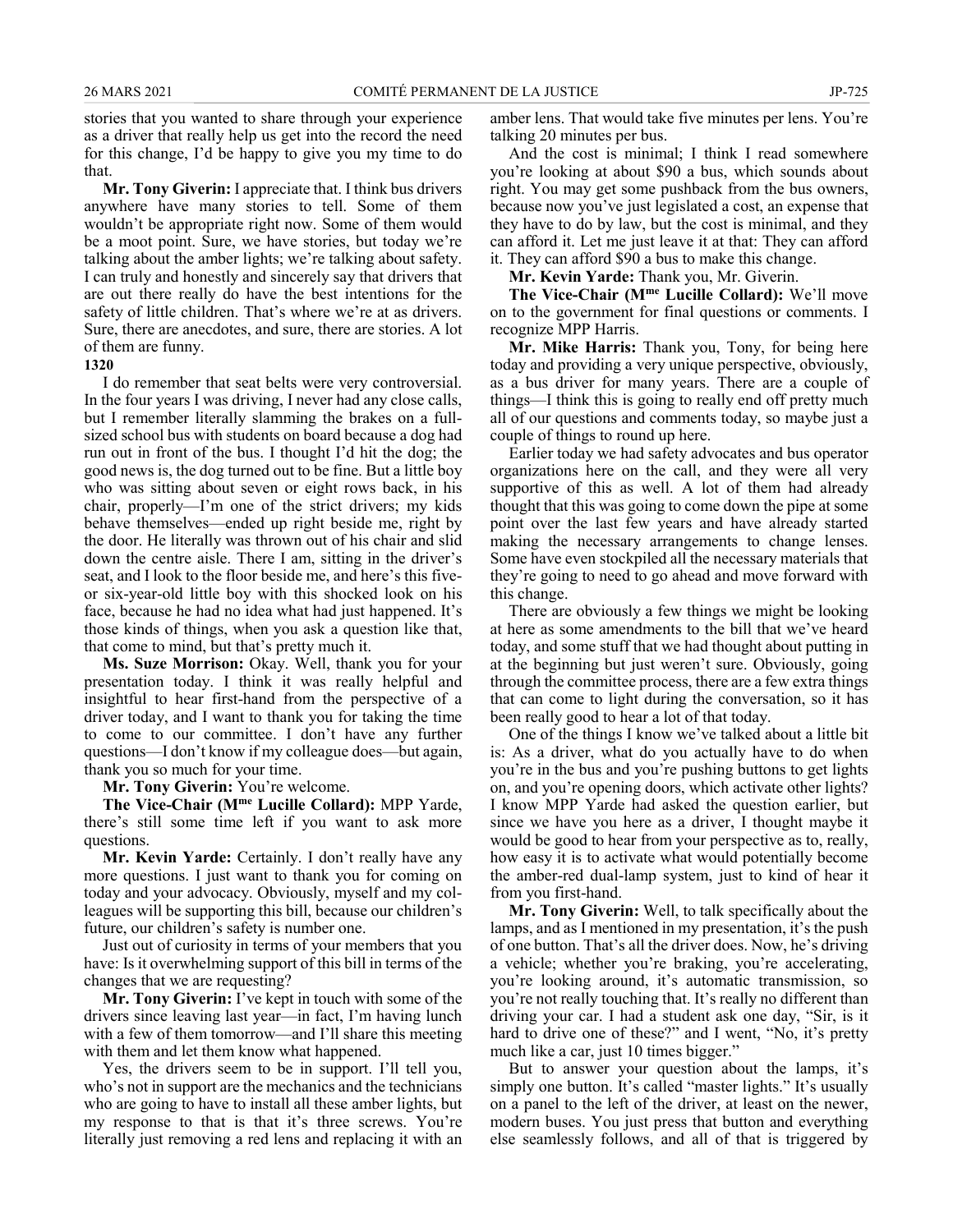opening the door. So when the bus does finally come to a stop—and, by the way, you fully secure a bus when it comes to a stop. You're not just sitting there with your foot on the brake pedal; you actually apply the parking brake. When you press another button, because the doors are electric nowadays, the door opens. When that door is opening, the second set of lights comes on automatically, the stop sign swings out automatically, the safety arm at the front comes on automatically. So, as a driver, it's not a challenge. You've just got to be paying attention and you've got to use good judgment of when to press that button.

I'll just elaborate a little bit, briefly. What I mean by using judgment of when to apply that button: You're looking at traffic flows. I'm going down a suburban street, and I see five cars in a row approaching the bus. I'll start slowing down. I'm not putting my lights on right away. I'm not going to push that button, because I see this huge gap behind those five cars. You know what, I'm going to let those five cars go by. I'm going to judge my speed accordingly. By the time I reach the stop, they've passed on. Then, I'll turn on my lights. Why do I do that? Because we don't have amber lights to warn them.

So if that answers your question, I hope that's of some help.

**Mr. Mike Harris:** That's great and, like I said, hearing your perspective as someone who has driven a bus and obviously is very mindful of all the things that go on as a school bus driver. As part of my opening remarks, as our first, I guess you could say, panellist or witness here today, I was talking about my kids. My son takes the school bus every day. So I just wanted to give you a personal thank you for helping to get our kids to and from school safely.

With that, I think we're going to wrap it up, from the government perspective. Thank you.

**The Vice-Chair (Mme Lucille Collard):** Very well. Thank you very much for your presentation, Mr. Giverin, and for the time you took to join us today to share your experience. This actually concludes our business for today.

I just want to give a couple of reminders. As a reminder, the deadline to send in a written submission will be 7 p.m. on Friday, March 26, 2021. That's today. The deadline for filing amendments to the bill will be 12 noon on Monday, March 29, 2021.

I want to thank all the committee members, as well, for being here and asking very good questions. I want to wish you a very nice weekend, everyone.

The committee is now adjourned until 9 a.m. on Wednesday, March 31, 2021.

*The committee adjourned at 1329.*